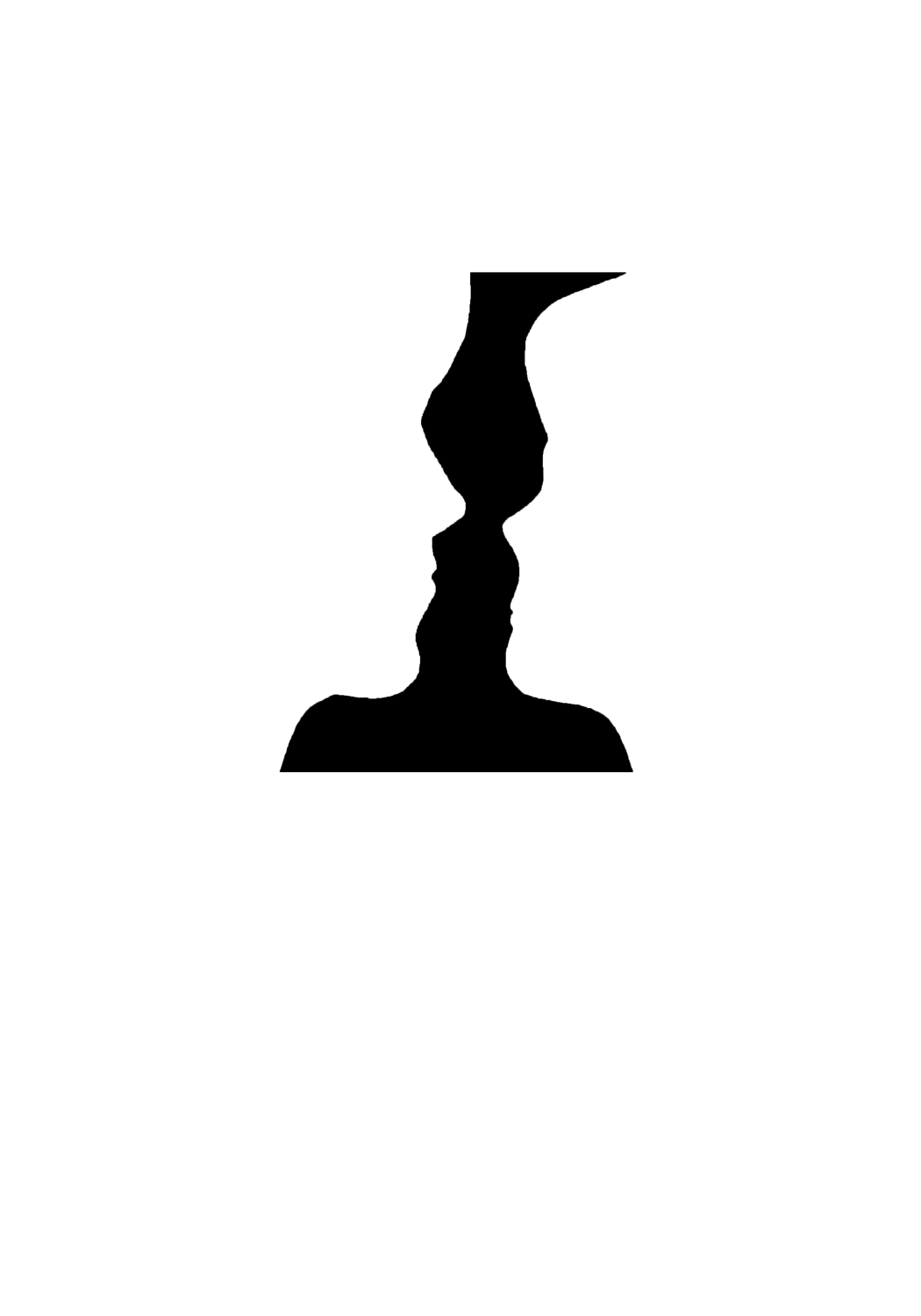The *Ganzfield* Series

*Minder* (June 2010) *Adversary* (August 2010) *Legacy* (January 2011)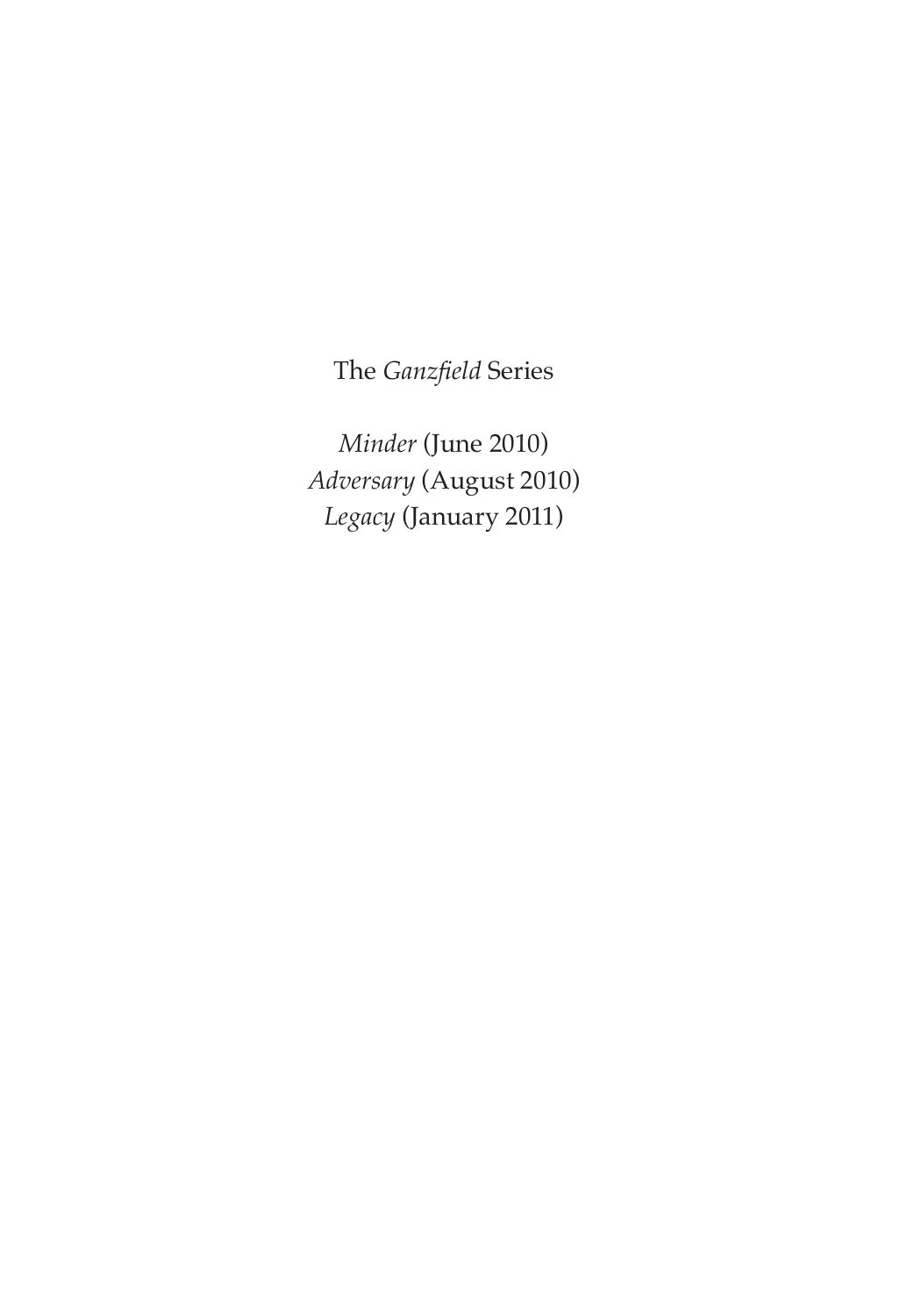**A Ganzfield Novel By**

# **Kate Kaynak**

**Spencer Hill Press**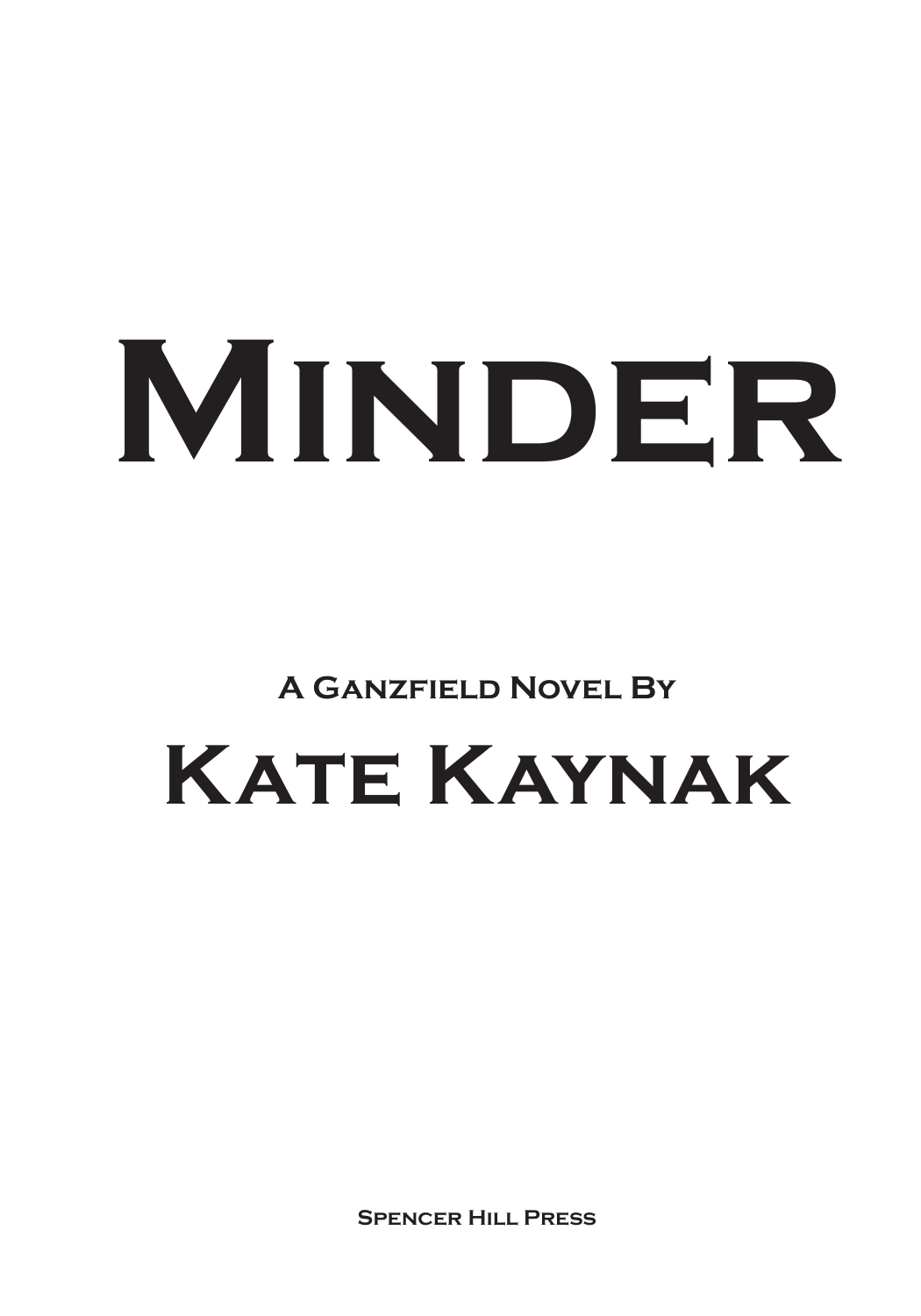#### Copyright © 2010 by Kate Kaynak

Sale of the paperback edition of this book without its cover is unauthorized.

#### Spencer Hill Press

This book is a work of fiction. Names, characters, places, and incidents are products of the author's imagination or are used fictitiously. Any resemblance to actual events, locales, or persons, living or dead, is entirely coincidental.

All rights reserved, including the right to reproduce this book or portions thereof in any form whatsoever. For information address: Spencer Hill Press, PO Box 247, Contoocook, NH 03229

Please visit our website at spencerhillpress.com

First Edition June 2010

#### Kaynak, Kate, 1971— Minder : a novel / by Kate Kaynak – 1st ed. p. cm. Summary:

Sixteen-year-old Maddie Dunn discovers her amazing abilities when she survives an attack that leaves several people dead. At a special training facility, she develops her new powers and meets the man of her dreams. But Ganzfield is a place where every social interaction carries the threat of mind control, and a stray thought can burn a building to the ground. Maddie needs to figure out how to protect the people she cares about, or she might lose them forever.

Cover design by K. Kaynak

Song lyrics in this work are parodies of the original songs and adhere to the fair use principles of Section 107 of the Copyright Act.

ISBN 978-0-9845311-0-3 (paperback) ISBN 978-0-9845311-1-0 (e-book)

Printed in the United States of America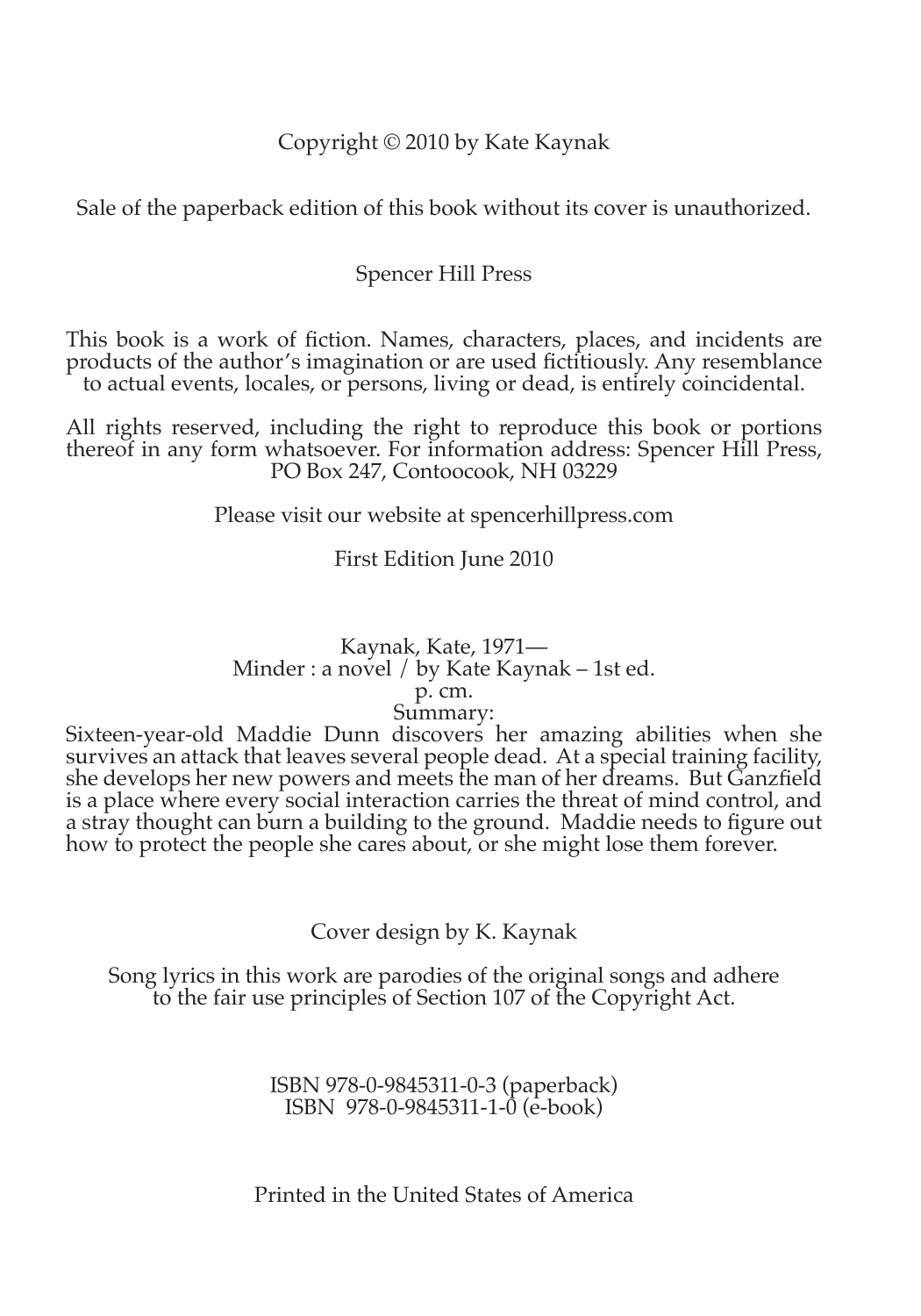*To My Turkish Souvenir and Our Irish Triplets*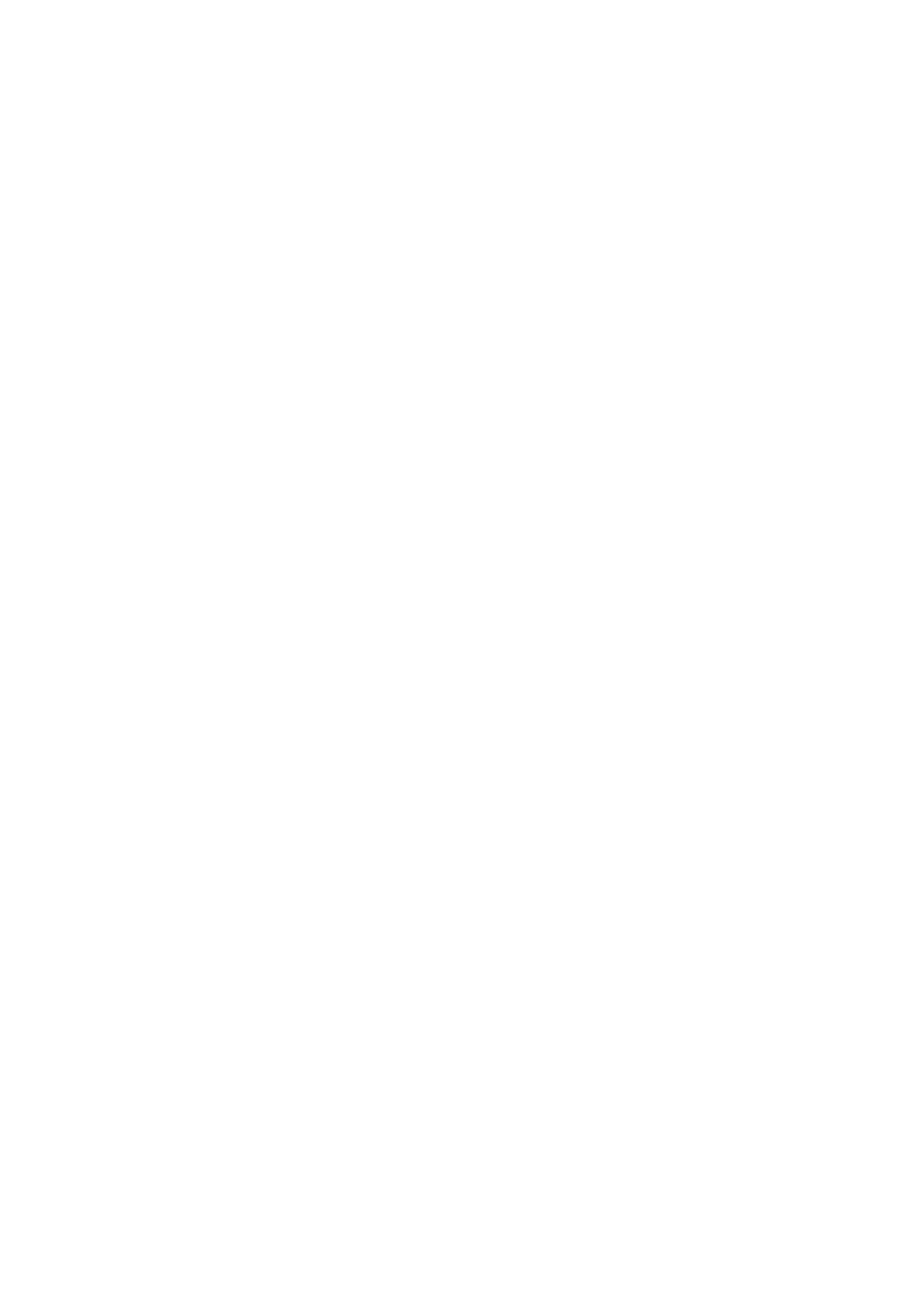# CHAPTER 1

I felt the eyes on the back of my head, like a too-warm itch within my skull. Someone was watching me.

*Hunting me.* 

Cold dread splashed through my chest and my pace quickened. I'd gotten flashes like this before—I knew to trust them. I needed to find other people. More than a block away, cars whooshed along the main road.

*Hurry.*

I pulled my bag in close and started to run, cutting across the suburban lawns in the fading late-afternoon light. Perhaps I could flag someone down or even step out into traffic and cause a scene.

I didn't make it.

I glanced back at the rumble of the approaching engine and a white van thunked over the curb behind me, screeching to a stop halfway on the sidewalk. The side door rolled back with a metallic scrape. Quick footsteps slapped the sidewalk and thudded in the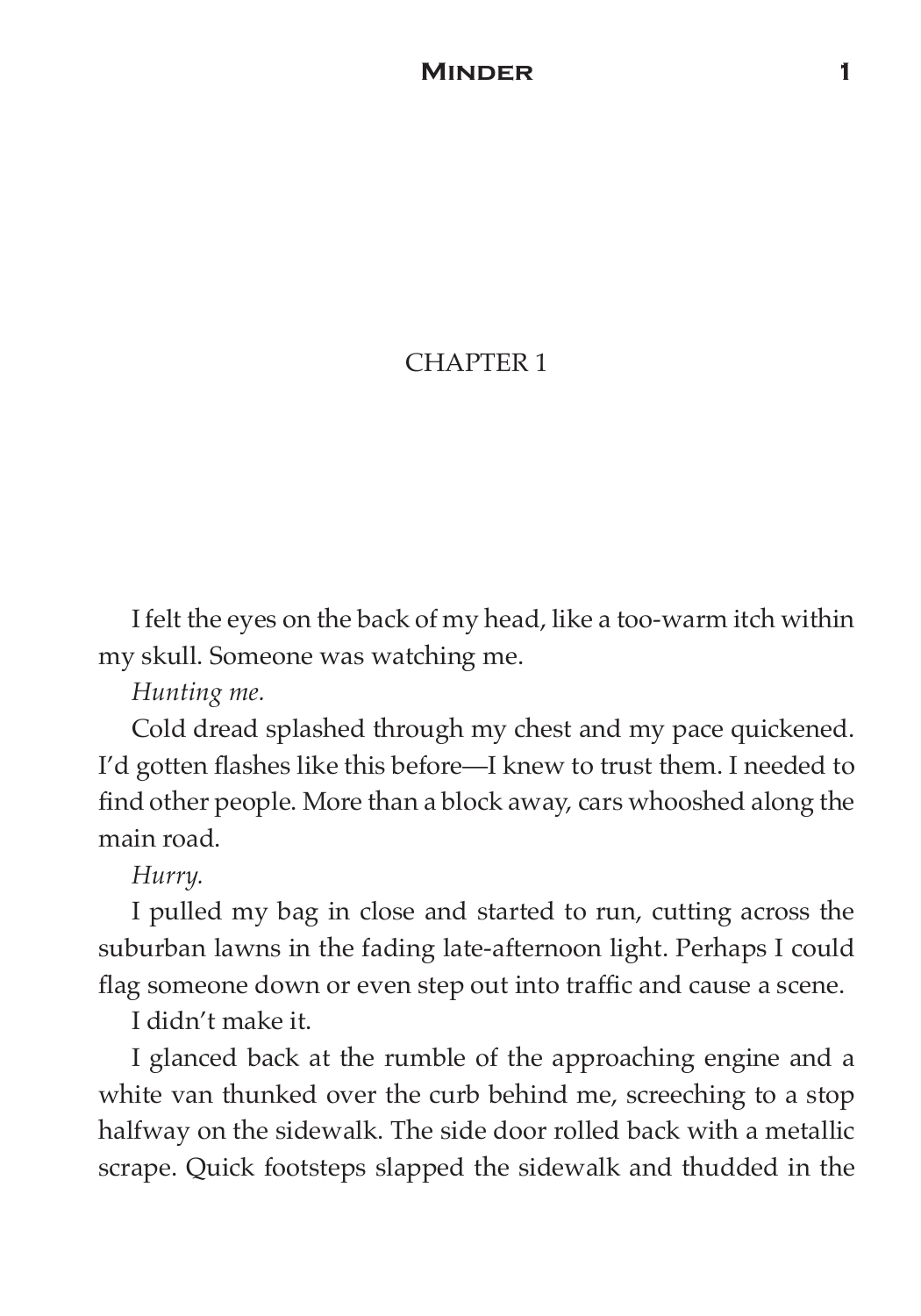grass behind me. Rough hands grabbed my arm and closed over my mouth, stifling my scream.

The driver pulled out so fast the tires squealed. Someone tried several times to close the side door of the lurching vehicle before the latch finally caught. The large hand of my attacker remained clamped over my mouth and my breath ripped through my nose.

*Oh my God… oh my God… oh my God.*

His weight crushed my chest and my hammering heart pounded against the pressure. The smells of stale cigarettes, cheap beer, and a slightly rancid locker room overwhelmed the small space. I nearly threw up.

The driver laughed. I knew that laugh—I'd heard it in the lunchroom and halls at school. Delbarton Evans was a junior—like me—although we weren't in any classes together. His friends called him Del, and I wasn't one of them. The other two in the van also looked familiar.

# *Mike. Carl.*

Mike was the one holding me down. He joined Del in his laughter. Carl stared at me, paling to an even more sickly green when he realized I was staring back at him.

The van pulled into a garage and the door motor hummed overhead as the last of the daylight slid away.

*Oh, no, no, no, No. No. NO. NO!* 

That closing door was my last chance. I shifted and bit down hard on Mike's hand. He yelped in pain, and then growled—actually growled—and punched me in the jaw. Pain speared through my head and I tasted blood. Del jumped from the driver's seat and grabbed the arm that Mike couldn't hold. The alcohol smell hit me again as his face came close to mine. He looked me straight in the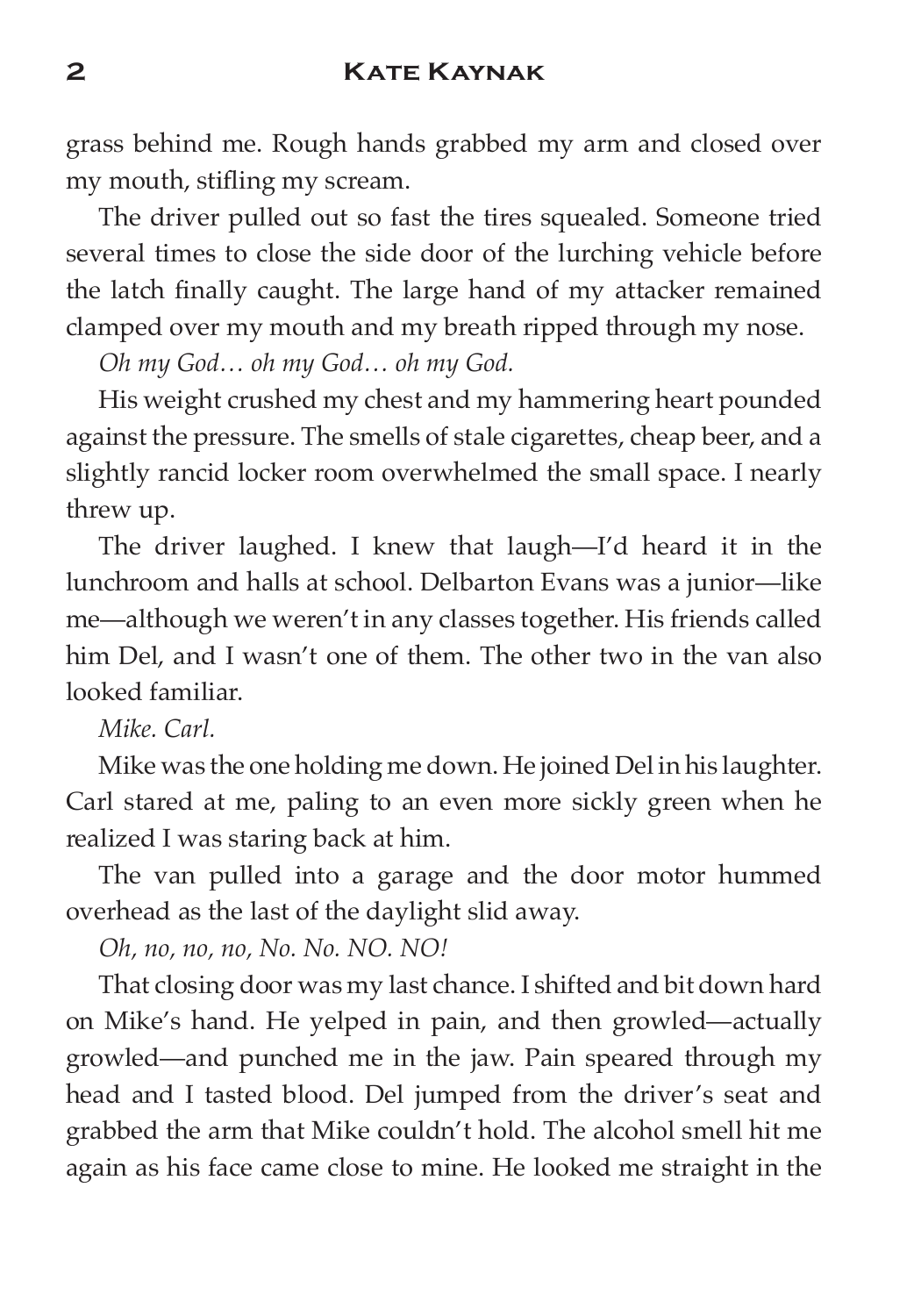eye. Then, with his free hand, he grabbed the front of my shirt and ripped it straight down to my waist.

*Oh, God. No.*

"Shut up and lie still," he said, as his eyes slid down my body. Mike laughed and grabbed at the button of my jeans. I tried to kick him away but he crushed my legs with his knees. Carl, still looking sick, hung back and silently watched.

How could this be happening? Panic threatened to overwhelm me again.

*No!* 

I felt a surge of energy start low in my gut—growing taller and stronger—burning like an icy flame up into my mind. I squeezed my eyes shut. "No!" I shouted. It sounded as if I was in chorus with many other versions of myself as an unseen fire exploded from my forehead. The hands gripping me momentarily tightened, and then fell slack.

I opened my eyes. All three of my attackers had fallen to the floor. Del lay face down only inches from me. His eyes were open and empty without the colored ring of an iris.

*What the hell?*

I shoved myself out from under Mike. I felt as if an electrically charged spike had driven itself through my forehead. I was shaking so violently I could barely get to my knees. Mike was also shaking, but it looked like he was having a seizure. As I watched, he went still. He wasn't breathing. I glanced at Carl. He'd slumped against the side of the van and his face hung slack from his skull as though he'd started to melt. The only sound in the van was my own ragged breathing.

Dead—they were all dead.

And I knew—somehow—I had killed them.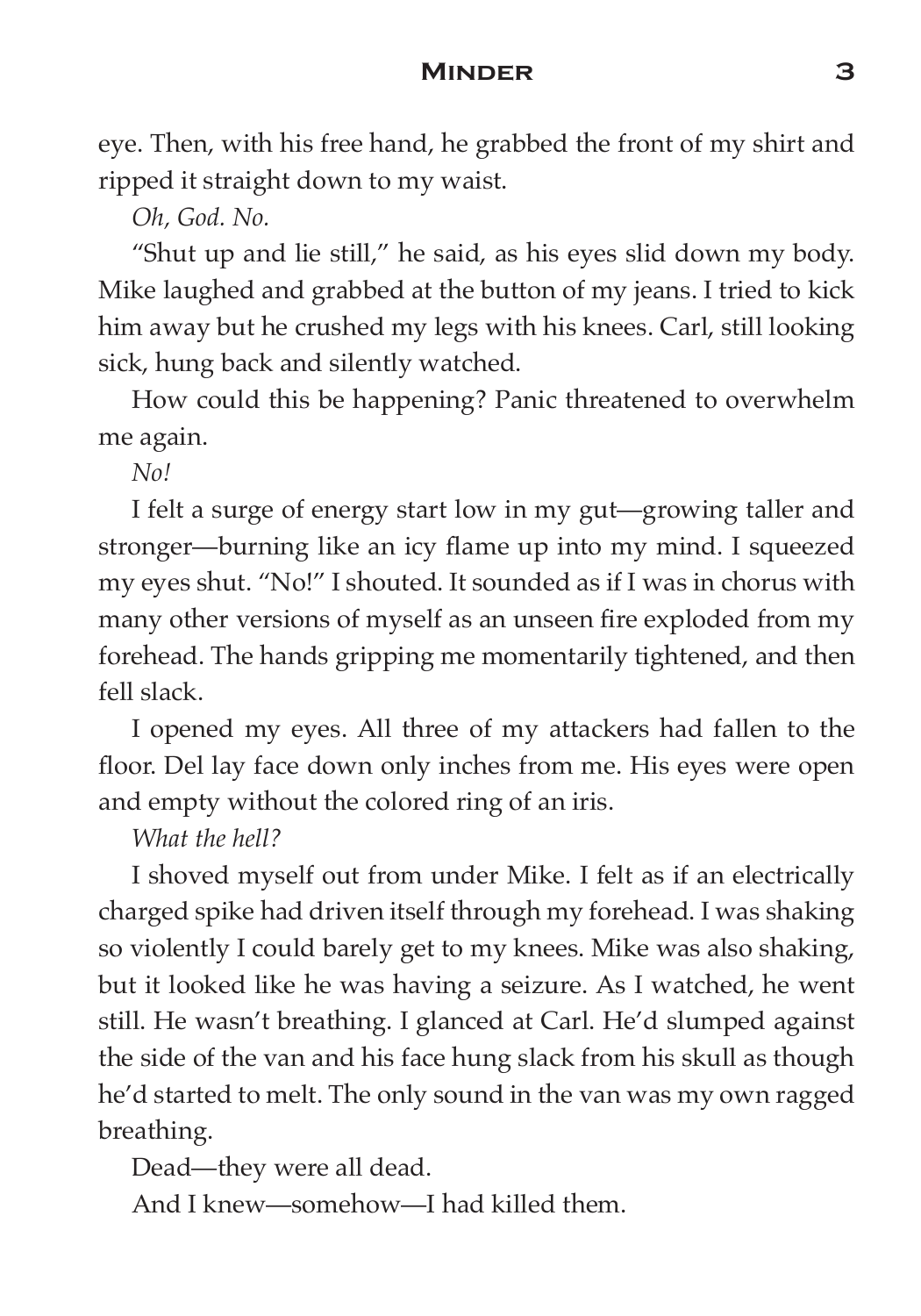*I've got to get out of here.* I stumbled from the van, tripping over Mike's sprawled leg. I couldn't make my mind work—couldn't figure out how to open the garage door. I pulled on it, hearing my own desperate sobs echo in the cold space. The single bare bulb suddenly clicked out, plunging me into darkness. My scream came out as a whimper. *Oh, God. Help me. I'm trapped. I'm trapped in the dark and they're dead, dead, dead. Oh, God!* 

My hands slid along the side of the van until I felt the handle. *Trapped in the dark.*

I finally opened the driver's door and the dome light flashed on. My fingers groped for the button on the driver's visor. I tried not to look in the back.

*All dead.*

Light worked its way across the garage as the outside world reappeared under the rolling door. I couldn't stop myself; I looked at my three dead attackers. *Oh, God. What happened—what did I do? WHAT AM I?*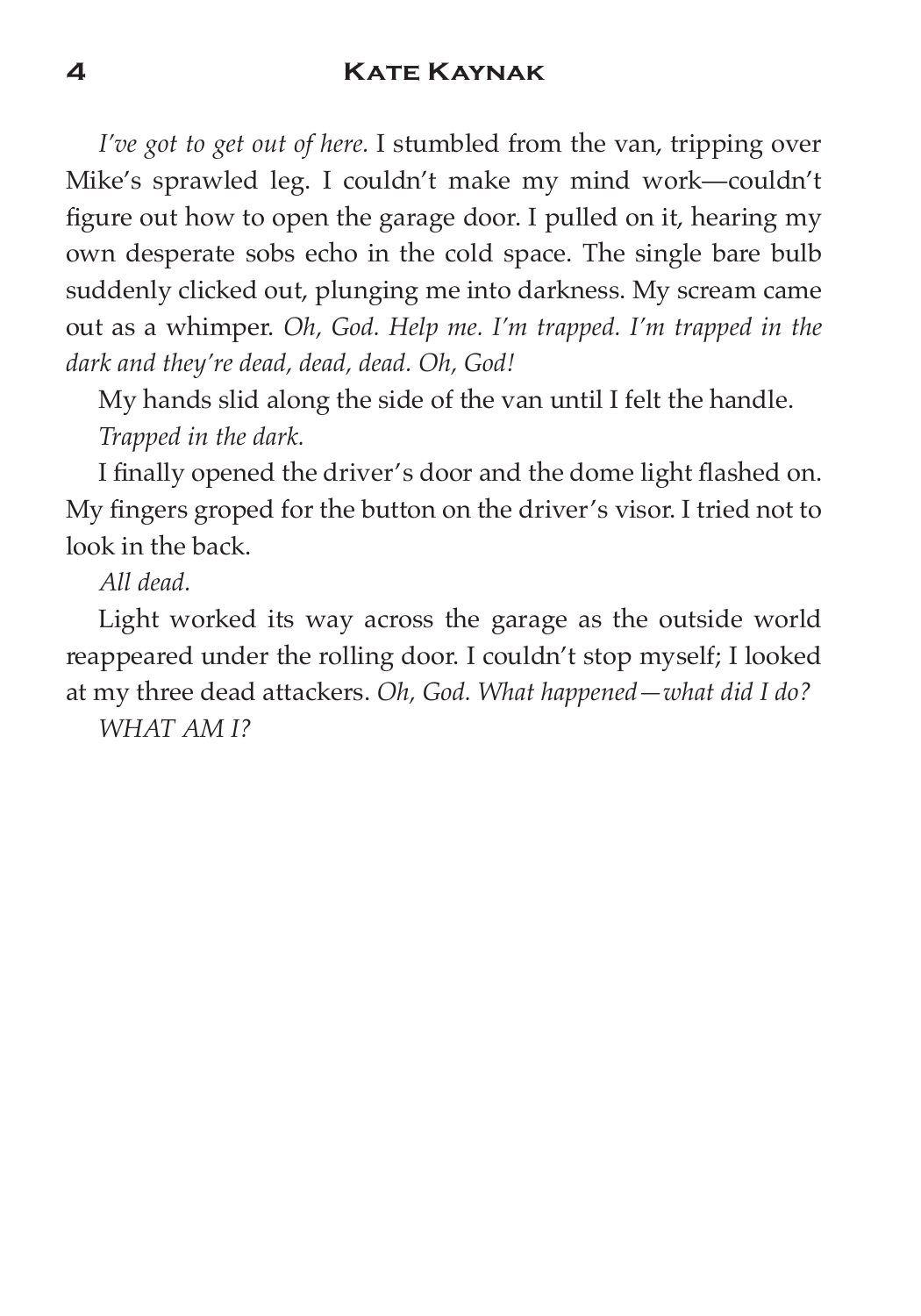# CHAPTER 2

By the time the world stopped tumbling around me, I found myself at home. I showered until I ran out of hot water and then dressed in sweats. Cold seeped through my body despite the fact that the day was warm for early October. The last of the afternoon light melted away as I sat on my bed in my darkening room. I'd stopped shaking, but my mind twisted and churned around the facts.

I'd been abducted and assaulted—punched in the face. They'd been planning to do terrible things to me. *After they ripped my clothes they would have—oh, God.* There was nothing I could've done to stop them but still… I'd stopped them.

*What did I do?*

Did I really kill three people with my thoughts? How was that possible?

*Unnatural.*

Was it because I'd gotten angry? I'd been angry at people before and they still had pulses.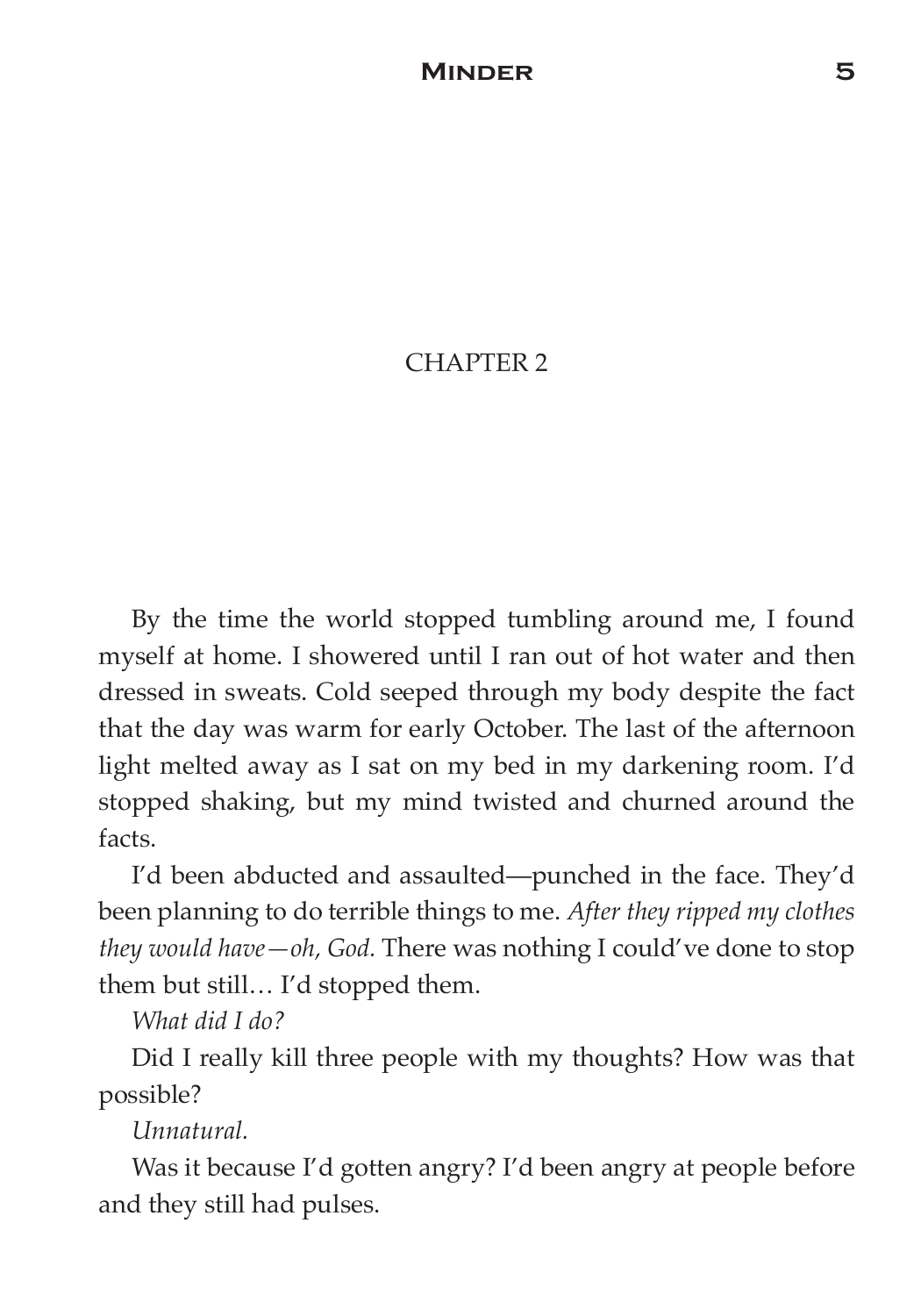*Killer.*

Was it because I'd been in danger? Had something changed when Mike punched me? The ugly bruise on my jaw hurt when I touched it or opened my mouth too wide. I experimentally opened and closed it, just to see when and how much it hurt. There wasn't much of a lump, which was good. I looked in the mirror as I applied concealer over the reddish-purple mark.

# *Freak.*

The pale girl looking back seemed like a stranger, so I tried not to meet her eyes. How did I do it? Would it happen again? Could I stop it? If something like today triggered it again, would I want to stop myself from killing them?

*Monster.* 

My mom came home in time for dinner. I avoided answering the unspoken questions in her green eyes. She looked young for her forty-seven years, although she needed to lose at least thirty pounds. My mom had put on weight after my father had died and, like her wedding ring, she'd never taken it off. She wore her grief like an extra layer of flesh.

"Do you want me to make cookies?"

I shook my head. She seemed hurt by my refusal, as though I'd dodged a hug.

I zombied through the remaining hours of the evening. I did my homework and threw a load of laundry into the machine. I'd shoved the ripped shirt I'd been wearing deep in the bathroom trash, hiding the evidence. A strange combination of numbness and hyper-awareness played tug-of-war with my senses. I heard noises in the neighborhood that I'd never noticed in the years we'd lived here; suddenly I was attuned to the auditory wallpaper of my life. A few late-arriving commuters pulled their cars into their driveways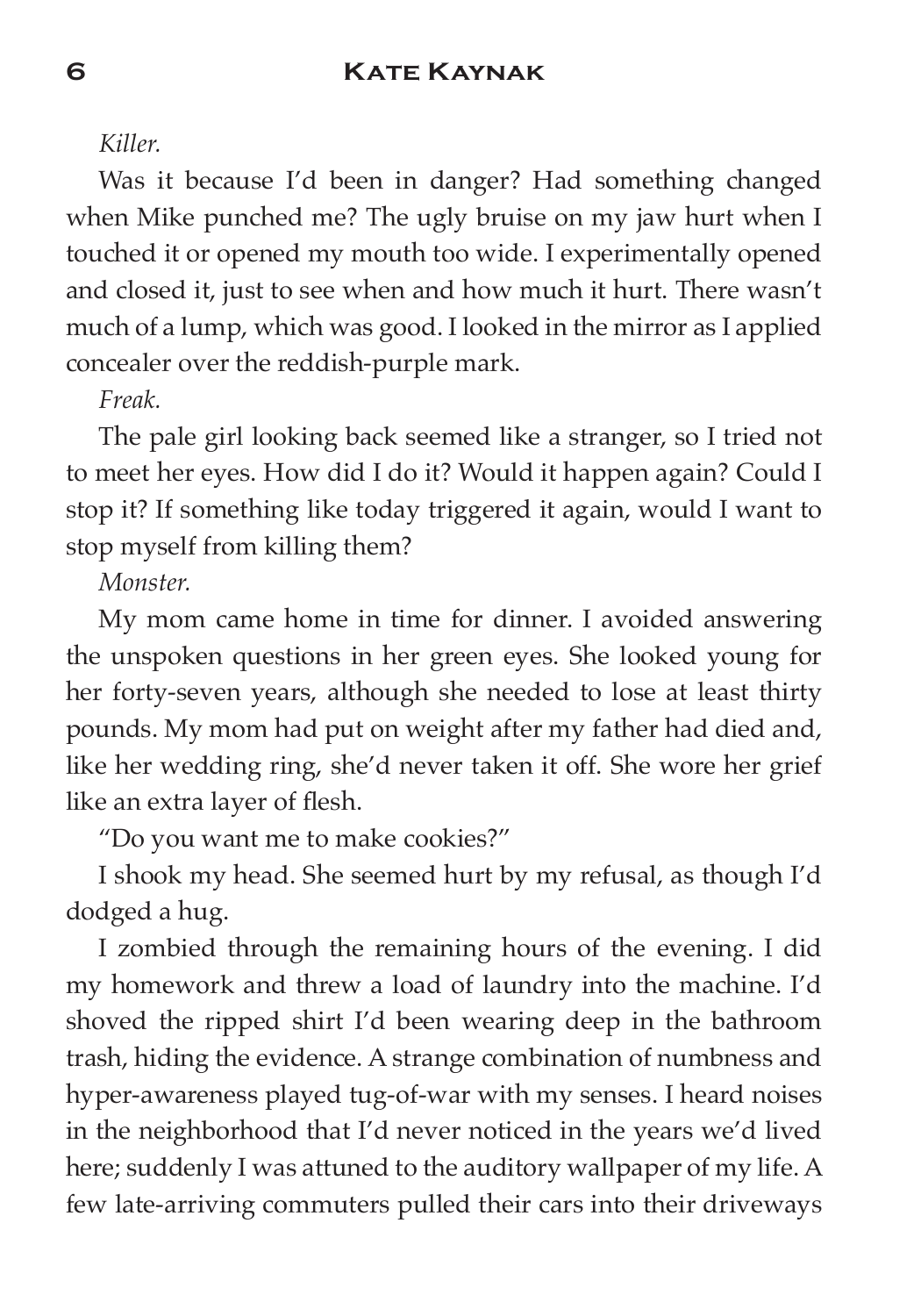and the sound of one of their garage doors started me trembling again.

#### *Flashback.*

It was after midnight when I finally fell asleep, and nearly two in the morning when the first nightmare drenched me in a shaky sweat and shocked me awake. Across the hall, I heard my mother stirring, as though she'd also had a bad dream. I waited in the dark as she came to my door and pretended to be asleep when she silently checked on me. She stood there for a long time, watching me—worried. Finally, she closed my door. I heard her settle back in her own room, but I couldn't get back to sleep. Flipping on the light, I finished reading a book without registering the words on the pages, and then I started another.

Three students had been found dead and no one knew what had killed them. The school seemed electrically charged with rumor. Some people cried, but many discussed wild ideas with hushed voices and dancing eyes. Scenarios involving horror movie monsters and alien abductions bounced around the halls.

One girl stood alone just outside the main door with a look of grim satisfaction on her face. She held her books protectively against her chest. I didn't know her name, but I thought she was a year younger than me. I watched her for a few seconds and she glanced my way. As our eyes met, I had another of those flashes and I knew I wasn't the first person to be pulled into that van. I dropped my gaze and went inside.

I didn't have any close friends here—just a group of five other honors-track kids I hung out with sometimes. We ate lunch together and tried to separate ourselves from the other group of "smart kids,"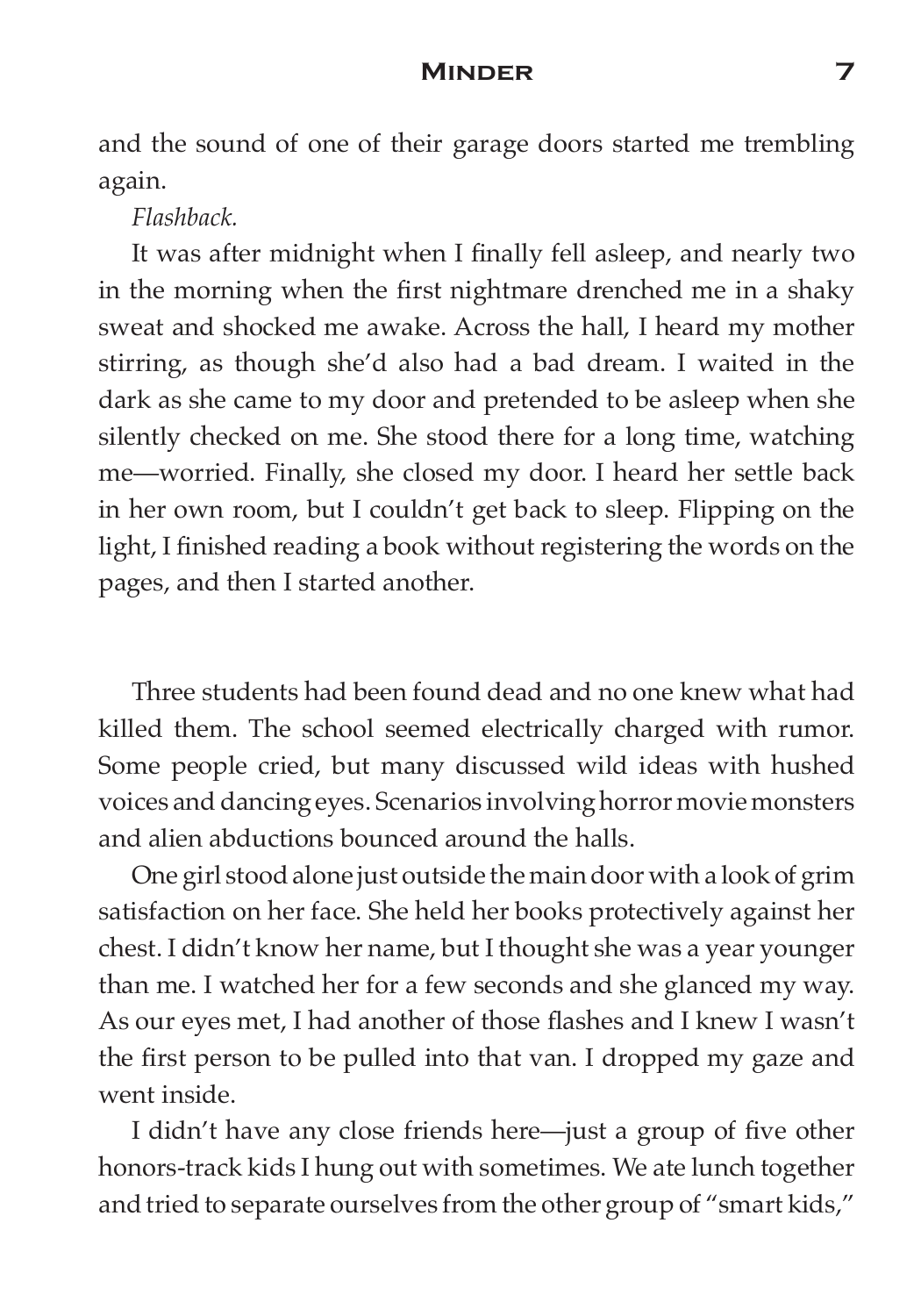the ones who dressed up as wizards or hobbits or something on the weekends. My mom and I had moved to Chatham just over two years ago. This was supposedly one of the best public high schools in the state of New Jersey. That bar was apparently pretty low. Our little three-bedroom house was in the tiny strip of town that wasn't full of extravagant McMansions. More than half of the parents worked in the City, and their kids reaped the social-camouflage benefits from expensive clothing and cars.

I didn't blend in with the herd. My action plan had been to stay under-the-radar socially, get good grades, and get into a really good college. High school is full of games and I intended to win the one that mattered. But today, even getting into the Ivy League didn't seem important.

During third period, I heard the tinny sound of a police radio in the hallway outside my A.P. history class. Two uniformed figures threw silhouettes against the frosted glass of the classroom door. Something went tight in my chest. Mr. Storrs opened the door to their knock and spoke with them on the threshold. His eyes widened as he glanced in my direction. I felt empty and cold as I gathered up my books. The stares of the entire class followed my steps to the door and the urgent whispers started before it had a chance to close behind me.

# *So much for staying under the radar.*

I wasn't in handcuffs, but I suspected my police escort from the building was going to hit the school rumor machine at a dead run as soon as history class ended. Normally, that would mortify me, but something told me I might not be coming back here anytime soon. Maybe I was in shock or something, but I just felt numb. I'd killed three people less than twenty-four hours ago, and now I was in police custody.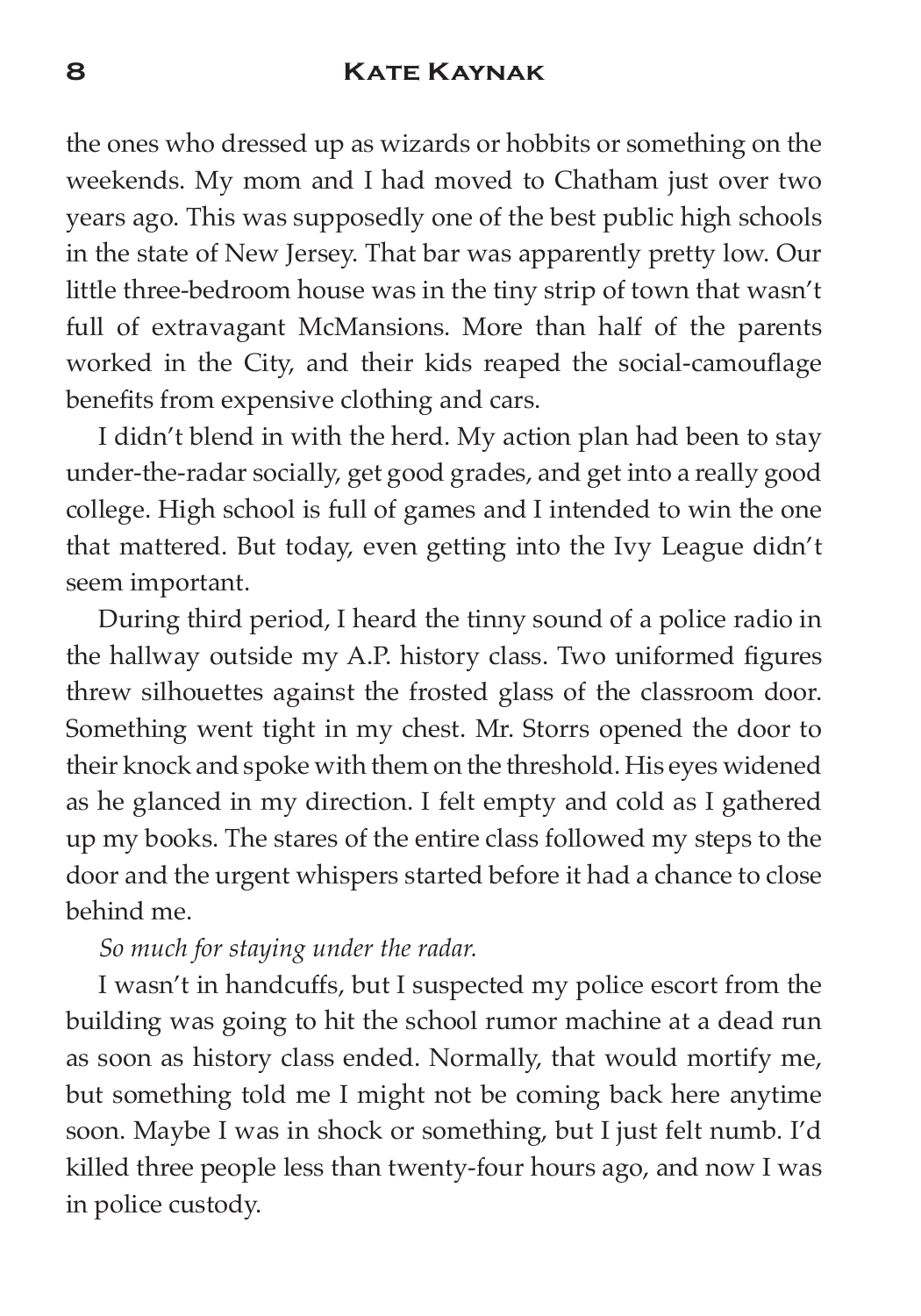## *Monster.*

I'd never been inside a police station before. We came in though the back entrance, passing an expensive, chauffeured, silver town car that looked out of place among the black and white police vehicles. The door closed behind us like the jaws of an immense steel trap. The officers escorted me to a small room with a frosted glass door, leaving me sitting alone at a table, staring at the empty chair across from me. I saw myself reflected in the one-way glass; I looked like my own ghost. My green eyes seemed glassy; my skin was wax; and my straight, brown hair fell lifelessly to my shoulders.

The sound of the door made me jump. A uniformed officer stood aside for a tall, African-American man who filled the room with his presence. "Madeline Dunn." An air of calm, competent power radiated off him.

I nodded, although it hadn't seemed like he was asking a question. The man looked about fifty. He seemed polished in his expensivelooking suit.

# *Formidable.*

A bored-looking blonde girl in a trendy, black top trailed behind him. She sighed dramatically and then looked up at the cop and said, "You questioned Ms. Dunn for several minutes." Her voice had a strange, resonant quality to it. "You found she had no connection to the case. She is no longer a person of interest. You released her into Dr. Williamson's custody."

The officer nodded and left the room, closing the door behind him. I stood there with a furrowed brow and a few loose strings dangling from my thoughts.

# *What just happened?*

The girl then looked at me. "Forget what I just said to the officers." Her voice still echoed with the resonance. Fog seeped through my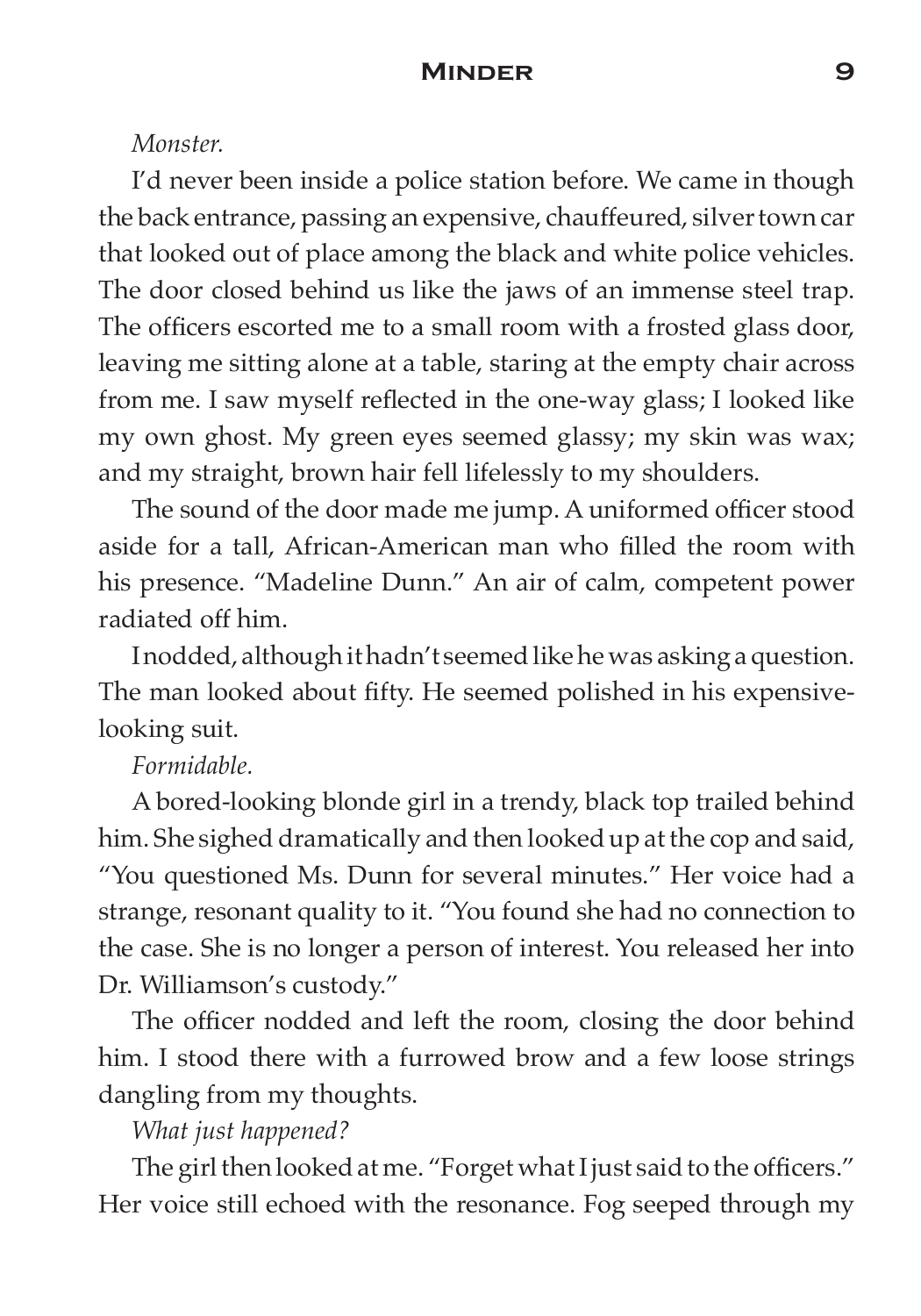mind and a gently-pushing thought—forget*—*floated across it. I could feel the memory slipping for a moment, but then I sharply inhaled and pushed back.

"No," I said. The memory came back as if it was being poured into my head, leaving a pressing ache behind my eyes.

The blonde girl gasped, as though I was being rude.

The tall man chuckled. "Thank you, Cecelia," he said to her. "That won't be necessary."

Cecelia gave me a narrow-eyed look of catty dislike. I hadn't made a new friend.

"We won't be long," he continued. "Would you prefer to wait in the car?"

Cecelia left the room with a long-suffering sigh.

The man turned to me with a pleasant smile and an extended hand. "Madeline, I'm Jon Williamson. It's a pleasure to meet you." I felt annoyed at being addressed by my full first name. *Maddie,*  I thought, but didn't correct him. Instead, I clasped his hand hesitantly, meeting his eyes. My head spun with ideas. Had Cecelia just hypnotized the police officers? There had been a weird resonance in her voice when she'd spoken to them. She'd tried to do the same thing to me but it hadn't worked. Something strange had been in my voice yesterday as well, when the three of them—*oh, God.*

Dr. Williamson's smile disappeared and his eyes widened with concern.

*What happened yesterday?*

The thought floated across my mind, and suddenly I vividly recalled the scrape of the van door as it slid open, the smells, the fear, their hands on me, and then the rising anger and the intensity of the "No!" that had made them stop.

*Made them die.*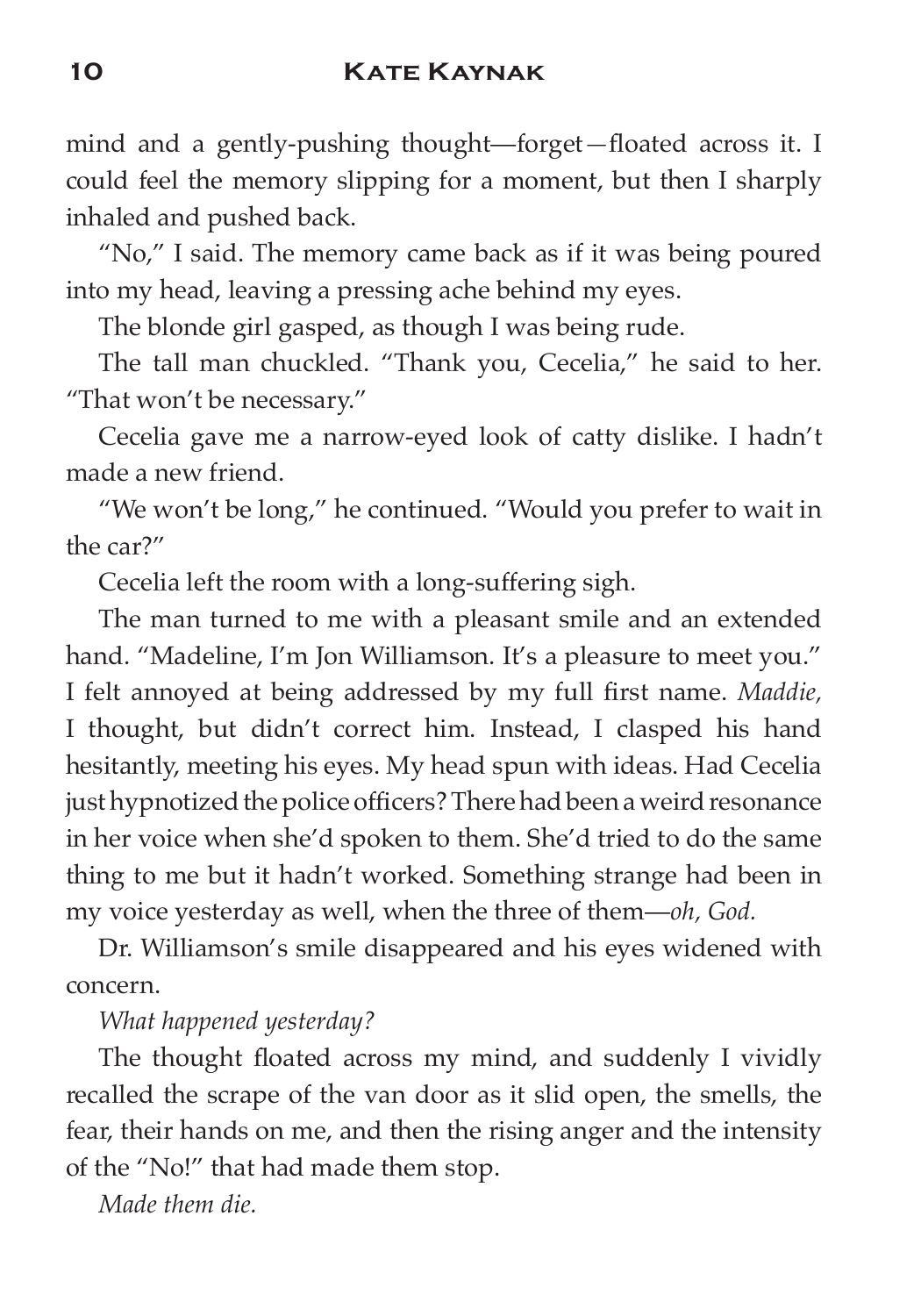Dr. Williamson's hand tightened and I realized that mine was still in his grasp. I broke eye contact with him and pulled my hand away. I felt trapped in the too-small room. My heart pounded wildly, but it was from remembered fear. My instincts told me I could trust Dr. Williamson.

"Maddie," he said. He hadn't taken offense at my sudden pulling away. "I run a training program for young people with special abilities. I think you should join us."

"My mom—" I had no idea how I'd intended to finish that sentence. My mom needs me here? My mom won't want me to go away? My mom will freak out if I tell her I need to go somewhere she's never heard of with someone she's never met? I suddenly realized that I'd simply assumed I'd go with him. I wanted to go with him. It was as though I'd been waiting for the invitation. I had no idea what this program was or where it might be, but I knew two things: I needed to get the heck out of Chatham, and I needed to figure out what had happened to me in the garage. This "training program" sounded like it could do both.

*Count me in.*

Dr. Williamson waited until it was clear I wasn't going to finish my sentence, and then he smiled. "Don't worry about it. We'll talk to your mother."

I don't know what he and the blonde girl with the strange voice said to my mom when we stopped at her office. Dr. Williamson asked me to wait in the car. However, within two hours, I'd hugged my mom goodbye, packed my bags, and was sitting in the back of the town car.

# *Escaping.*

On my left, Dr. Williamson worked on his laptop. Cecelia, who still seemed vaguely hostile, listened to her iPod on my right. My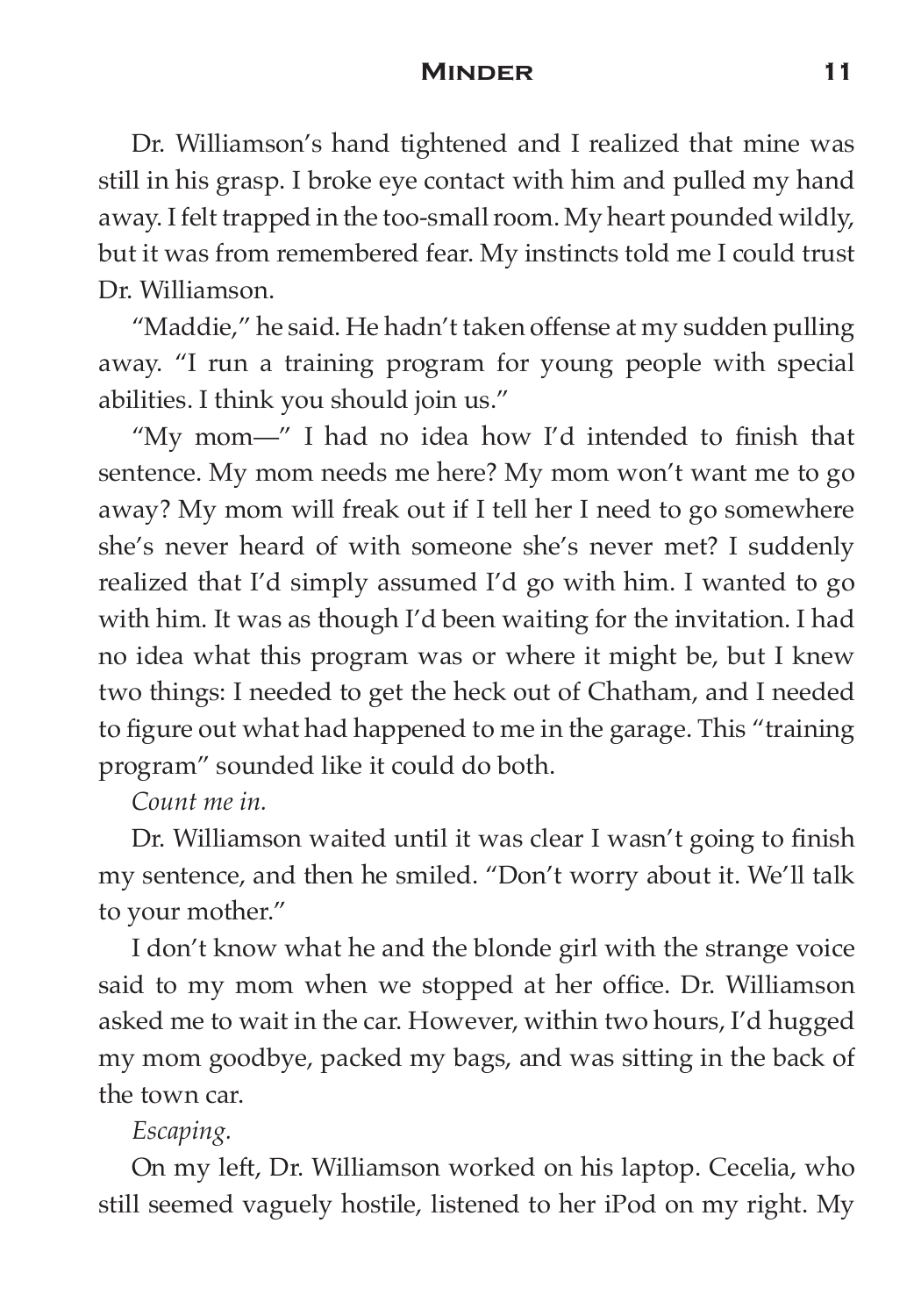two suitcases filled the trunk. As we sped north on Route 287, I focused on the road and let my mind go blank.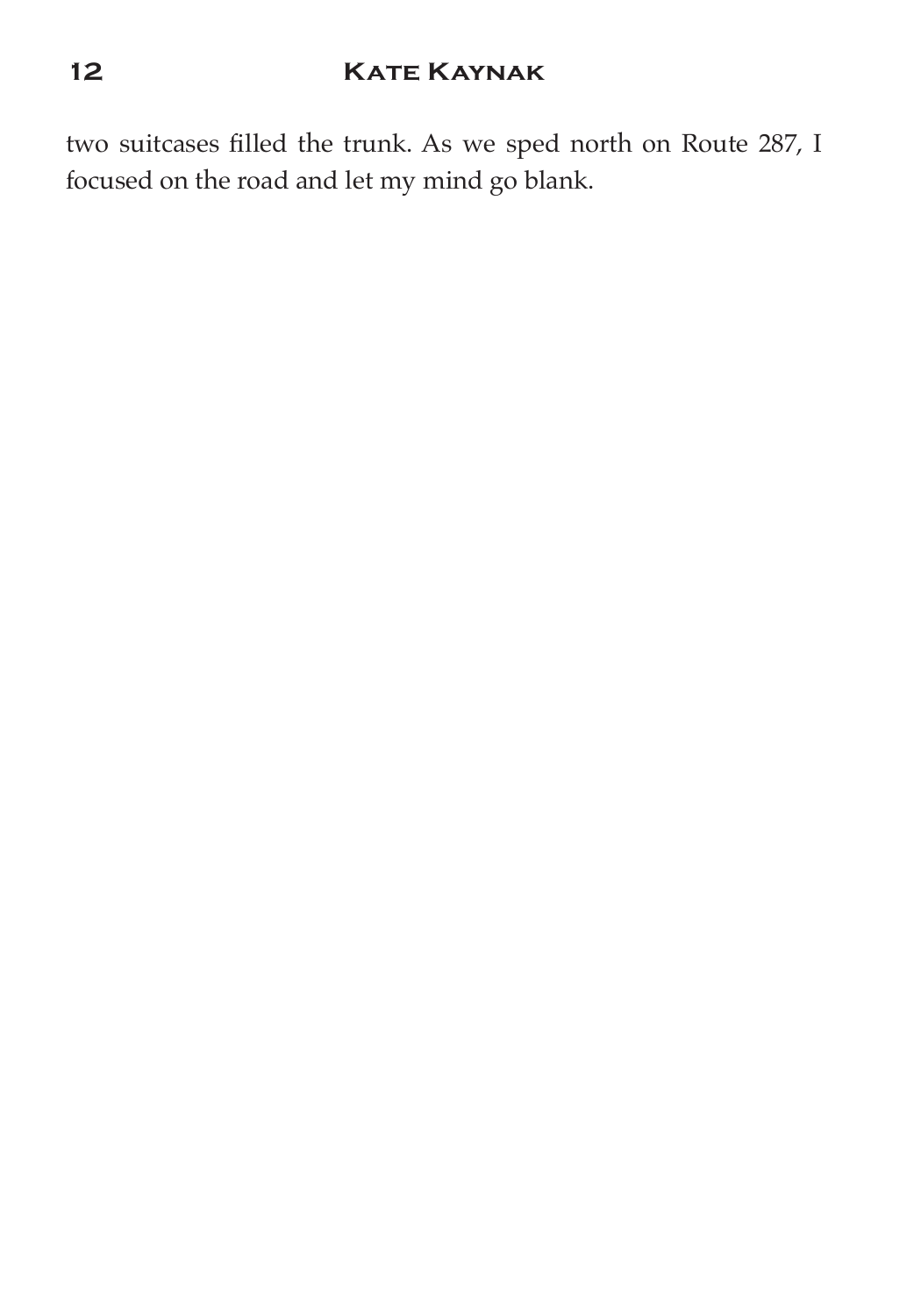# CHAPTER 3

More than seven hours later, we pulled off the highway and wove through darkening pine forests. I'd seen the "Welcome to New Hampshire/Bienvenue au New Hampshire" sign more than two hours earlier and wondered why had they bothered to put it in French.

Occasional lights shone from porches and through windows islands in a sea of darkness. These grew less frequent as we drove. Next to me, Dr. Williamson suddenly stiffened, as though someone had called his name. He scowled out the window into the night, his profile visible in the light from his computer screen. What had caught his attention? All I could see outside was the light from the town car's headlights cutting through the blackness. Then a sudden cold trickled down the back of my neck and I felt the same itch within my skull I'd felt just before Del and his friends—

My heart moved up into my throat and I suddenly couldn't get enough air. I gasped sharply as the headlights reflected off a car parked on the side of the road. I might have imagined a flash of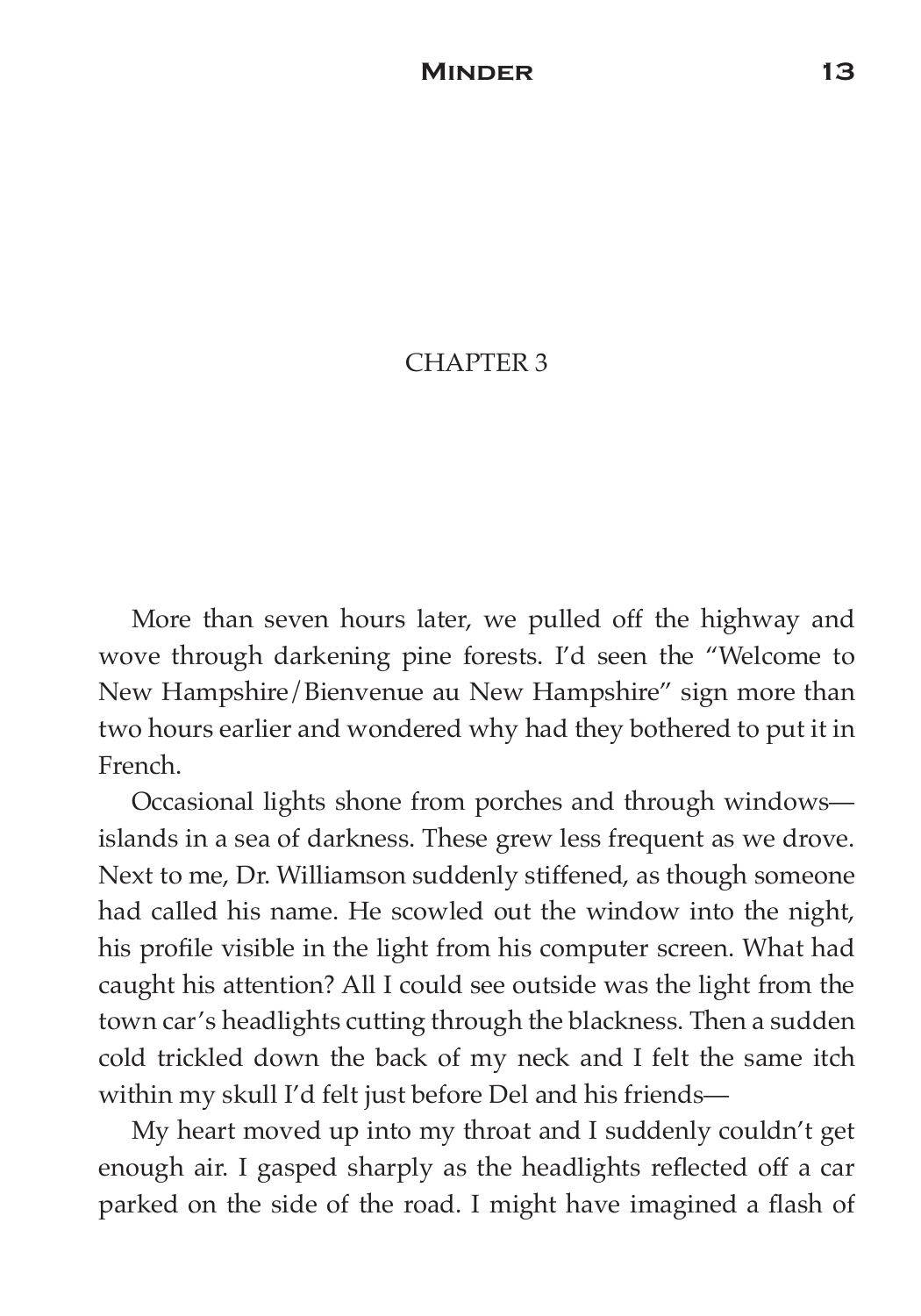movement in the vehicle—I couldn't be sure. Was someone watching me here, too? Had someone followed me from New Jersey? And why were we slowing down? The headlights fell across a forbidding metal gate. It sat in a new-looking brick wall that cut across the oldlooking road.

# *Where are we?*

The bronze sign near the security box read "Ganzfield." The driver tapped a code into the keypad and the metal gate slid sideways with surprisingly little noise. We rolled in through the blackness and the asphalt deteriorated into an unpaved, gravel drive that crunched under the tires. I turned to look out the back window. What was giving me this flash, this feeling that someone wanted to hurt me?

The gate clanged closed behind us and another thought shocked me. What the hell had I done? I'd gotten into a car with people I didn't know who had brought me to some kind of secure compound without any assurance they were who they said they were. To top it off, someone had been watching outside the gate. I felt—

# *Trapped.*

What if they wouldn't let me leave? And if I tried, would the person I'd sensed outside the gate still be there, waiting? My breath got shaky and a little whimper escaped my throat. Then a thought went through my head.

# *Calm down. You are safe. Everything is okay.*

Dr. Williamson. The idea made my eyes go wide and my heart seemed to stutter in my chest. My mom's a psychologist, so I knew believing that someone was inserting thoughts into my mind was textbook schizophrenia.

Dr. Williamson surprised me with a quick humph of laughter. I looked over at him; the light from his laptop screen washed his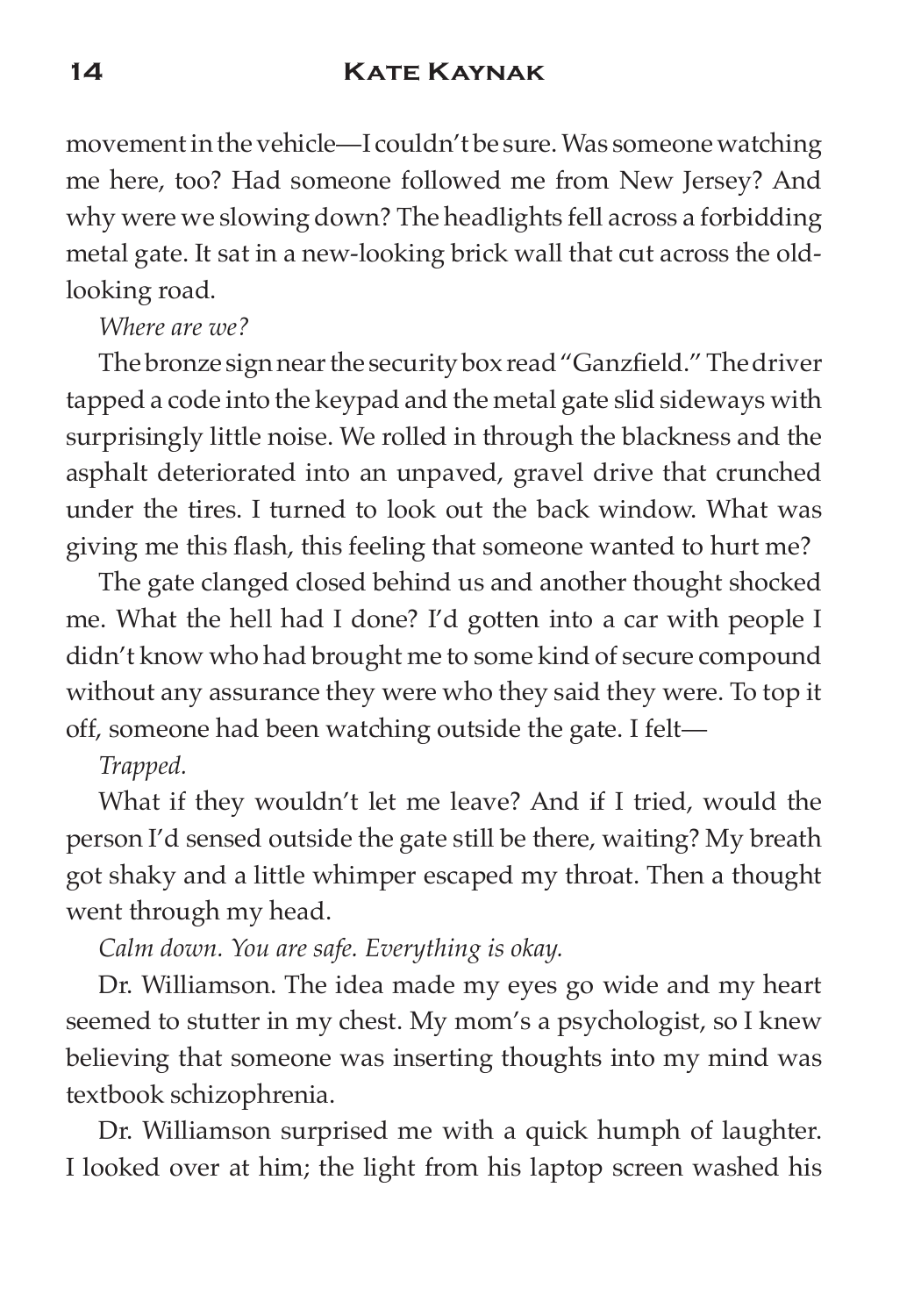face pale. He smiled right up to his eyes. "Don't worry. You're not crazy."

My jaw dropped. A sharp ache came from my bruised face, pulling memories from the attack back into focus and splashing them cold across my heart. The smile left Dr. Williamson's face. "After dinner, I'd like to have one of our… um… doctors take a look at your jaw."

The mention of dinner made my stomach rumble, as if it, too, had been listening. That was just weird. We drove into a large, sweeping driveway. It circled an old crossroad edged by porch lights and the glow from curtained windows. The town car pulled up in front of an enormous, three-story, white farmhouse with a large, open porch. It made me think of an old lady dressed in finery for a family wedding.

We hadn't fully stopped before Cecelia opened her door. She stalked off toward another, slightly smaller white farmhouse, which wrapped an L-shaped extension around the driveway. It seemed to lean deferentially toward the main building and the old, red barn between them. This must be Ganzfield.

*Whatever that is.* 

A breath of winter hit me as I slid out of the car. It was at least twenty degrees colder than New Jersey.

"Please don't take Cecelia's rudeness personally," said Dr. Williamson. "She's not used to dealing with people who are immune to her ability."

"Her ability? The thing she did in the police station?"

"Exactly. Come in. Let's get some dinner and I can explain things while we eat."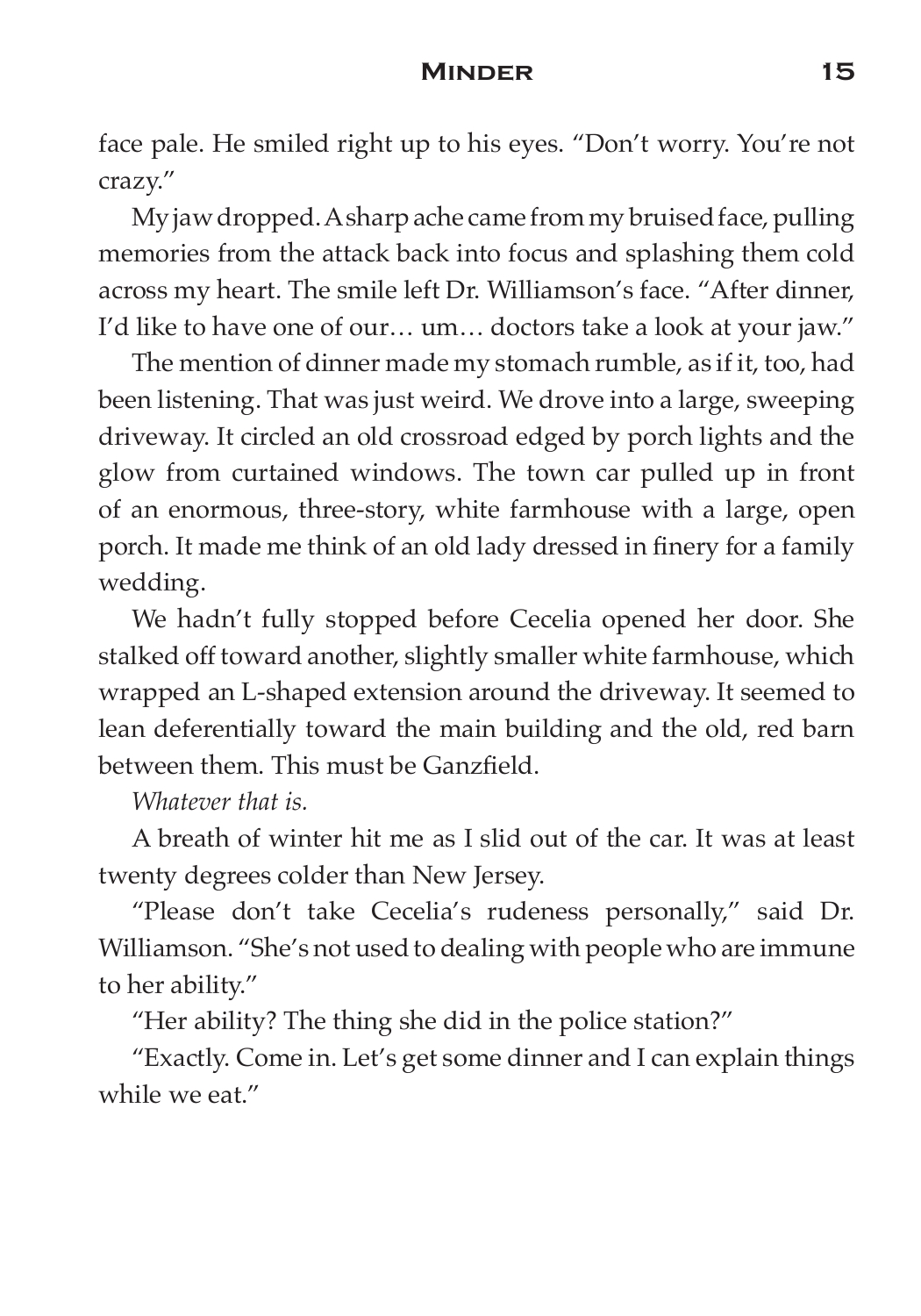#### **16 Kate Kaynak**

We faced each other across a thick, wooden table in a large, country kitchen. A heavyset, middle-aged woman who looked too stern to make tasty food grudgingly brought two plates. She muttered something about how people who missed dinnertime should go hungry, and then busied herself shutting clattering drawers and wiping spotless countertops in protest before stomping off down the winding back hall.

Once she'd gone, Dr. Williamson turned to me. "Maddie, The Ganzfield program is for people with special abilities."

I nodded and took an unenthusiastic bite of my food. Despite not eating for most of the day, I didn't really feel like chowing down. The trance of the road that had kept my mind blissfully blank on the trip was gone and traumatic memories of the attack filled my thoughts again*.* How could that have only been a day ago? Already it felt like it completely defined my life.

"Now that you are here," continued Dr. Williamson, "I'll be direct. I believe that you are a telepath—a mind reader—and a very strong one."

*What?* 

I'd never read anyone's mind. A lump formed in my throat. I wasn't the special person they thought I was. They were going to send me back home to all of the problems waiting for me there. Perhaps the police would get involved again. How had they known to come for me?

As though I'd spoken aloud, Dr. Williamson replied, "Your fingerprints were found on the door of the van with the three dead boys. A set were already on file from an old background check. Apparently, you'd applied to be a camp counselor two years ago. We have someone in… well… a *sensitive* position. She watches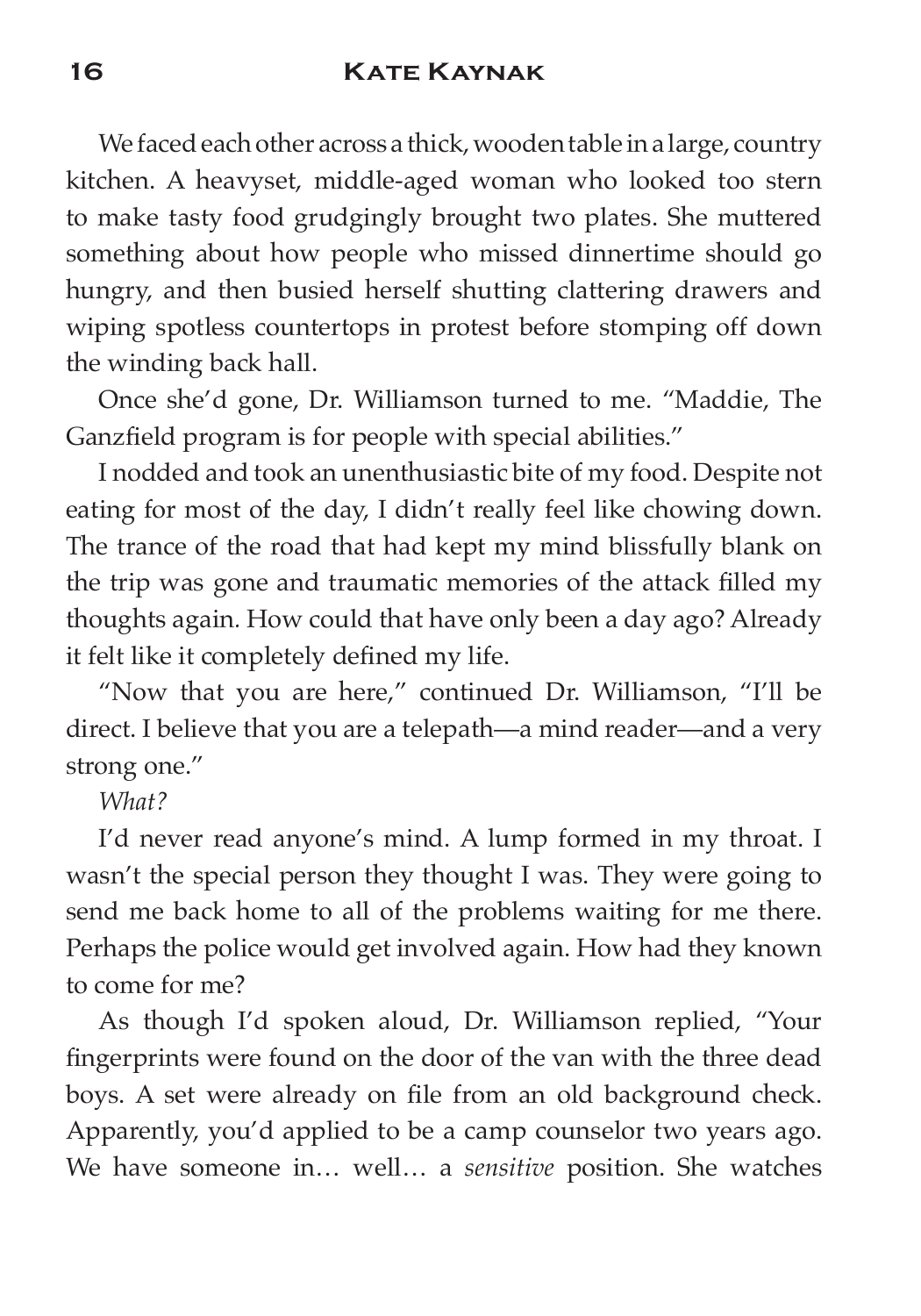for unusual cases like this. When she got the information, we immediately came down to New Jersey and to check it out."

I suddenly went cold with understanding.

*Telepath.*

"You… you read my mind… just now… and in the police station."

Dr. Williamson had seen the attack through my memories. *He'd seen me kill them.* I felt exposed and vulnerable and my whole body started to shake. Dr. Williamson's eyes widened. I suddenly knew he was afraid of what I could do when I got upset.

*Everything is okay now. You're safe here. We're going to help you.* The reassuring thoughts were inside my head, but I knew they had come from Dr. Williamson.

Dr. Williamson was speaking inside my head.

*Holy crap.*

Our eyes met as I acknowledged what he'd said… or thought. I felt my jaw set and I drew a ragged breath, willing myself calm. "Is that what you meant about me being a mind reader?" I forced myself to appear outwardly cool and blasé. A part of my mind sarcastically slow-clapped at my self-control.

Dr. Williamson sighed, and then smiled gently. *What you are experiencing is part of my gift. All telepaths can hear the thoughts of others, but I can project my thoughts to other people.* 

I suddenly felt as though all of the energy had been drained from my body. I'd had a surreal couple of days and it all seemed to catch up to me in that kitchen—at that moment. I slumped down in the chair and for a second, I wondered if the energy drain was part of Dr. Williamson's "gift."

*No, just the thoughts.* 

I looked back at him. "And you think I can do this, too? Because of the—" My voice broke and the jumbled torrent of horror from the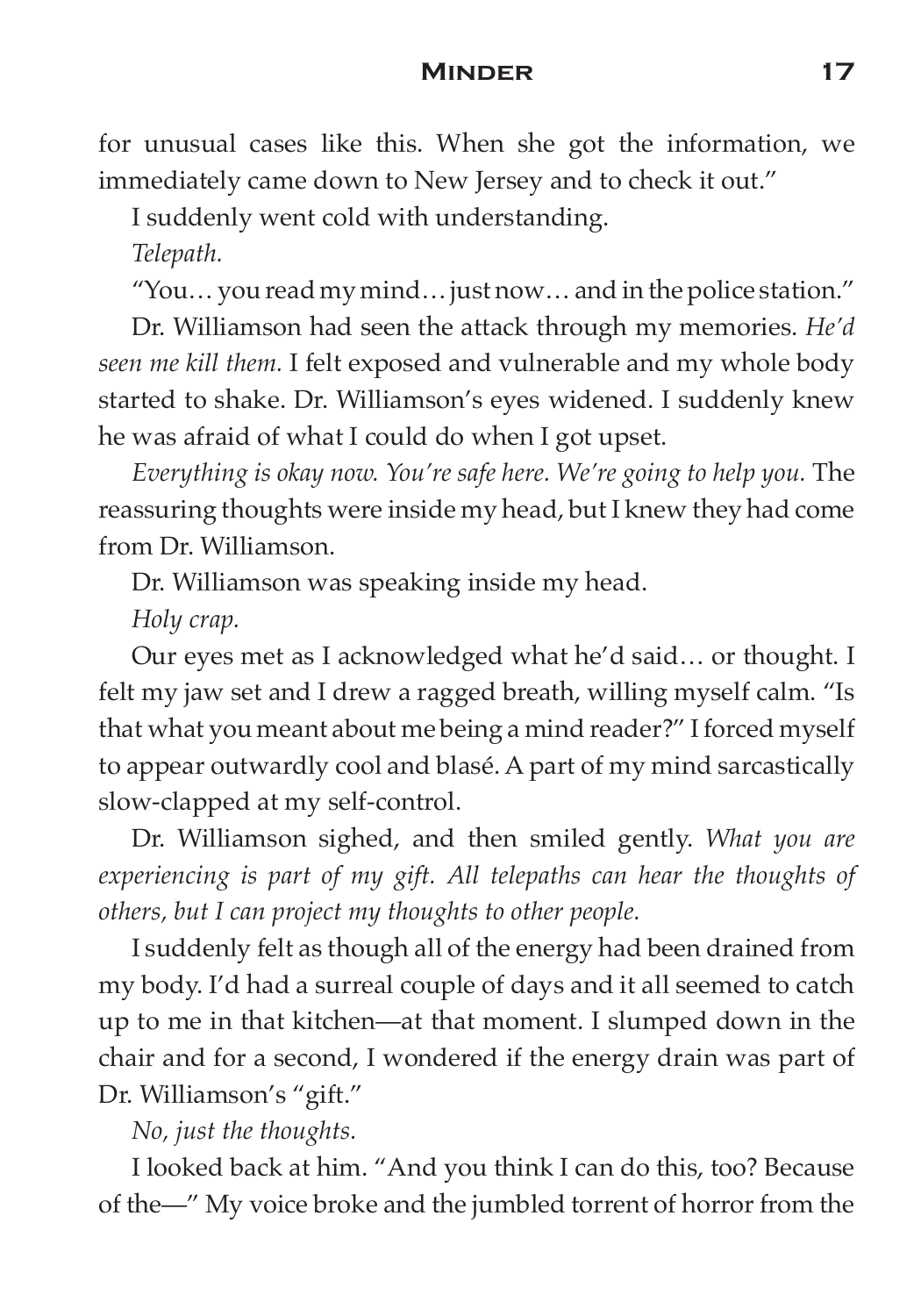past two days flooded out of me as if a dam had broken. "I couldn't control it! It just happened!"

*And you're afraid it could happen again.* 

I nodded. Forcing the panic back down felt like swallowing a huge pill.

"Maddie," Dr. Williamson spoke aloud again and the sound made me jump. Weird—it'd seemed almost normal to have his thoughts directly in my mind. "A few of us—a very rare few have a genetic abnormality that allows us to pick up on what other people are thinking. Everyone has moments when they just 'know' what someone else is thinking. We tend to have a bit more of this intuition."

I nodded. I'd had insights like that all my life.

*Flashes.* 

I suddenly thought of my mother, who was so good at reading people. Dr. Williamson smiled.

"We call them 'G-positives,' those with this particular genetic sequence. I suspect your mother is one, as well, and she passed the code on to you. It's a recessive genetic trait, so your father was also a carrier if he wasn't a G-positive himself. Now, most G-positive people go through life fairly normally. However, the ability occasionally manifests more strongly, often in response to a massive rush of adrenaline.

"Several years ago," he continued, "I was involved in a government program called Project Star Gate. The goal was to develop extrasensory abilities for espionage—to make spies who could read the minds of their enemies or find the location of hidden weapons, that sort of thing. For years, the project had only mild success. Then, with the advent of gene mapping at NIH in the early 1990s, we found the G-positives and, shortly afterward, we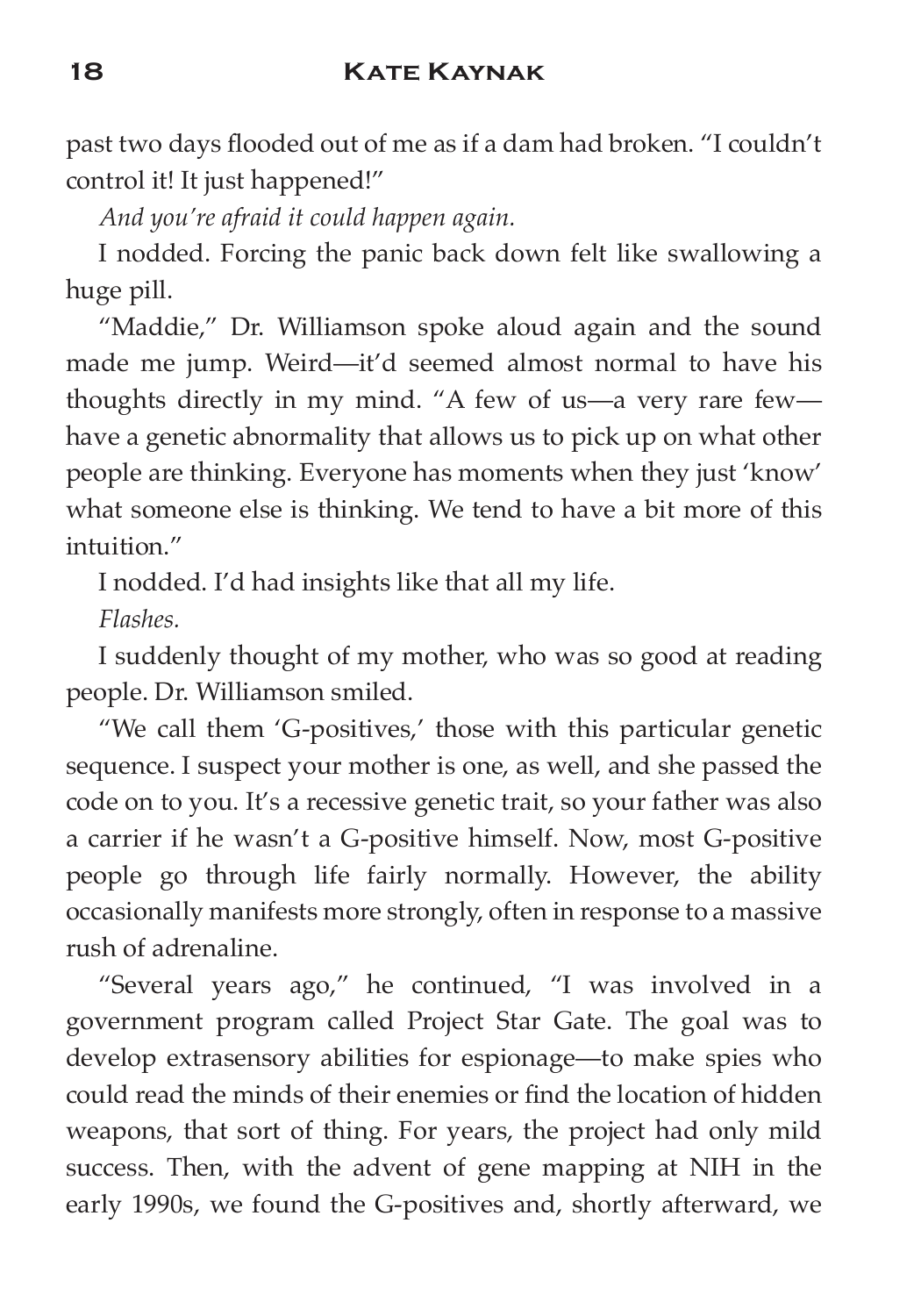developed a treatment that enhanced their abilities. The treatment is basically a synthetic neurotransmitter. Do you know what neurotransmitters are? The chemical messengers in the brain?"

I nodded.

"Well this one revs up a portion of the brain called the basal ganglia. G-positive people who receive this treatment develop certain abilities, like telepathy. They continue to get treatments about every four to six weeks to maintain these abilities."

Dr. Williamson looked at me intently. "Maddie, I believe that you are one of us—a G-positive. I also believe that, if we give you this treatment, you'll be able to control your abilities. Telepathy is a sensitivity to the electrical fields in others' brains. Our brains interpret those electrical fields in much the same way we process our own thoughts. I think your response to the attack was to overload the electrical circuits of their brains. I've seen that ability once before."

*I fried them.* 

I was still processing what Dr. Williamson had just told me… still trying to believe it.

*Basically, yes. You fried them. Not to take away from the seriousness of the situation, but I've seen your memories, Maddie. I personally think they had it coming.* 

I burst into tears. I'd been thinking the same thing about the three who had attacked me and I'd been feeling guilty about it. It was a relief to know I wasn't a monster.

*Just a freak*.

Dr. Williamson waited for me to regain control. He then spoke aloud again. "Maddie, I want to take you to our infirmary tonight. We can run some tests and take care of that jaw."

I touched my face and winced. Then I nodded.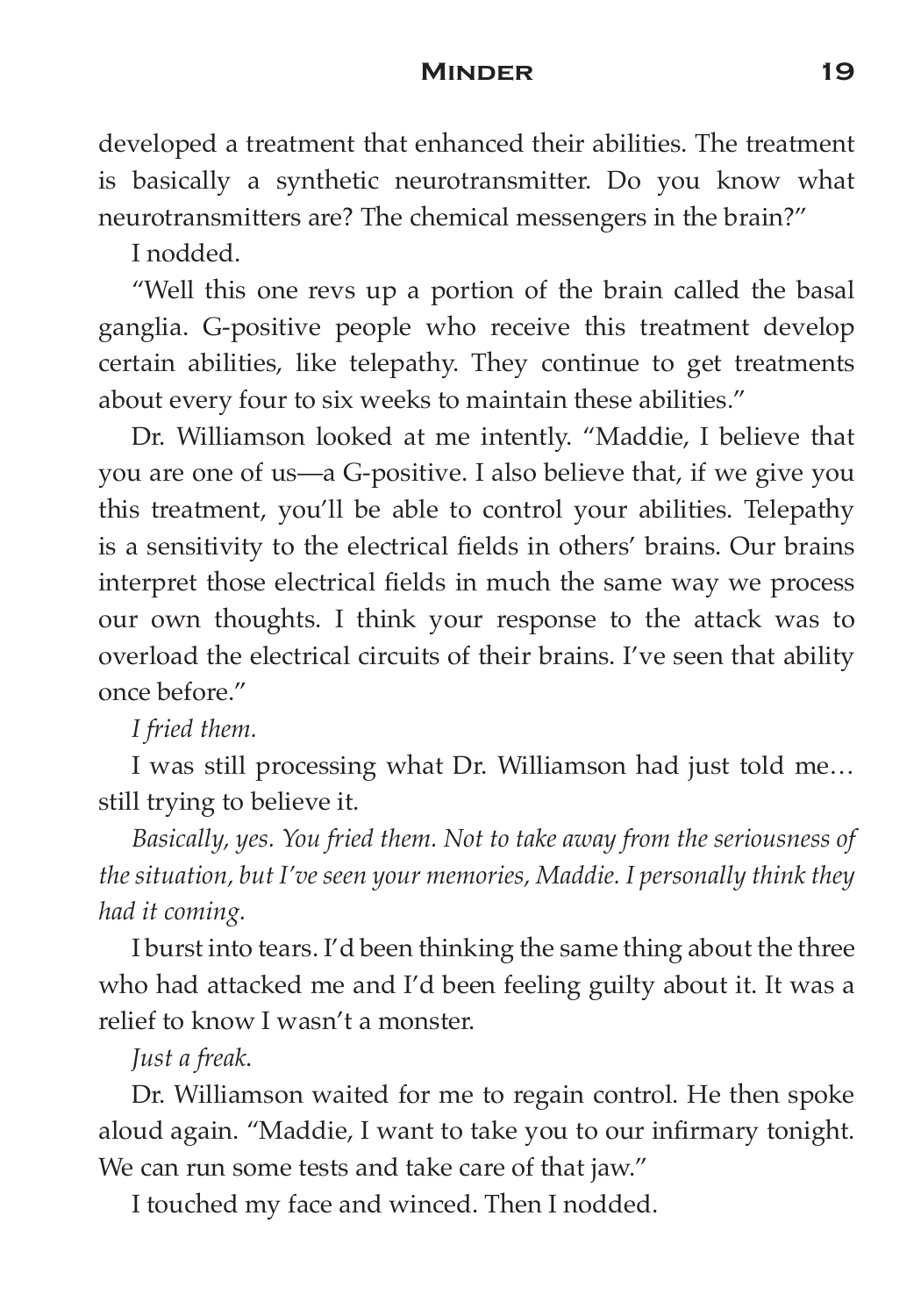The infirmary was on the ground floor of the house across the driveway in what had probably been the kitchen in the old farmhouse's previous life. An old wooden sign—shiny with amber varnish—hung over the front door. The name "Blake" was burned into it, surrounded by a curling, decorative design. As we entered, a woman looked up from a desk. She had dark brown skin, closecropped hair, and large, kind eyes.

For nearly a minute, she and Dr. Williamson looked at each other without speaking. The woman momentarily cast a worried glance over at me and I realized Dr. Williamson had been silently sending his thoughts to her.

*What was he saying about me?*

I frowned; I didn't like being out-of-the-loop.

The woman smiled to put me at ease. "Hello, Maddie. I am Matilda Taylor." She spoke with a softly-accented voice; it sounded like she might be from Africa. She seemed to be in her mid-thirties, although she had an ageless quality to her that meant that my estimate might be way off. As Matilda stood to extend her hand, I saw that she was slightly built—even smaller than my five-footthree. She sized me up and we smiled at each other in shortness solidarity. I liked her at once.

Dr. Williamson excused himself. "Maddie, please stay here tonight. There are beds in the other room. We'll talk in the morning and I can then introduce you to the program." He nodded at the woman. "Matilda."

She smiled back as he left, and then turned her attention back to me. "Maddie, I would like to take a sample of your blood tonight, and then see what I can do for the injury to your face."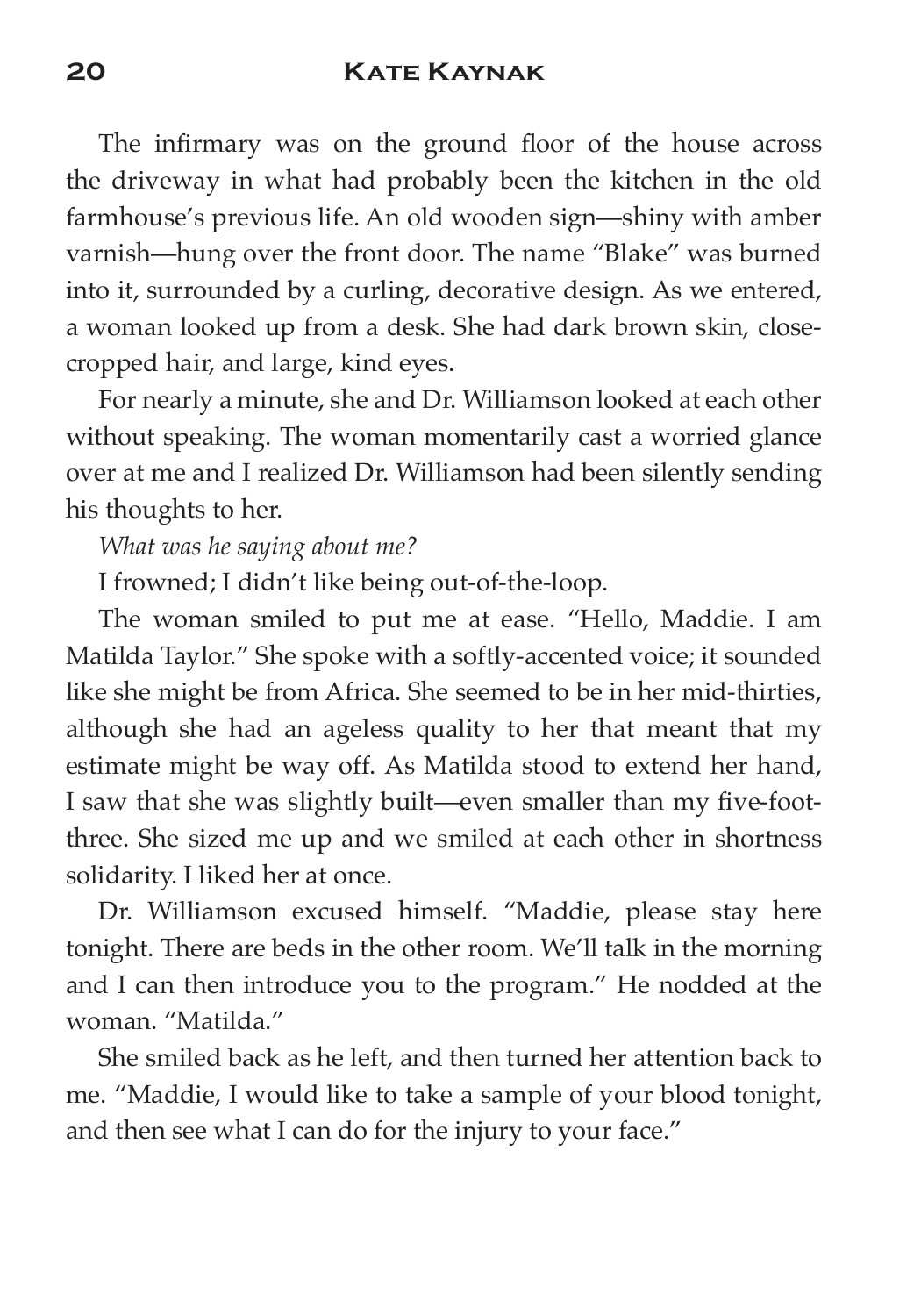At the mention of the bruise, I brought my hand up to touch it again and winced. *Ow.* Why did I keep doing that? I knew it was still there and touching it only made it hurt.

Matilda swabbed the inside of my left elbow with alcohol then drew the blood sample. I held a cotton ball on the injection site as she capped the vial of blood and placed the needle into a red plastic container. I expected she would put a band-aid over the cotton. Instead, she stripped off her latex gloves, and then gently gripped my arm with her thumbs on either side of the needle prick. An electrical current seemed to shoot through the wound.

*Whoa.*

It felt like intense pins and needles, like when my foot had fallen asleep—simultaneously hot, cold, and prickly-painful. I lifted the cotton from the puncture site to find the skin was smooth and healed. No scar—not even a mark—although the skin was still very pink and warm, as though it had been slapped.

"Wow." I said, although that didn't seem to cover it. Apparently, Matilda had some special abilities, too. What else could people here do? I'd assumed it was all telepathy and Jedi-mind-tricks, but here was something different.

*Amazing.*

Matilda flashed a quick, shy smile at me. She seemed both pleased and embarrassed. "Let's take a look at that bruise on your face." Her hands came toward me.

I flinched back before I realized what I was doing.

"Oh!" She seemed as startled as I was, and a belated wave of cold shocked through me. "I'm so sorry. I should have asked first."

"I'm sorry." My cheeks flamed and I dropped my gaze to the floor.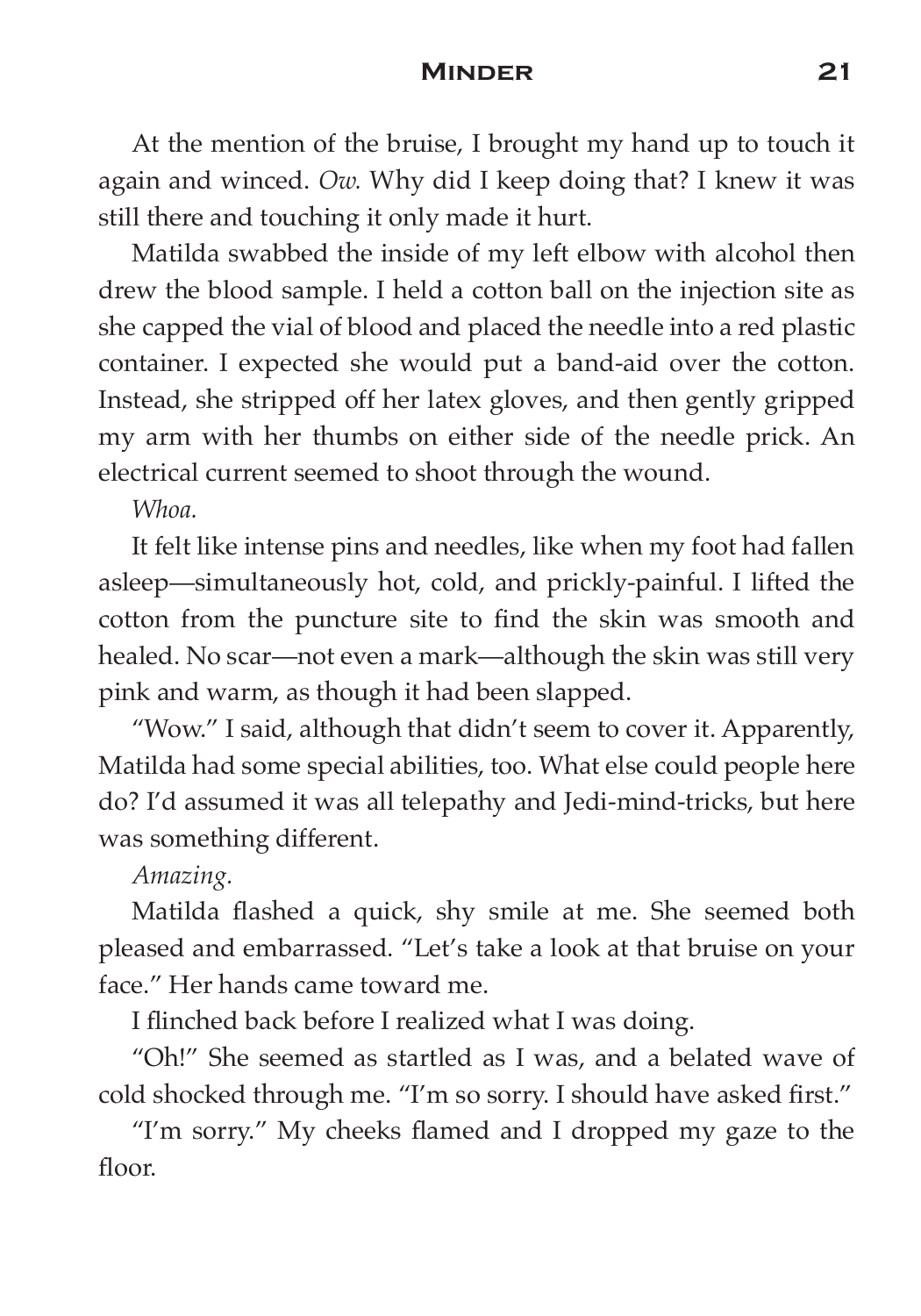"No, I should know better." After what you've been through, I should've asked before I tried to touch you."

"Does everyone here know?" My heart thudded too loudly at the thought. *Are people here going to see me as a victim?* 

# *A killer?*

"I'm sorry. Dr. Williamson told me when you came in. I don't know any of the details. We don't have a psychiatrist on staff, but I'm here if you need to talk."

"My mom's a psychologist. I know I'm probably all posttraumatic stress right now. I just… I just don't want everyone to know that about me, you know? I don't want that to be what people think when they look at me."

*Pathetic.* 

Matilda smiled kindly. "I understand."

I smiled back; she had a calming manner. She would've been a good doctor even if she didn't have that amazing ability.

"How do you do it?" I asked, changing the subject.

"The healing? Well, I just… well… visualize the damaged area. It is like I'm going in like a surgeon. I can *feel* the damaged places. Then I pull in the person's own healing mechanisms and… I suppose… I speed them up—give them extra energy. I focus them on the injury and the people heal themselves. It's hard to describe beyond that."

"Wow," I said again, impressed.

"We all do things with energy in our bodies. We receive it through our eyes and ears and sense of touch. We pulse it through our nerves to send messages and we send it out through the sound of our voices. What G-positives do is not so strange; we just have slightly different ways of processing energy. It's like sharks. Did you know they can sense the electrical fields of living things in the ocean? Even things hiding under the sand."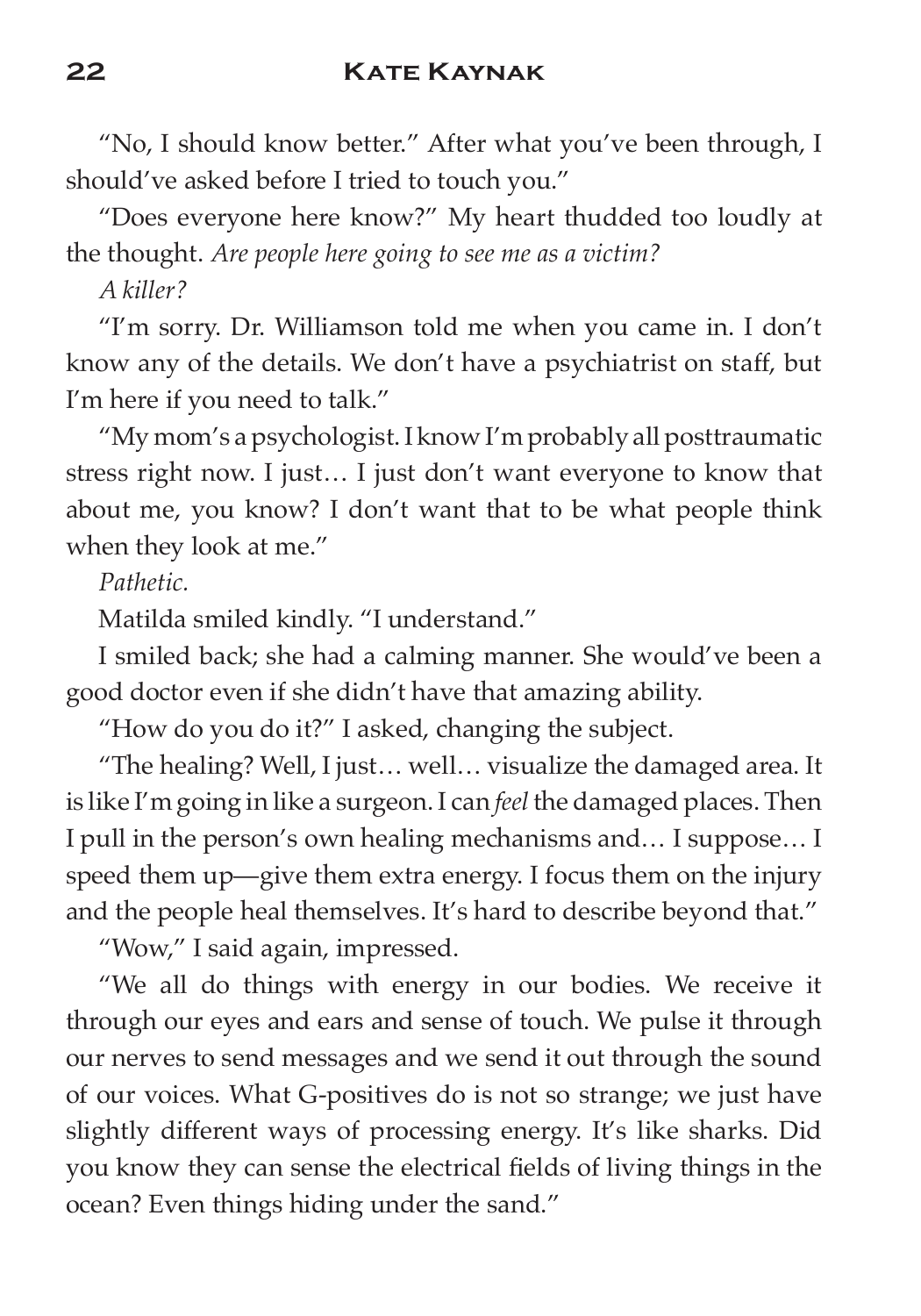"We're like sharks?" I asked. Something about that was discomforting, like being predatory toward other people.

*Monsters.*

She flashed another shy smile. "Not very much like them, just in relation to having an extra sense. Now, is it alright if I take a look at your face?"

This time I didn't flinch. I also was ready for the pins-andneedles tingling that followed, which lasted longer and was more intense than in my arm. After she let go, I opened and closed my jaw experimentally, and then touched my fingers to the place where I'd been punched. The pain was gone.

"Thanks."

Matilda shrugged modestly. "It's what I do." She turned to the refrigerator in the corner and looked inside, pulling out a small vial.

I was suddenly curious. "How strong is your… ability? Could you… like… cure cancer?"

Matilda's eyes lit up at the idea. "Morris and I have been discussing how we could do just that. It's much harder since it involves tissue destruction. We're still working on how to tell the body to attack the tumor but not the healthy systems. Right now, we think it's safer for us to focus on injuries like cuts and burns and broken bones."

"Who's Morris?"

"My brother. He has the same healing ability I have. You'll meet him in the morning; I'm on-duty for the night shift." While she was talking, she prepared a syringe, drawing a dose of a clear liquid from the vial with a bright orange label.

*Oh, crap.* I suddenly realized that the injection was intended for me. A cold wave splashed through me. "What's the shot?" I asked, trying to keep my voice even.

*Escape.*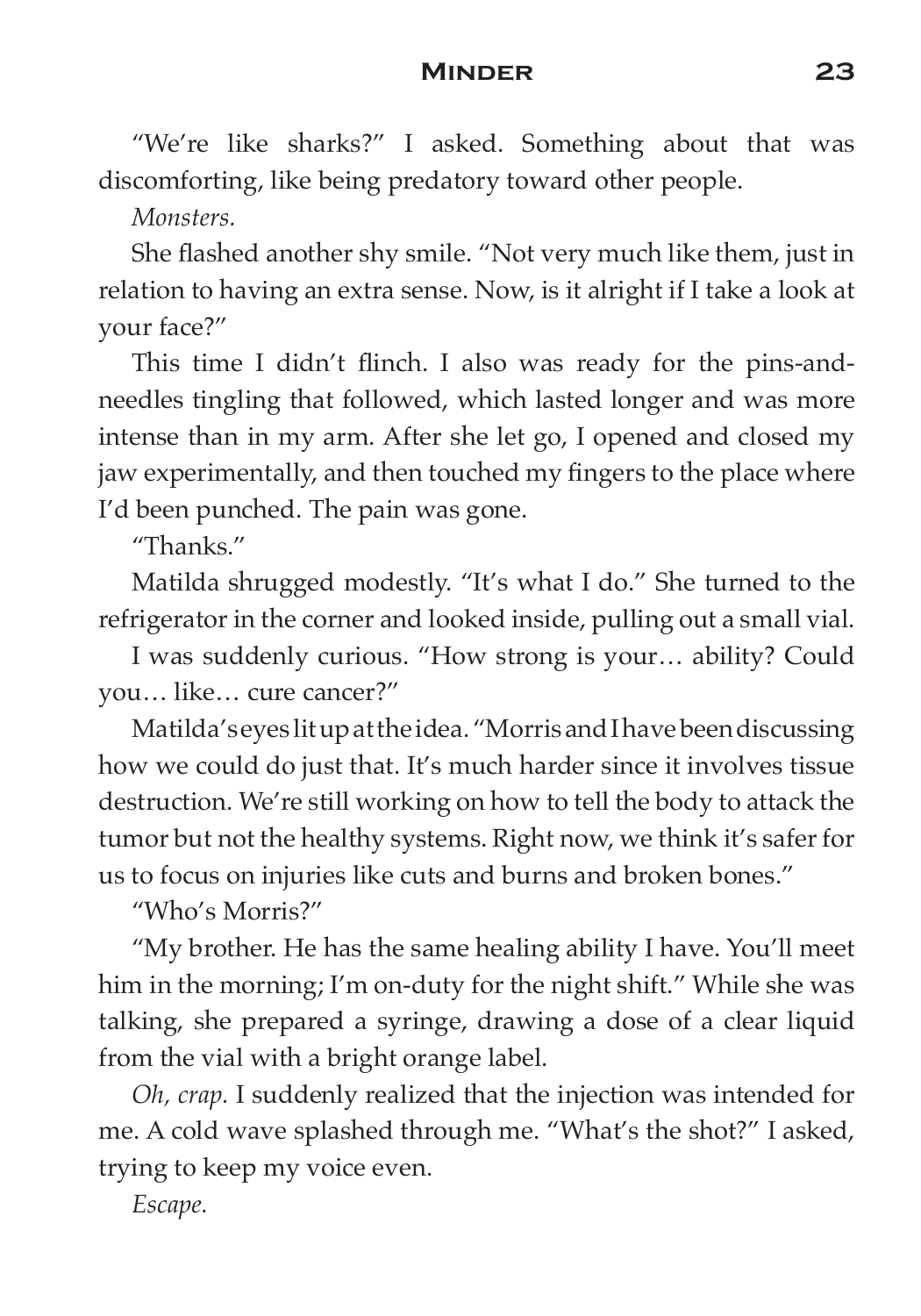Could I make it out of the door ahead of her? She was even smaller than I was, so I didn't think she could force the injection on me—not if I was ready to fight.

Matilda read the anxiety behind my forced calm. "I'm sorry! I keep forgetting to explain myself. This is dodecamine; it's the synthetic neurotransmitter that enhances the abilities in G-positives."

"Don't you have to do the blood test to see if I *am* a G-positive?" *Don't touch me.*

Matilda put down the syringe. "I would never give you an injection against your will. A dose of dodecamine is actually an effective test to see if someone has the genetic code. If you are a G-positive, then the effects of the neurotransmitter will start in a matter of days after you receive the injection. All neurotransmitters work like fitting a key into a lock; the key turns on the effects. If you aren't a G-positive, then you won't have the receptor sites in your brain and it will have no effect on you. A dodecamine injection is like a shot of saline water to G-negatives."

The same impulsiveness that had been driving my decisions all day took over. "Okay," I said as I held out my arm. Matilda gave me the injection, and then healed the needle prick with the same power she had used on my other injuries. She settled me on a surprisingly comfortable cot in the long annex room. It had a row of a half dozen beds lined up like a small hospital ward, although I was currently the only occupant. Matilda dimmed the lights and left. My racing mind could not win against my exhausted body and I fell into a dreamless sleep.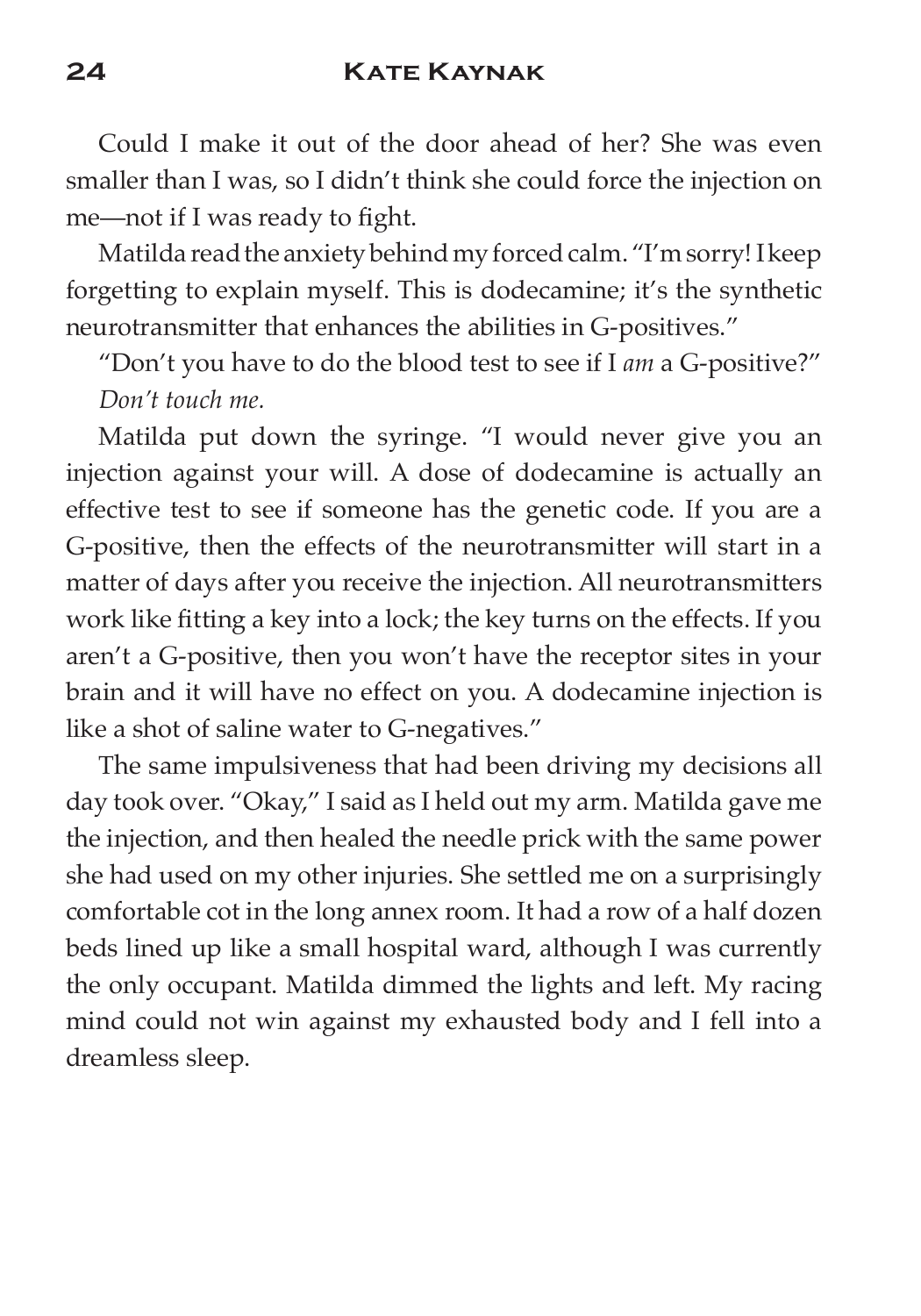# CHAPTER 4

# *I'm blue, da ba dee da ba die...*

The music played quietly. If I hadn't been near waking, it might not've been enough to register. It had a bouncy techno quality good dance music. I slid my feet to the floor and pushed around with my toes until they located my shoes. In the main infirmary next door, a man whom I guessed was Matilda's brother, Morris, sat at the desk with his feet up and hummed quietly along with the music.

# *Except there isn't any music playing.*

I gasped and the music abruptly ceased, along with Morris's humming. I felt concern coming from him like a warm wave. *This must be Maddie. Is the dodecamine having any effect on her?* 

"Yes, it is," I said, before he could ask aloud… then I collapsed onto the floor. I didn't faint; my legs simply gave out. *Such a loser.* Who fell down like that when something freaked her out? Morris picked me up and carried me lightly back to the cot. I felt like an idiot. After all, I'd been warned the drug would allow me to hear thoughts. But wasn't it supposed to take a few days?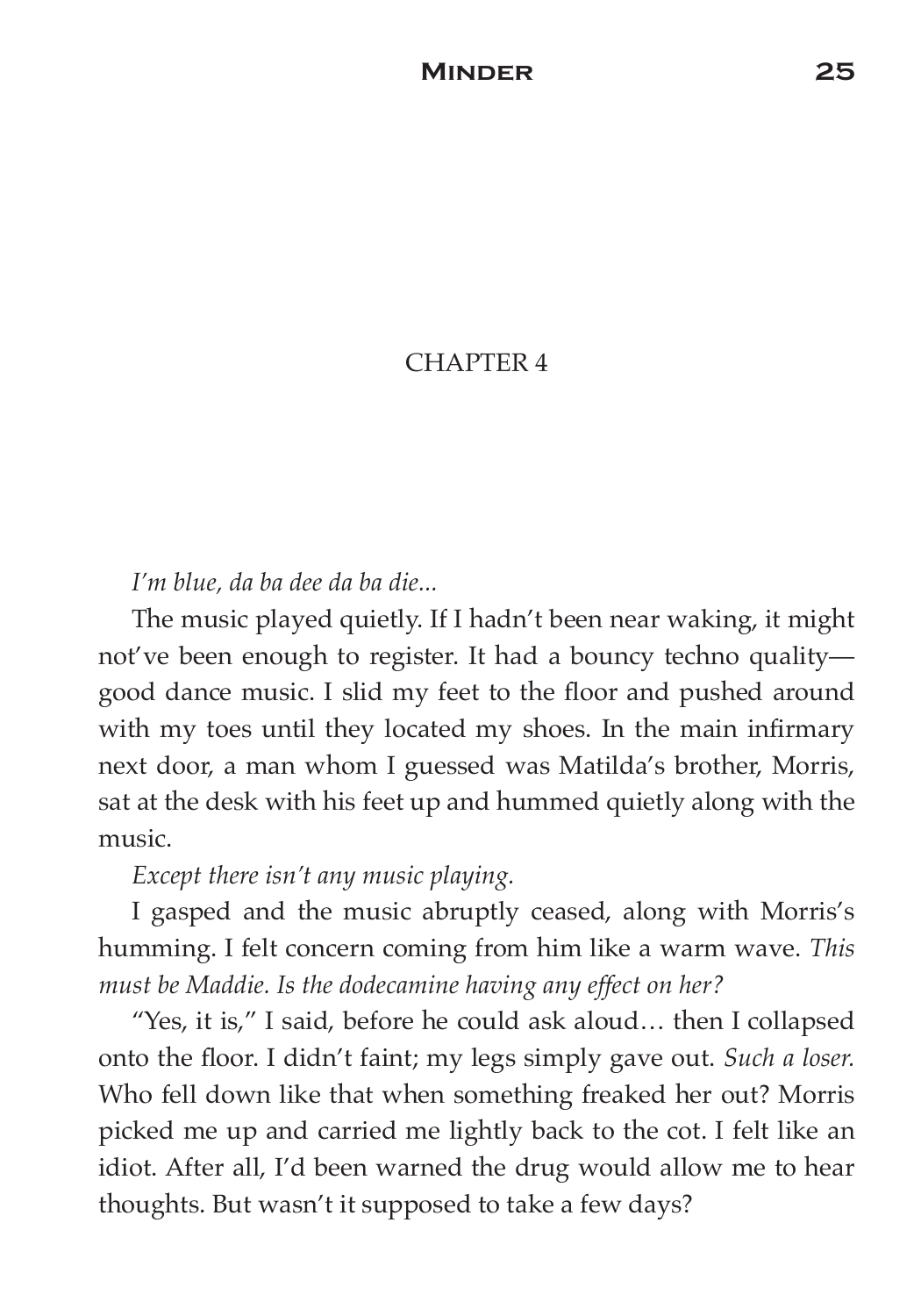Morris picked up a handset from the wall, hit some numbers, and then said, "Dr. Williamson, I think you need to come to the infirmary immediately." He hung up without waiting for a reply. His family resemblance to Matilda was strong and he had the same West African accent with warm vowels.

"Maddie," he said, looking at me with wide, serious eyes. It struck me as strange to be so concerned with the well-being of a stranger, but I could feel the worry coming off him. Why did he actually care?

*Did she hit her head when she fell?*

"No," I said.

"No, what?" Morris asked.

"No, I didn't hit my head."

*This is the fastest reaction to dodecamine I have ever seen. This shouldn't happen for another day or two.* 

"Is having a fast reaction bad?"

*I have no idea. "*I don't think it's a problem."

I frowned at the lie. It was almost as if his spoken voice had interrupted his thoughts, yet I'd heard both clearly. I would've asked more questions, but I was suddenly distracted.

"Dr. Williamson's coming," I said. I could actually *hear* him outside, as though he were talking to himself. His mental voice grew louder as he got closer. I could hear him wonder what the problem was. *Holy—*My eyebrows shot up. I could sense his thoughts; that made it more real, somehow, than hearing Morris's.

Dr. Williamson was dressed more casually today, but he was still impeccable. He radiated power and authority, like an idealized father figure. I could barely remember my own father, but took comfort in the impression that a competent, caring person was going to make everything okay.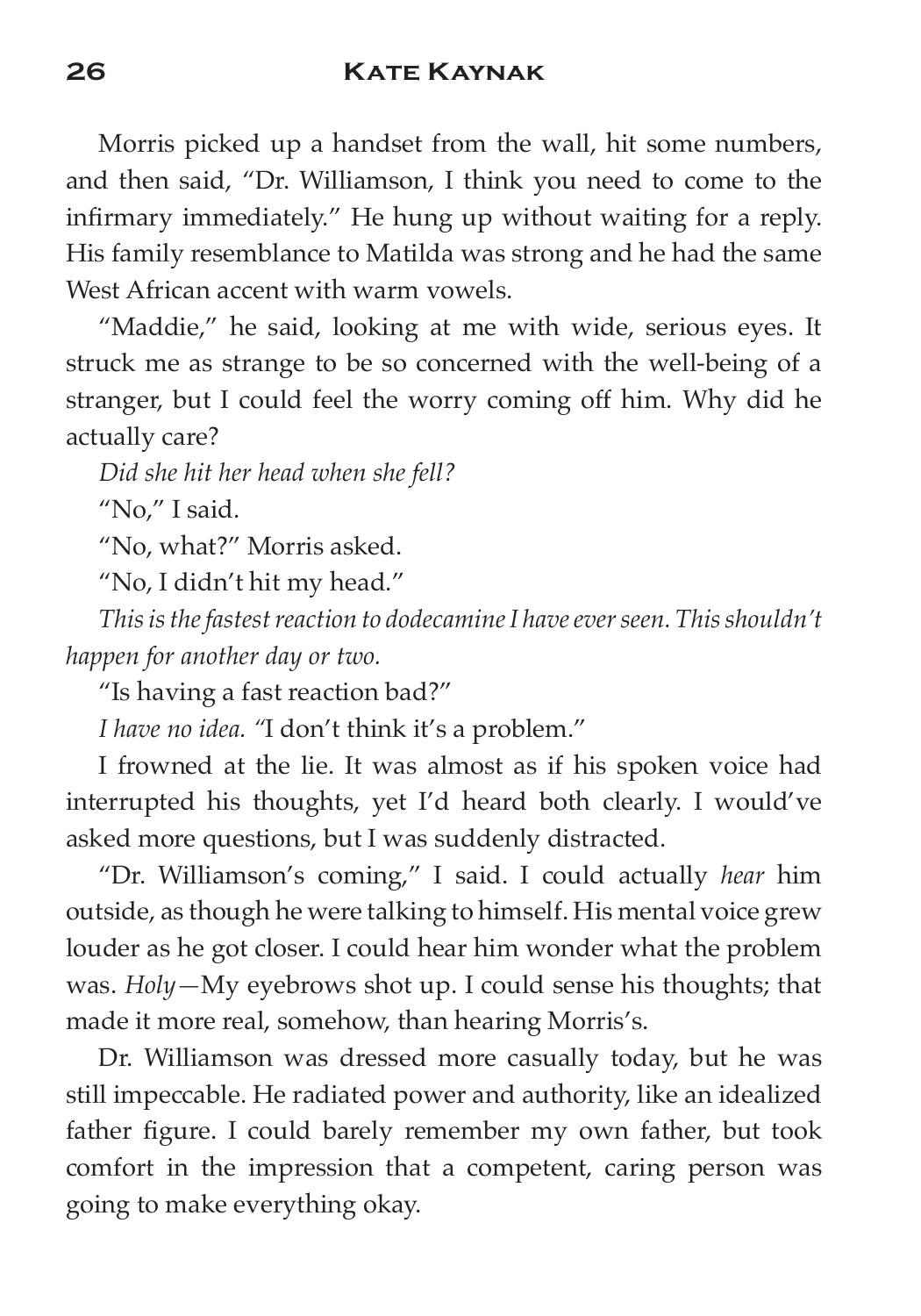*What's wrong?* I heard it as clearly as if Williamson had spoken aloud. In fact, his mental voice was louder and stronger than Morris's, as though it was amplified through a high-end sound system.

*Maddie is already responding to the dodecamine. She can hear my thoughts.* 

*But the blood test won't be back for— Matilda gave her the first injection last night. What? How much?* 

Morris's eyes flicked to the chart on the desk*. 2 ccs.* 

*But Maddie is still recovering from trauma! She is still having flashbacks and nightmares. The high residual cortisol and epinephrine levels would magnify the initial effects.* 

I felt cold blossom in my chest. *That doesn't sound good.* Dr. Williamson's head whipped around even before I spoke aloud. "Is that bad?" I asked.

*He wasn't kidding*. *How much did she hear?* "Did you hear what we were discussing?"

"I think ... I think I heard everything."

*This isn't the way I would have introduced you to this. I thought you would do better with a gradual approach. I suppose Matilda thought this might help you adjust faster.* His voice was in my head so I tried to frame my thoughts to answer him.

*Am I going to be okay?*

*Physically, you should be fine.* 

He was concerned about my emotional stability. I hated being considered emotionally weak. I paused for a moment and concentrated on how I was feeling. This morning I felt okay. I wasn't nearly as freaked out about hearing other people's thoughts as I probably should've been. It seemed almost normal. *How weird*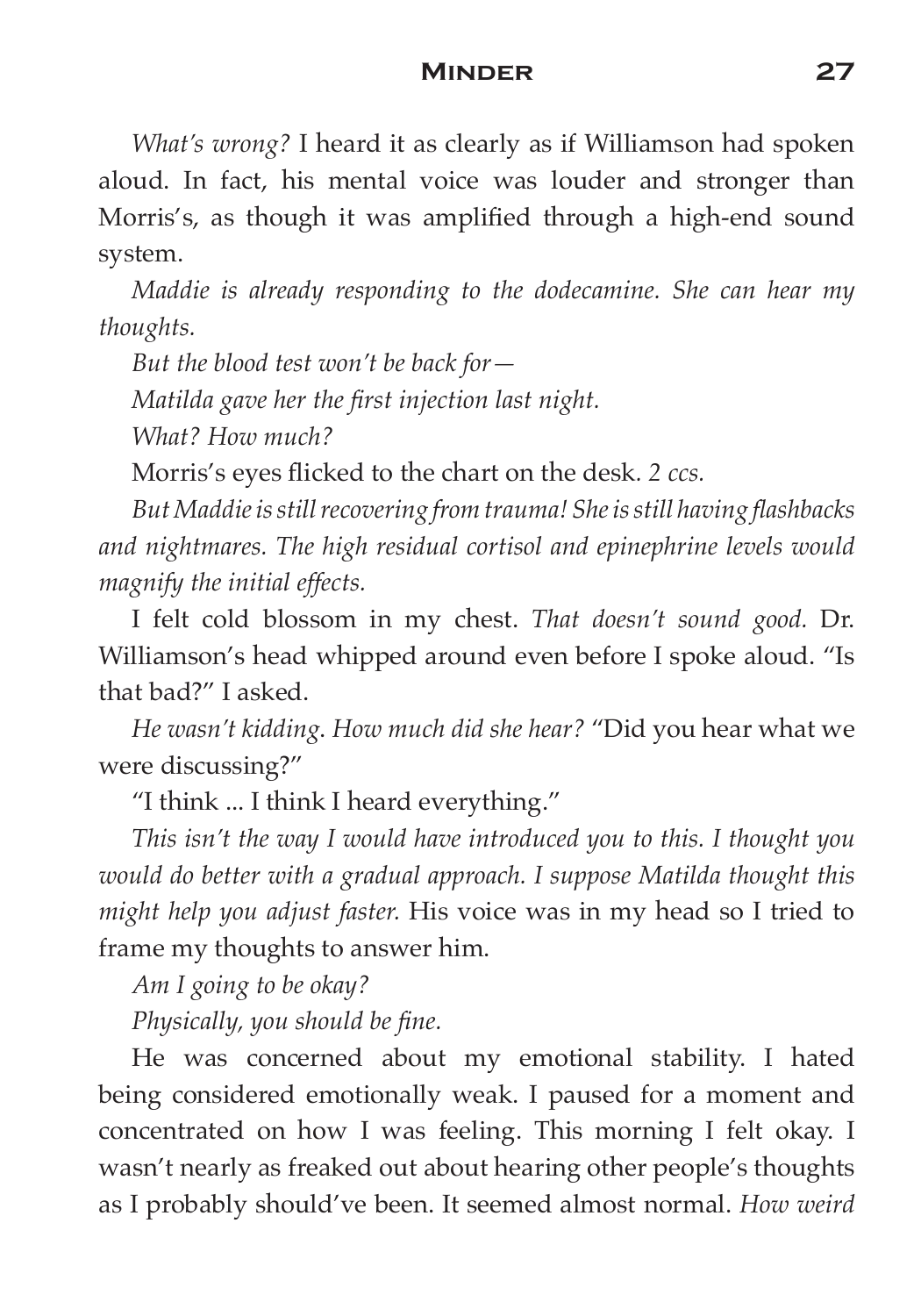*is that?* They were all babbling around me now; I could hear the two men in the room very clearly, especially Dr. Williamson. The other people in the building were there as background noise, like strangers talking down the hall at school.

A sudden, burning pain made me gasp and my concentration broke. I looked at Dr. Williamson, mentally demanding an explanation.

*One of the sparks.* He paused for a moment, as though listening. He seemed to be feeling the same pain; his brow furrowed and his jaw clenched. *Drew, I think.* "Morris, Drew McFee is on his way."

*Stupid sparks.* Morris pulled some medical stuff out of a cabinet.

"What's a spark?" I asked. It came out in a gasp. I trembled from the pain, which grew stronger with every passing second. It hurt like a fresh injury, yet I could feel that the pain wasn't coming from my own body.

*Beyond weird.*

"Sparks is our name for people with pyrokinesis," Dr. Williamson said. "They have the ability to control fire—make it move where they want it to go or make it die down." He squeezed his eyes tightly shut for a moment and exhaled strongly. "Most of them can start fires, as well."

Drew crashed through the infirmary door. It hit the wall hard enough to raise plaster dust from the new indention made by the doorknob. Drew was tall and built like a linebacker—strong and wide—with red hair and blotchy brown freckles. Black marks singed his t-shirt and burns blistered his hands and torso. He carried another person over his shoulder. I realized with sudden dread that I couldn't hear any thoughts from this person. *Is he dead?* Drew practically flung the other boy onto the exam table.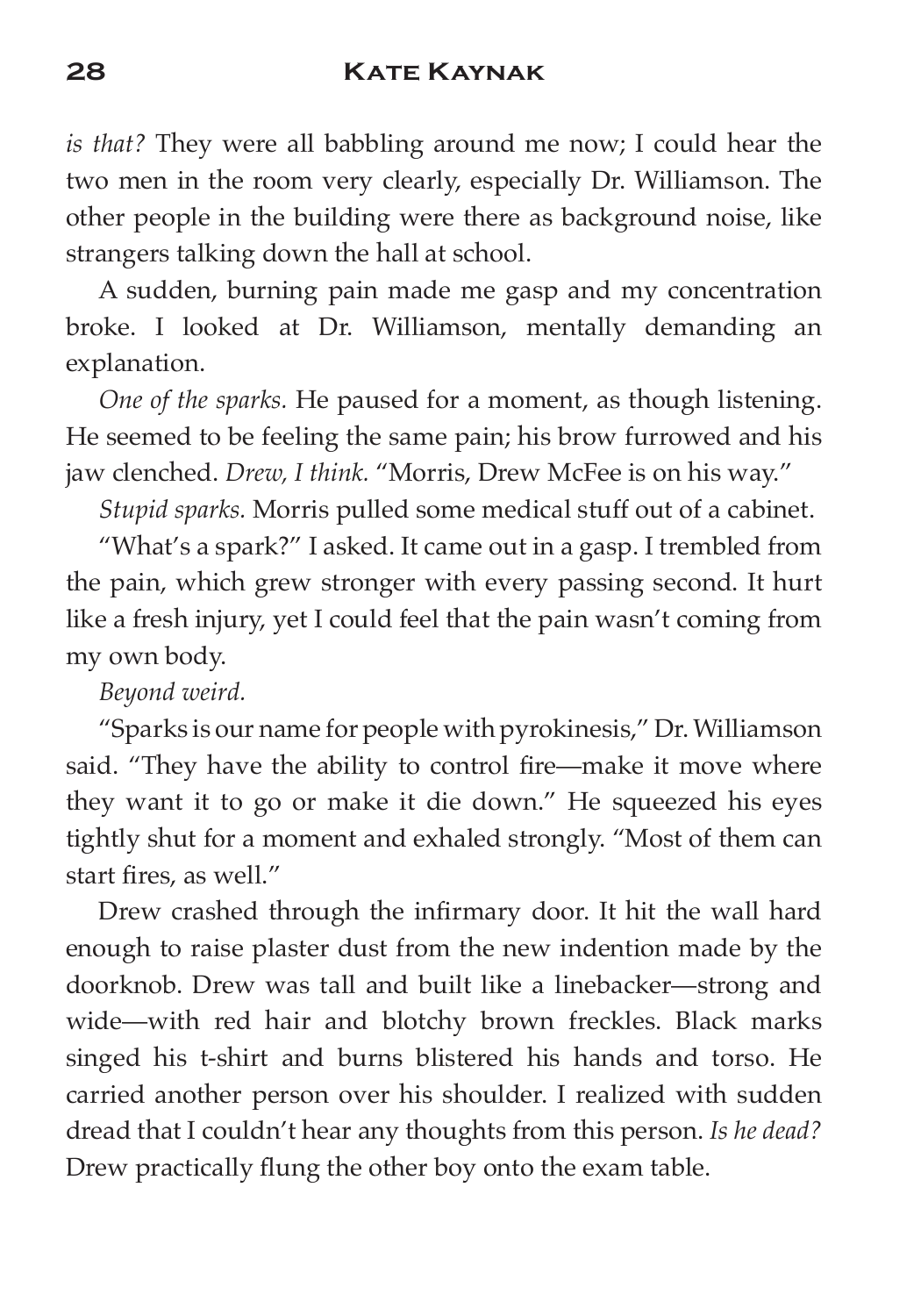"It's Harrison," Drew said, breathing heavily. "He torched his own bed in his sleep… again."

I watched as Morris moved into action, smoothly and without panic. He touched his hands to Harrison's chest, and then gave an involuntary, inhaled hiss through his teeth as he assessed the extent of Harrison's burns. *It's bad.* I watched through his mind as he felt out the burns and injuries. It was a strange sensation—I could tell his thoughts were not my own, yet I was able to see how his mind worked with clarity, as if I was watching a movie from inside his head. His first priority was the heart and lungs. He checked to "feel" Harrison's heart, and then mentally spider-walked through the delicate lung tissues, repairing burnt bits as he drew some kind of energy through the damaged portions. I had no idea how he was doing it.

Harrison regained consciousness just as Morris finished repairing his lungs. A scream filled his thoughts and the sudden awareness of his pain lashed through me. It was much worse than what I'd felt from Drew's burns. I crumpled and bent over with a moan.

Drew moved quickly to my side. "Hey, are you okay?" I could feel his genuine concern though the pain. *She's pretty, but too short.* It was such a guy thing—to be noticing what a girl looked like when he was in the middle of a trauma. "What's wrong?"

I worked my way to the nearest cot and sat down heavily. I forced myself to refocus, trying to calm my racing heart and wild breathing. Morris applied first aid spray to Harrison's burns before channeling energy through them. It must be a painkiller; the sprayed areas stopped hurting as intensely. I could think again and could finally feel things beyond the boy's agony. Why would a guy with super healing powers use first-aid spray? Oh… antibacterial. There'd be no pockets of infection later.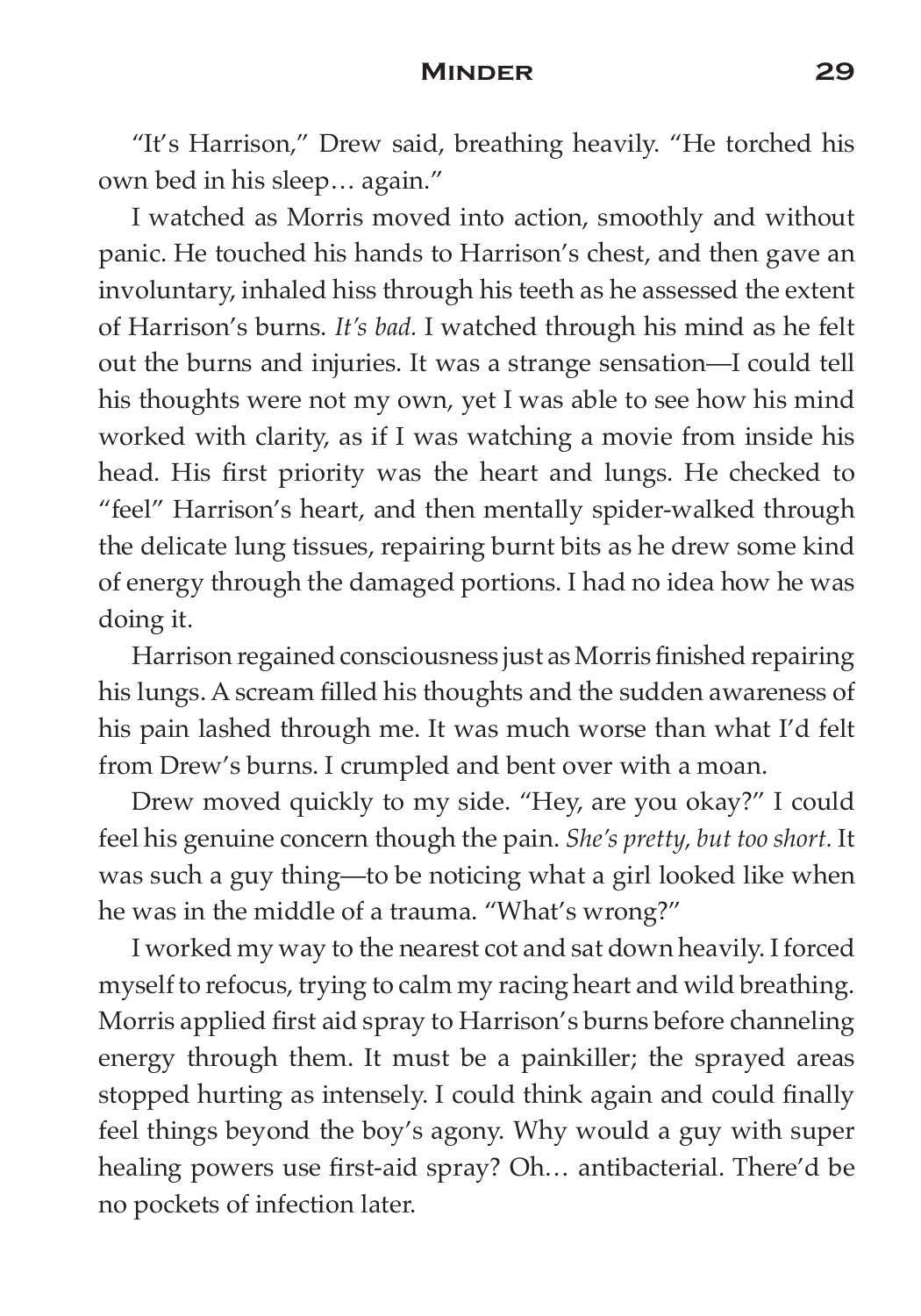Dr. Williamson had gone through the same experience I had— Harrison's pain had also hit him strongly, although he seemed better prepared for it. As he clutched the doorframe to keep himself standing, he met my glance and I suddenly knew this was normal for people like us.

*You're handling this well*.

*Thanks.* I smiled weakly. I felt clammy and sweaty. If this was taking it well, then a bad reaction must be horrible.

Next to me, Drew thought I was about to faint. From his point of view, I was not handling this well. He reached out to steady me and I flinched away from his hand, causing him to pull it back.

The minds of the other people in the room faded slightly into the background as I concentrated on Drew.

*Oh, good. She's not going to pass out. She'd be better looking if she were taller and had a bigger rack. She's probably another charm… like we need another stuck-up bitch around here. Maybe if I'm nice to her before she gets the shot, she won't force me to do crap later on.* 

"What's a charm?" I asked him.

His face reflected the tumbling emotions of his thoughts. All of his concerns for my well-being were forgotten as he jerked back from me. *Crap! Not a charm. Minder! Did I have any sex thoughts about her? Don't have any now!*

"Just that I needed a bigger rack."

He laughed good-naturedly, embarrassed.

*Decent guy.* 

Drew's almost stereotypical head of Irish-red hair was sooty and disheveled, and his face was open and friendly. It matched his personality, as far as I could tell. I realized I was going to be able to tell a lot more about people from now on.

"So, what's a charm?" I asked again.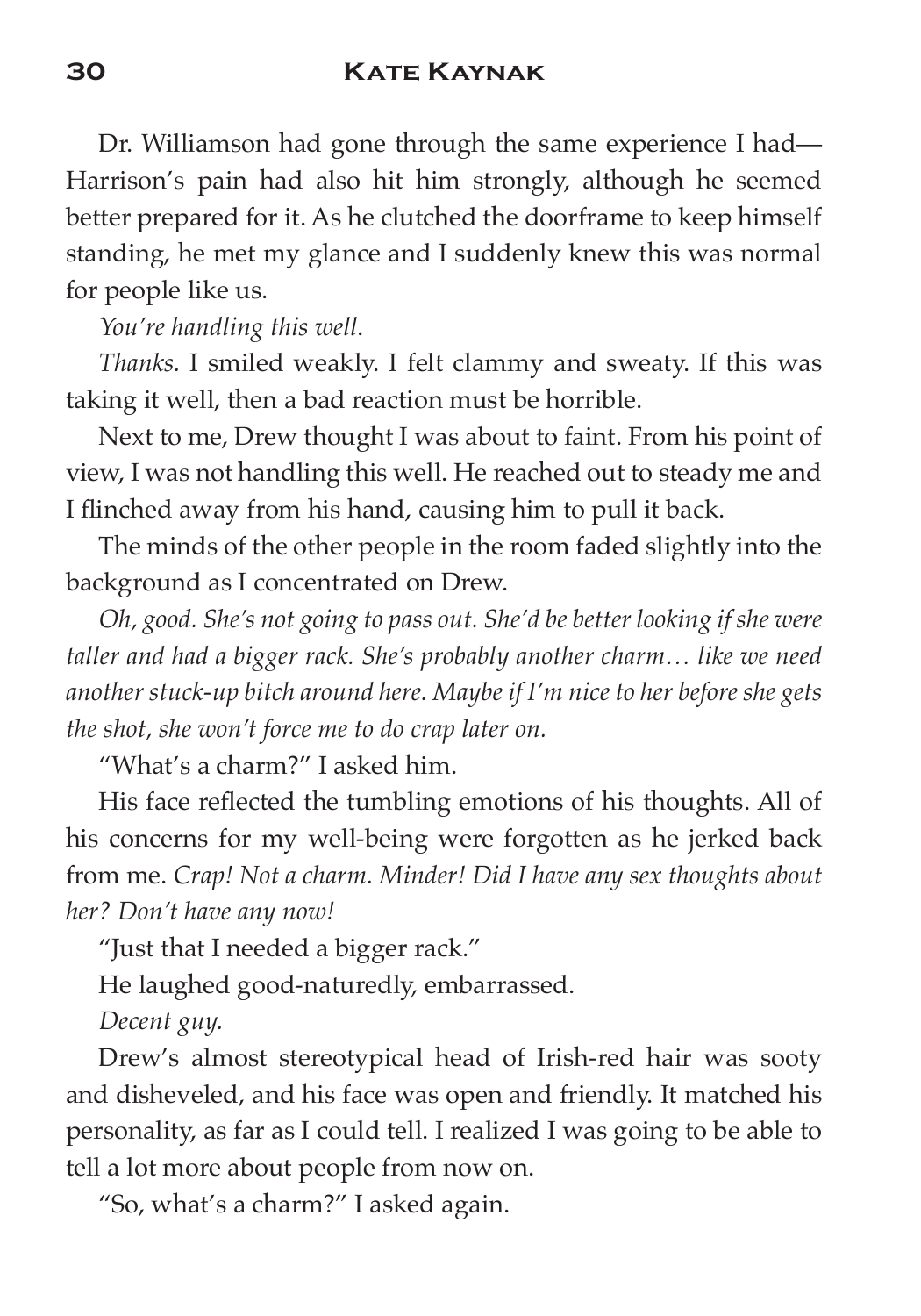Drew glanced at the others in the room before leaning in and telling me quietly, "Charms are what we call those who can 'push' people into doing what they say. It's like hypnosis."

"That Jedi-mind-trick stuff? 'Forget I was ever here?' That sort of thing?" I remembered Cecelia in the police station and the pull of her voice, telling me to forget.

Drew smiled at the *Star Wars* reference. "That's it. Nearly half of the people here are charms. You're only the fourth minder." *Don't think about sex!*

"Minder?"

"It's what some people here call telepaths," Drew replied, lowering his voice and glancing at Dr. Williamson.

I could've mentioned that Dr. Williamson could hear his thoughts so lowering his voice probably wasn't doing anything useful, but I decided not to interrupt.

"It's short for mind-reader, I think, but also it's because they're always in charge."

I was going to be in charge?

His eyes met mine as he earnestly added, "Stay clear of the charms. They're…"

*Psychotic. Vicious.*

"…they like to… um… use their abilities on the rest of us." Drew's fear and embarrassment twisted through me. I blushed in response.

Harrison sat up, rubbing his arm. The familiar pins and needles echoed to me from his newly-healed injuries. He looked around the room, trying to figure out where he was and how he'd gotten here. His eyes landed on Drew. I felt a wave of hot guilt radiate from him as he took in Drew's burns.

"Sorry, bro," he said, chagrined.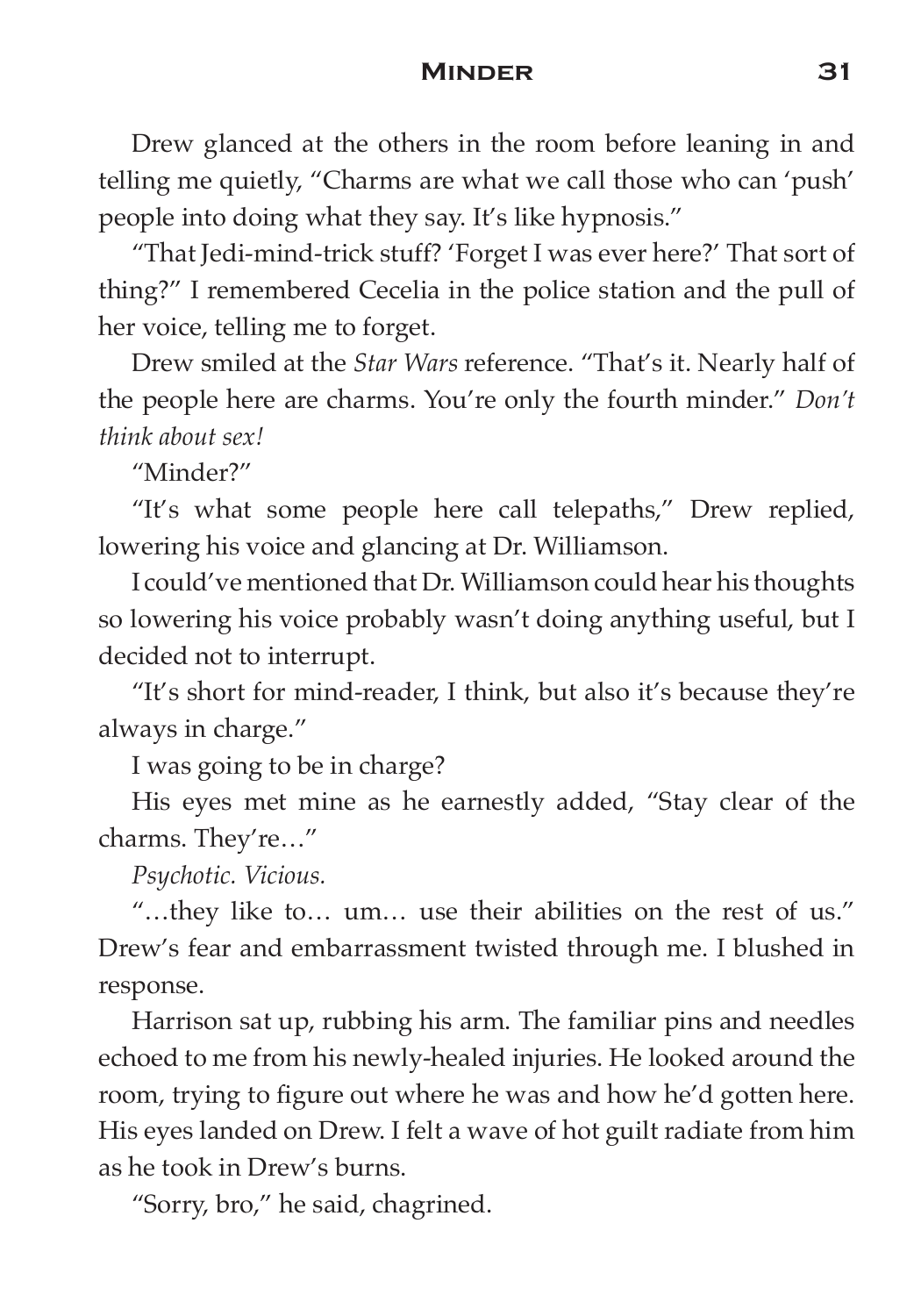Drew popped up next to him and clasped a hand onto his shoulder. "No harm done." *Except to the bed. The fire is probably still going*.

Morris took the opportunity to heal the burns on Drew's hands and torso. Drew paid little attention to the process. His focus was on comforting Harrison, who seemed to view starting fires in his sleep as the pyrokinetic equivalent of bed-wetting. *Pathetic and embarrassing*. Their thoughts gave color commentary as they talked.

Apparently, Harrison accidentally set fires in his sleep a lot, so no one but Drew would room with him. Drew's fierce, bearish protectiveness toward his younger brother extended to the other sparks and felt almost tribal. Pyrokinetics weren't treated well by the other G-positives here at Ganzfield, at least in Drew's opinion.

It was odd—I didn't feel guilty reading other people's minds, at least at first. Then I remembered how invasive Dr. Williamson's intrusions into my thoughts had seemed yesterday. I guessed others might feel the same way about me. But what could I do? There was no way to cover my mental ears. If I drew my attention away from the thoughts of one person, someone else's immediately filled the void.

In the room directly above me, a girl named Rachel thought*, I wish Sean would ask me out,* and daydreamed about kissing him.

*The damn sparks are going to burn this whole place to ashes someday.* Morris's thoughts were sour as he stowed some medical equipment.

Someone had a song stuck in their head, much to our mutual annoyance, since now I kept hearing, *It's raining men! Hallelujah, it's raining men! Amen!*

I tried to shut out their minds, their thoughts, their feelings, but it wasn't like closing my eyes to block what I could see or covering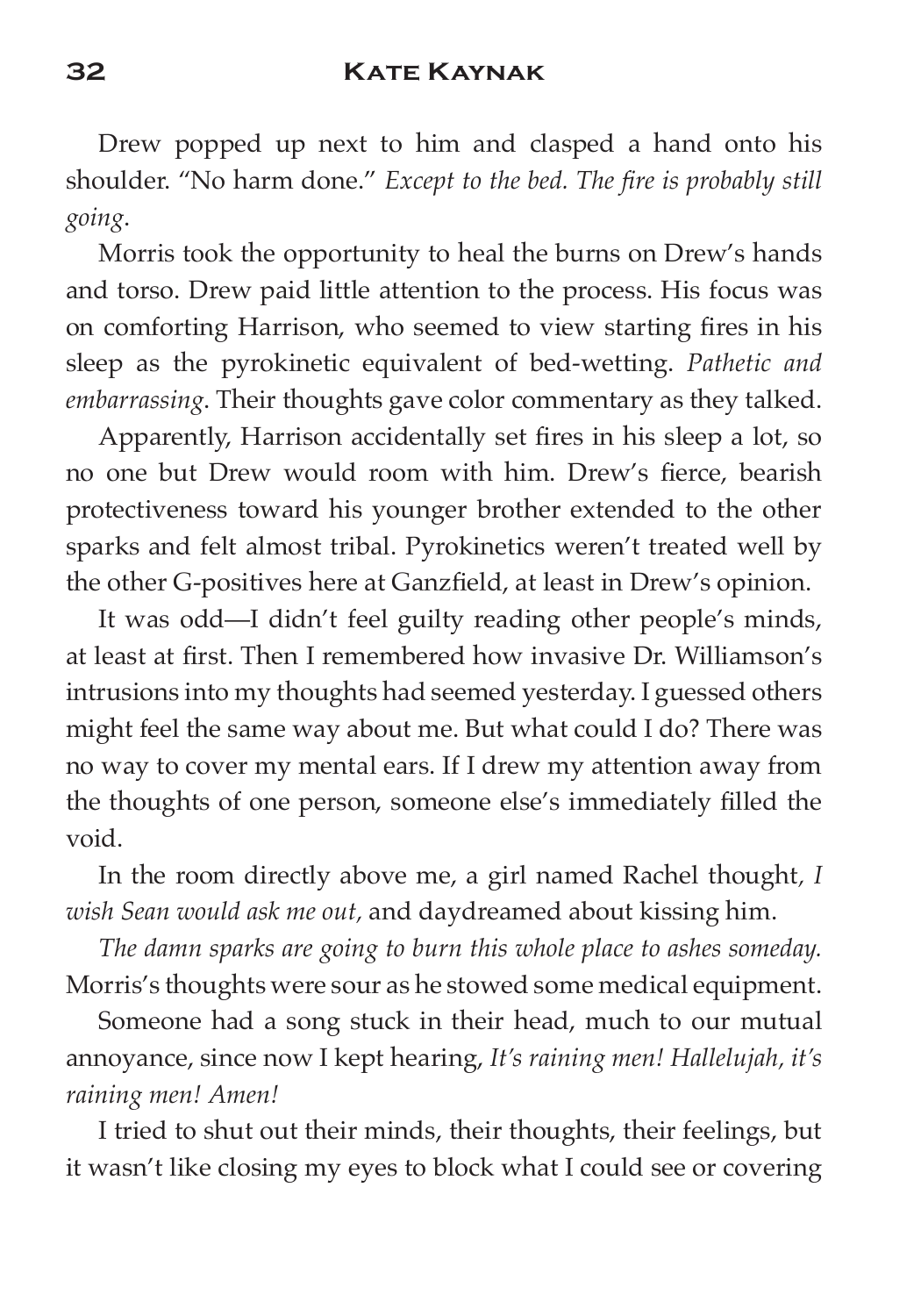my ears to block what I could hear. There was no way to block out the incoming thoughts.

*This could be a problem.* 

Dr. Williamson looked at me. *I'll show you a few things that will help.* He'd recovered from Harrison and Drew's pain. I was still a bit shaky.

Harrison stood up, fully healed. Drew looked at me, his friendly smile wide across his face. "See you at breakfast?"

Dr. Williamson answered him before I could. "Maddie needs a few more tests before she starts training."

*Her name's Maddie*. Drew made a mental note.

"Oh, okay. See ya, Maddie." He grabbed Harrison in a brotherly headlock as they left the building.

Dr. Williamson turned back to me. *Are you hungry? No*.

*Then let's get started.* 

The tests were laughably easy. They began with Zener cards— Morris looked at a plus sign, a circle, or some wavy lines, and I had to say aloud what he saw. We started face-to-face, then a room apart, and finally Morris was outside. I found that as Morris got farther from me, his mental voice faded, as well. Most of his thoughts centered on the fact that he was missing breakfast. I might not be hungry, but Morris was and his annoyance and hunger increased as the testing progressed. I felt a bit guilty about that, but Dr. Williamson seemed to think that Morris was a bit of a complainer.

After nearly two hours, Dr. Williamson released Morris to seek out the remnants of breakfast. We sat across from each other at the infirmary desk and Dr. Williamson bounced thoughts off of my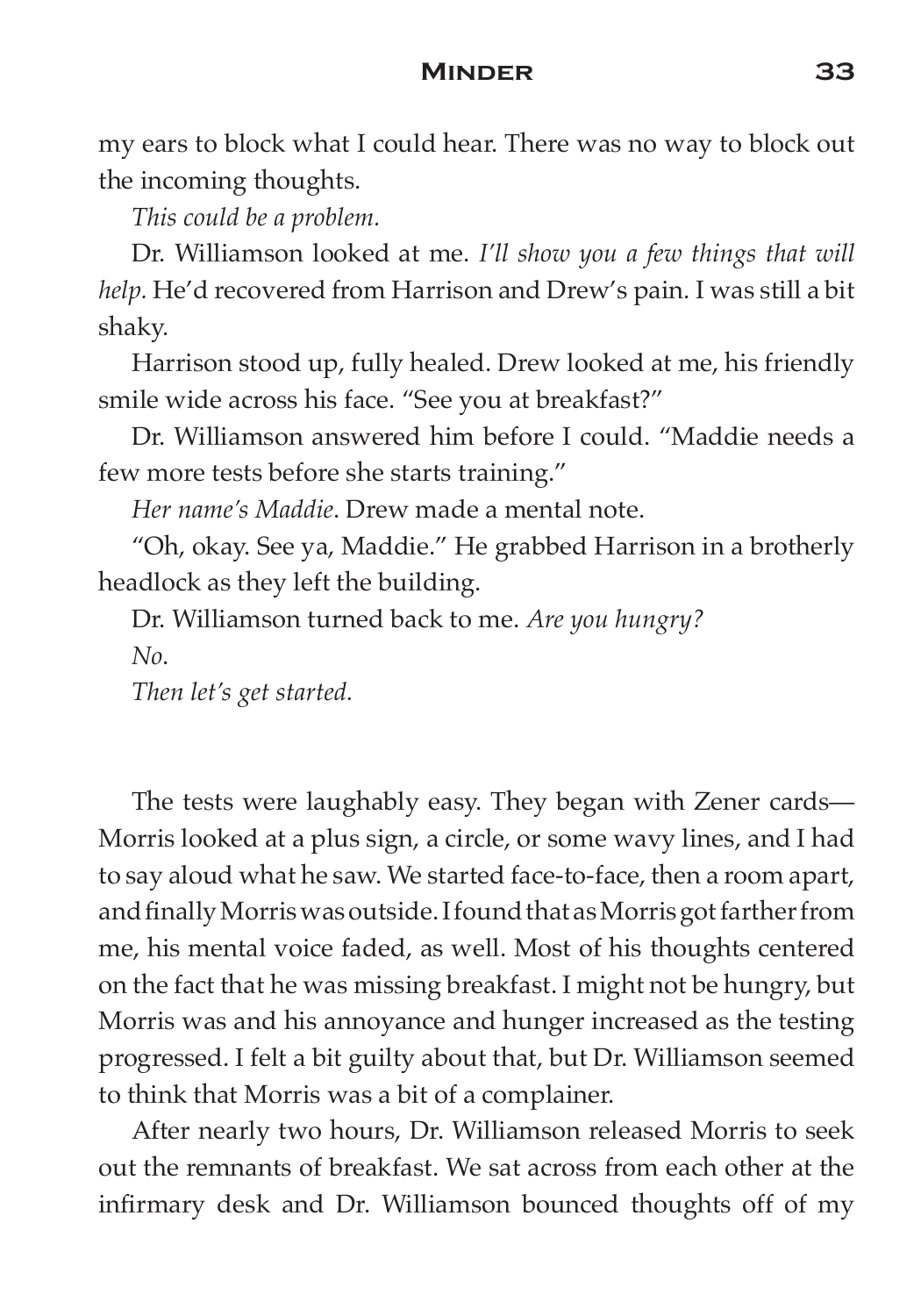mind. I didn't need to answer aloud—he could hear what I was experiencing. It was exhilarating. Communication was so fast—so efficient—with almost no misunderstanding. I revved up to the challenge. It felt like taking a test that I knew I was going to ace. *No problem.* This was cool. Freakish, but cool. After several minutes, Dr. Williamson sat back with a sigh.

*Wow*.

*How did I do?* I waited for his response but I already knew. He'd never seen anyone become such a clear telepath so quickly. I felt a slight smugness at that; I love to be the best.

*Welcome to Ganzfield*.

I smiled. *Thanks.* If everything stayed this easy, this was going to be a great experience.

Of course thoughts like that only jinx the person thinking them.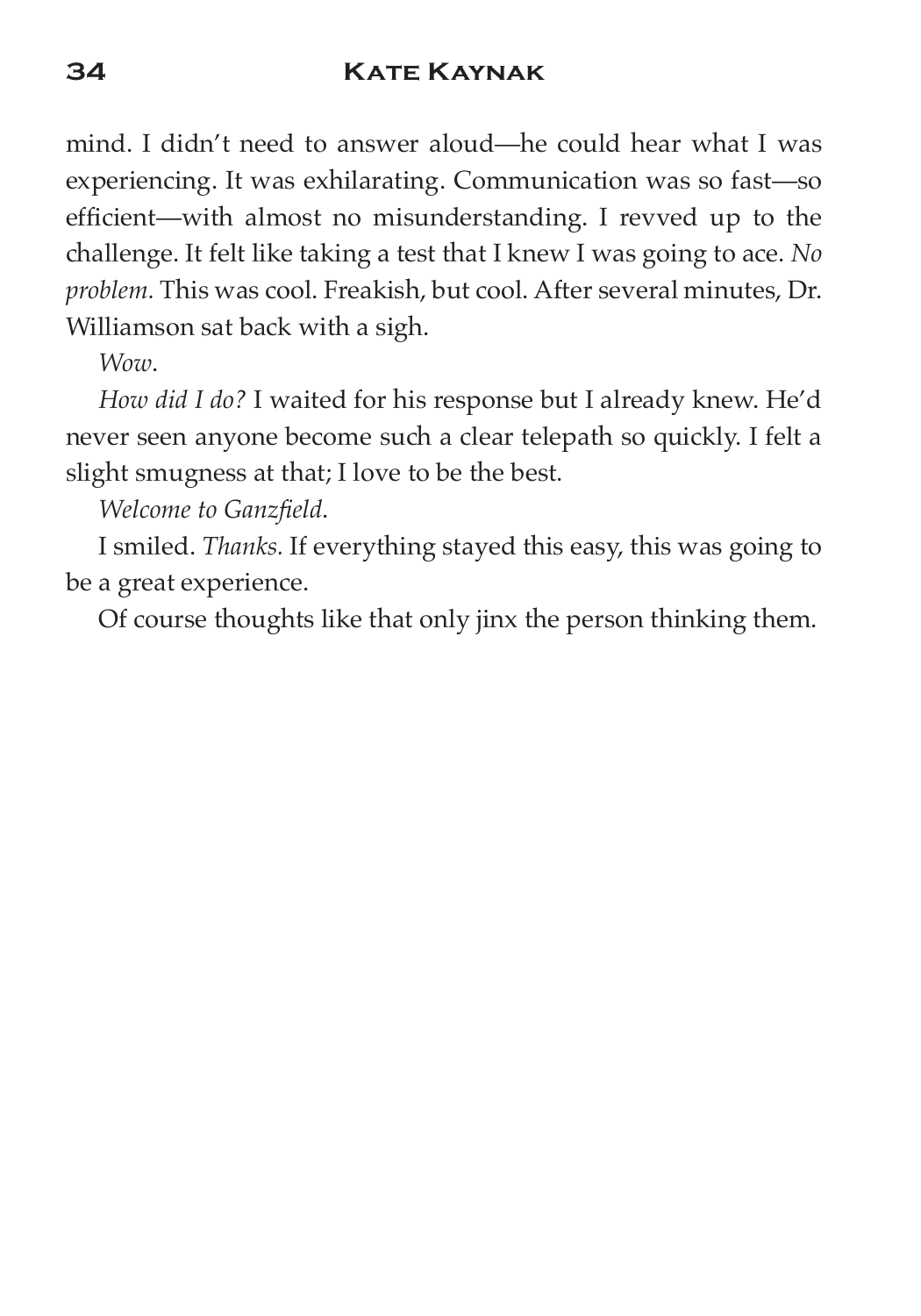## CHAPTER 5

Once Dr. Williamson finished testing me, he called Rachel—the girl who had a crush on Sean—to be my guide for the day. I said nothing about the crush, of course, even though I didn't know anything else about her. I had a feeling I was going to be in on lots of secrets from now on. I might not be able to keep out of other people's heads, but at least I could be discreet about what I saw there.

Rachel Fontaine had at least six inches on me, but she held herself hesitantly so she didn't seem as tall. Pretty and blonde, she shared Drew's concern that I might be a charm. *What is it with the charms?* I was getting an ominous feeling about them. My memories of Cecelia, bored and disdainful in the police station, didn't help. Were they all like her? Why was everyone so wimpy about standing up to them? It didn't seem that hard to resist their ability.

Our first stop was the dorm room directly above the infirmary. It was her room, and now it was also mine. There was another bed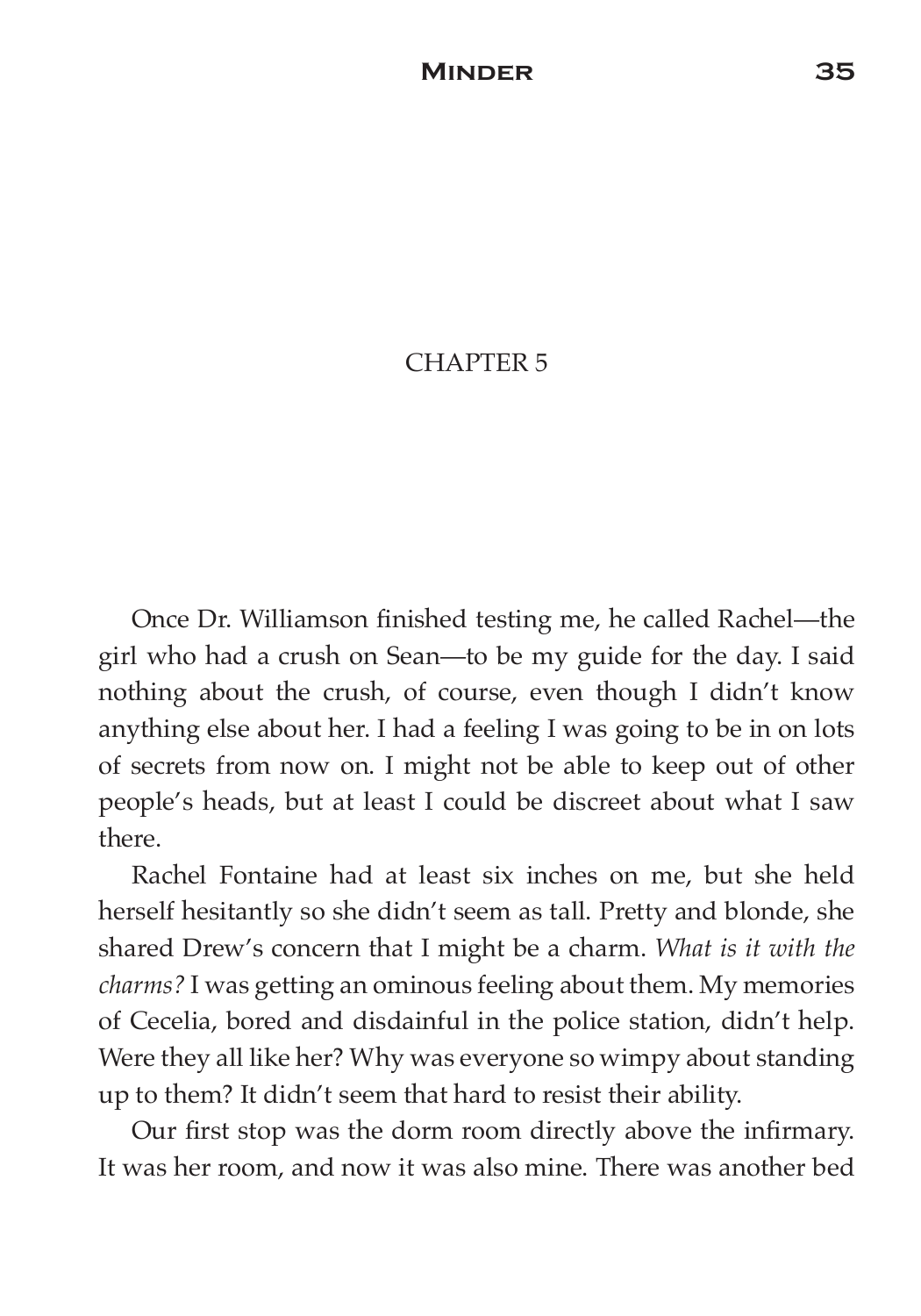as well, so we probably had a third roommate. I grabbed a quick shower before dressing in jeans and a navy sweatshirt.

Looking in through the glass-paned French doors of the three rooms on the ground floor, I saw small classes of other teenagers. I suddenly realized this was a school. *Duh.* I felt stupid for not realizing it earlier.

One class discussed international relations. Yikes. Way more advanced than my AP history class. Some students concentrated and tried to keep up. The others drifted in their own sex fantasies, frenemy-dramas, or fears of charms. Many had the same intimidated feelings that Rachel and Drew had. What was wrong with this place? Why was Dr. Williamson allowing this bullying to continue?

The next class worked on memorizing different types of tanks and ordnance. The minds of the eight students in the class felt stupored by the material. I hoped I wouldn't be taking this class with them.

The third class worked on some kind of advanced physics. We heard some of the lecture: thermodynamics. *Ugh.* I recognized Drew and Harrison among the other students. Drew saw me in the doorway and gave me a smile. More than half of the class looked like they must be Drew and Harrison's close relatives. They all had the same red hair, bear-like build, and blotchy freckles. Another half dozen of the students were African-American—all similarly slender with prominent cheekbones.

Only one student looked different from the two main types—a tall, lanky guy with straight, dark-brown hair hanging too long over his eyes. As I looked through the door, the girl in front of him dropped her pencil. The guy with the dark-brown hair reached out, picked up the pencil, and put it back on the girl's desk.

But my eyes were on him and he hadn't actually moved.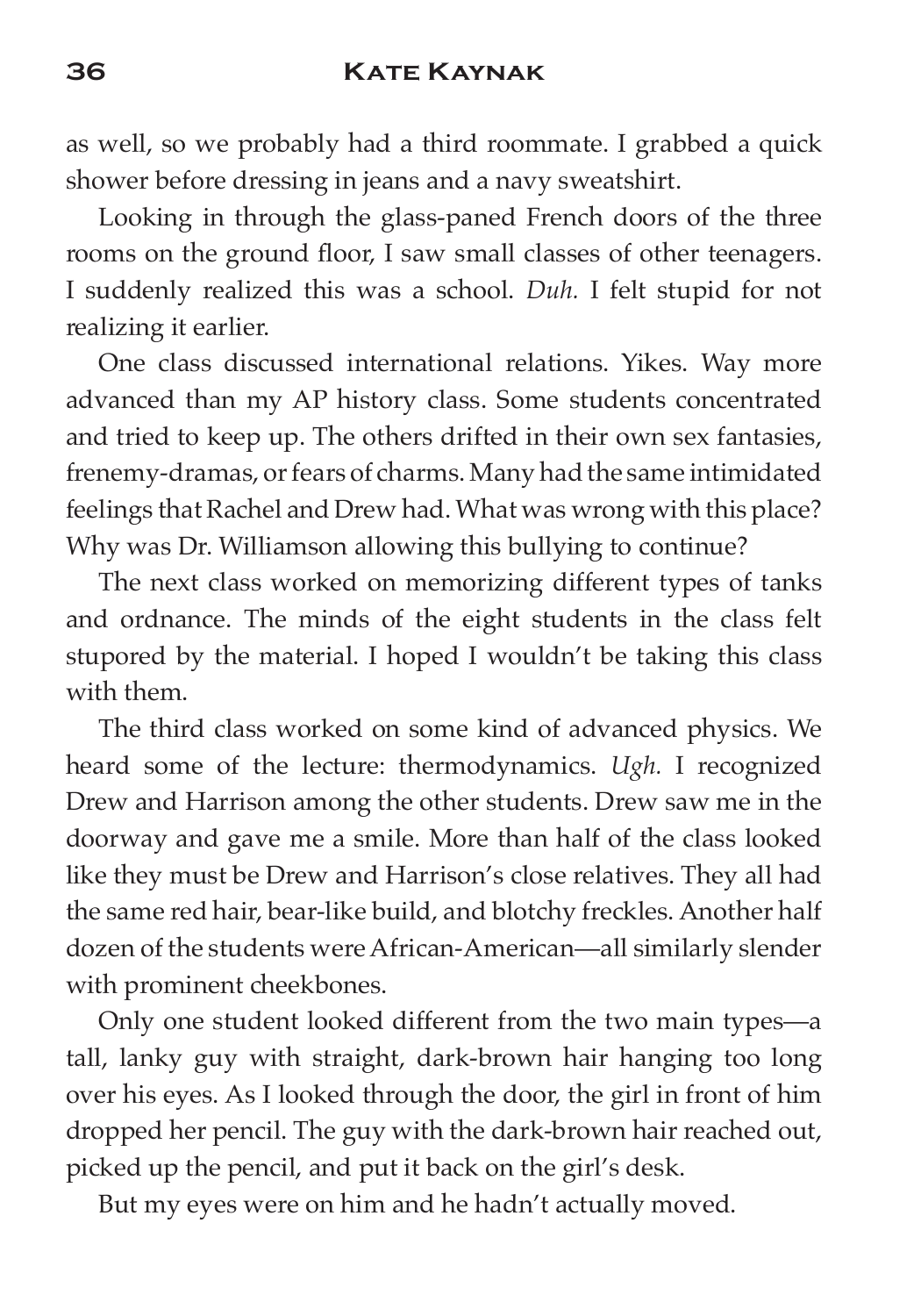## *Huh?*

The hairs on the back of my neck stood up as I did a mental double-take. What had just happened? My eyes had been drawn to him; I'd been watching him the whole time. His body had remained behind the too-small desk in the relaxed sprawl of a guy who has recently finished a growth spurt. But I'd felt his thoughts. He'd seen the pencil fall and he'd reached out and picked it up. The pencil had moved up to the desk.

Who was this guy? How had he done that?

This place was getting weirder and weirder. Rachel led me past the infirmary and out of the building. The leaves glowed brilliant shades of red and orange in the crisp, cool air. I took in my surroundings, smiling as the babble of minds became less noticeable the further we got from the building.

In the daylight, the big, red barn between the two white farmhouses looked faded and run down. Its wide doors sagged on their hinges. Behind the barn, a huge, sloping field ended at a picturesque lake right out of a New Hampshire vacation brochure. Several squat, grey buildings clustered near the water's edge, lessening the postcard view. Power lines radiated among them from a central post, like the spindly legs of an enormous spider. The field and lake formed the bottom of a shallow valley. Low hills rose in a bowl around them, their dark trees already beginning to turn vivid orange in places. Several wind turbines topped the hill behind the lake. The distant mountain peaks blued with the haze of distance; the tallest of them already had snow.

A quick movement at the barn door caught my eye. A brindled, brown cat wiggled through one of the gaps and trotted into the field. I had a subtle, quiet image of mice hiding in the grass and a small pang of hunger. Hey! Could I read the minds of cats, too?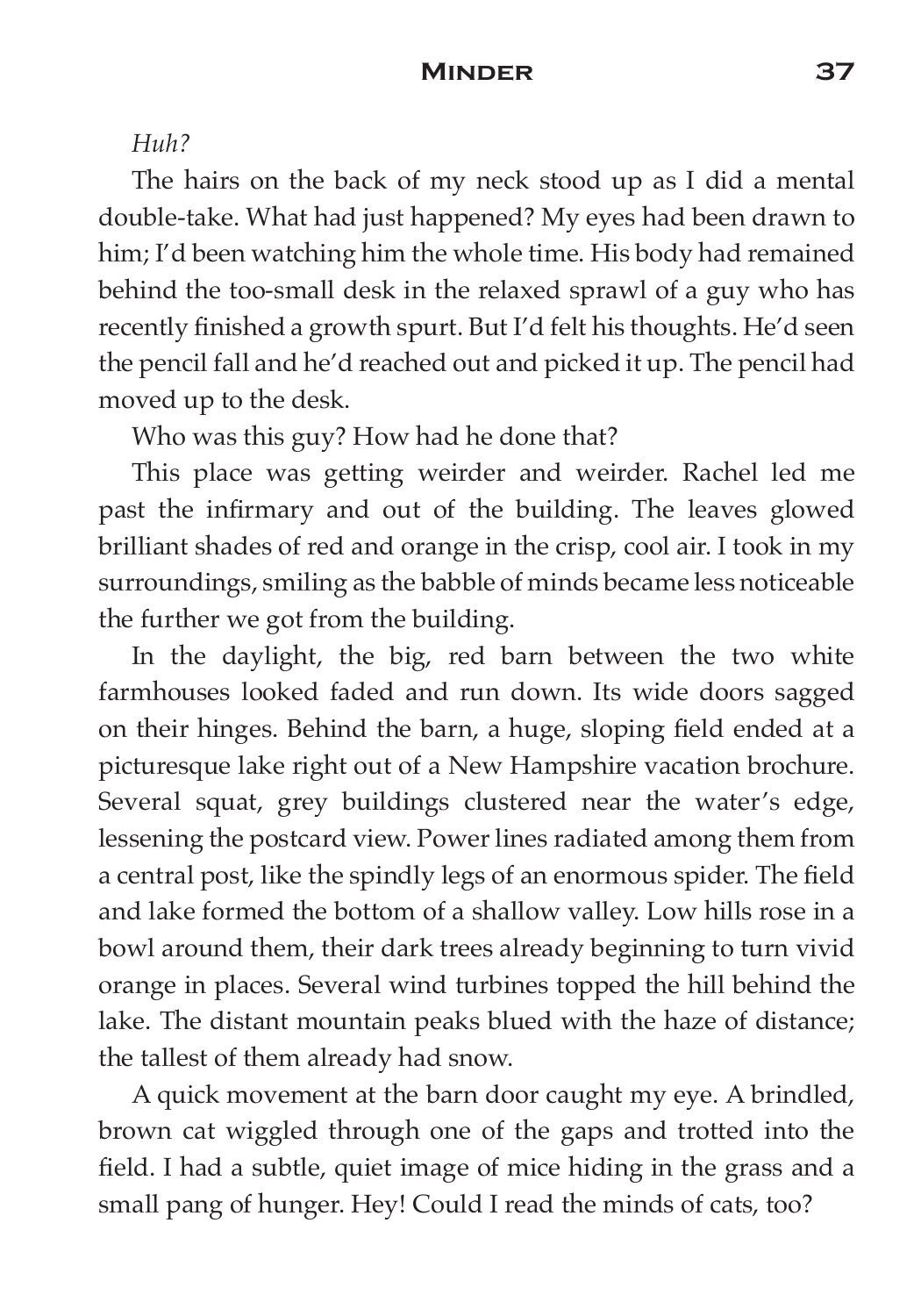#### **38 Kate Kaynak**

Next to me, Rachel daydreamed about Sean again. I noticed an invisible, shining line connecting her back to the building we had just left. I opened and closed my eyes a few times, wondering how I was seeing something that was invisible. *Weird.* Rachel had a clear picture in her head of the physics class, particularly of one of the red-haired guys who seemed to be enveloped in a pale glow. *That must be Sean.* The shimmering line she traced from him shifted and followed her as we walked. I figured the line must have something to do with her ability, whatever that was.

Rachel seemed to have little interest in conversation with me. No, it was more*—fear.* She was wary of me, trying not to draw attention to herself.

We stepped onto the large porch of the main building where Rachel continued her silent tour. Talking was largely unnecessary. Even if I hadn't been able to read her mind, I could figure out that the room on the second floor with all the books was the library and what the row of laundry machines in the basement was for. Rachel avoided the third floor; apparently that was off-limits to students.

We ended the silent tour in a large dining room. Ten narrow tables lined the walls; each looked to seat about eight. That probably meant that there were no more than eighty students, give or take. As people started filtering in, I followed Rachel's lead as she picked up a tray, chose a sandwich and soda, and then sat down at the table in the farthest corner. There was no cashier; I guessed we didn't have to pay.

I started to get a sense of the same high school hierarchy that I loathed at home. As my mind filled with dozens of people's thoughts, I began to pick out common threads. Sex was on the brain of a large chunk of them, and everyone who wasn't a charm seemed to be trying to avoid their notice.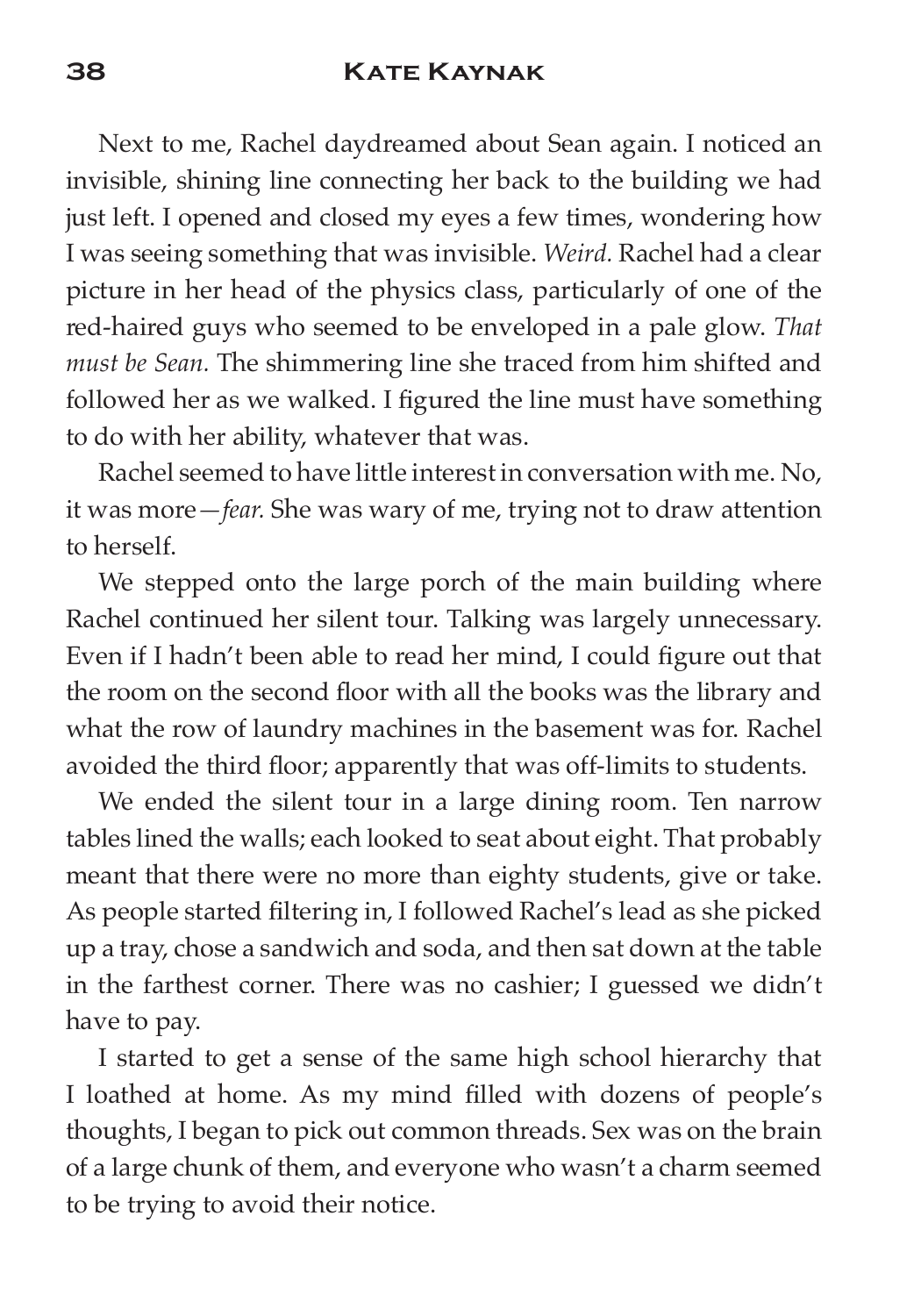A group of sparks came in together. Their laughter faded as several charms looked their way. The golden thread from Rachel's mind changed position, ending in a shimmer around the beloved Sean. A quick glance into Sean's mind showed he wasn't aware of Rachel's adoration. He was thinking about something called Fireball.

Fireball? That sounded interesting.

How rude was it for me to be looking into everyone's private thoughts? It was like I couldn't stop bumping into people in a crowded room, although no one noticed that I was doing it.

As students picked up their food and sat down, I felt the seating pattern become apparent. The tables along the wall with the windows were for the charms. The fear and the "be invisible" thoughts came from the side where Rachel had led me, which was now filling up as people sat with their friends. It was directional, like listening to their voices. The combination of the verbal and mental babble made the room seem doubly-full.

For a moment, I became lost in my new ability, pushing out with it and trying to zero in on the minds of specific individuals, figuring out which voices came from which people. I could easily keep more than one train of thought straight at a time. It was easier, at least, than trying to listen to two different people talk over each other. However, the constant, prattling input was beginning to wear at me. I couldn't shut out the thoughts pressing into my head.

A few people noticed me. It felt like catching sight of my own reflection in an unexpected place or hearing someone call my name—I couldn't ignore it. A few of the charms saw me, as well. The table across the center aisle from ours was now filled with them. Three girls discussed my appearance with catty superiority apparently my sweatshirt wasn't fashionable enough for them.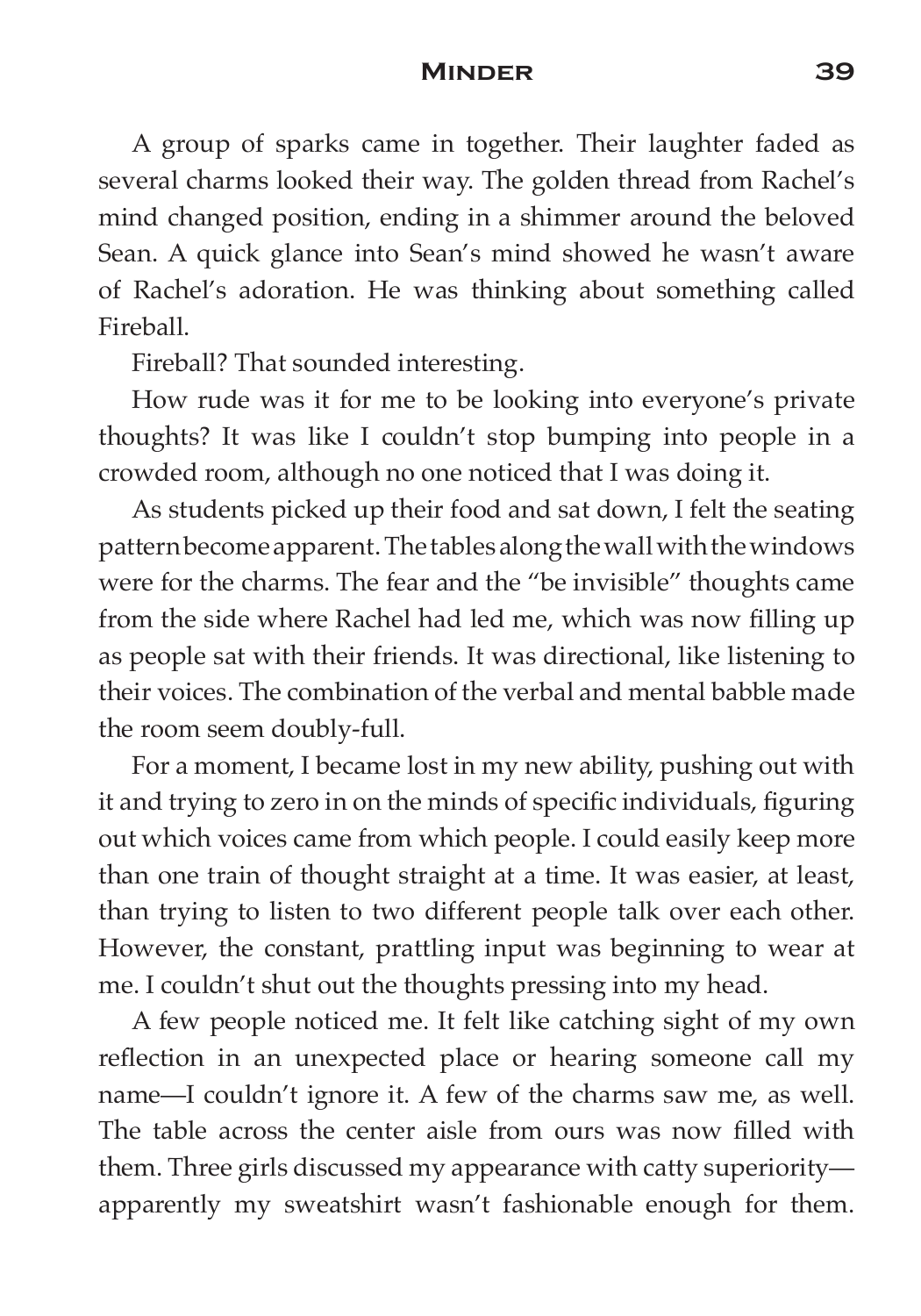## **40 Kate Kaynak**

I rolled my eyes. I was used to being persona non grata with the fashion police.

Two of the guys at the same table began to have fairly obscene thoughts about me. I felt myself blush as one mentally undressed me. The other one pictured me doing something perverted and humiliating. Anger washed over me in a wave of steel-grey energy. I could actually "see" it building around my skin. Cold clenched at my gut—twisting it—replacing the sickly pink heat of embarrassment. I put down my sandwich as I glared at the boys. Rachel saw my attention shift and she seemed to shrink into her chair.

The boys noticed my gaze as well. The tall, black-haired one might have been good-looking without the cruel smugness that seemed permanently etched into his features. "Hey, new girl."

The people around me had gone quiet. Most of the thoughts around me were of the *uh, oh* and *oh, crap. Michael* variety. I gathered this was Michael and he was feared. Rachel had an intense, sickened feeling at the sight of him—like she wanted to cry. As I focused on his mind, I suddenly saw why. In a second or two, he was planning to use his charm ability to force me to feed him his lunch like a Roman slave girl. Later, he imagined getting me away from the group for a lap dance and other things—things that were much worse. Cold fury boiled within me, churning my gut into a lump of rock. I felt my jaw tighten.

"Come over here," Michael said, his voice heavy with the resonance I'd heard once before in the police station—when Cecelia had told me to forget. I noticed Cecelia sitting at the next table, watching this exchange with cool interest and casual disapproval. I felt a small pull of obedience to Michael's voice, but it wasn't very strong. I brushed it away easily.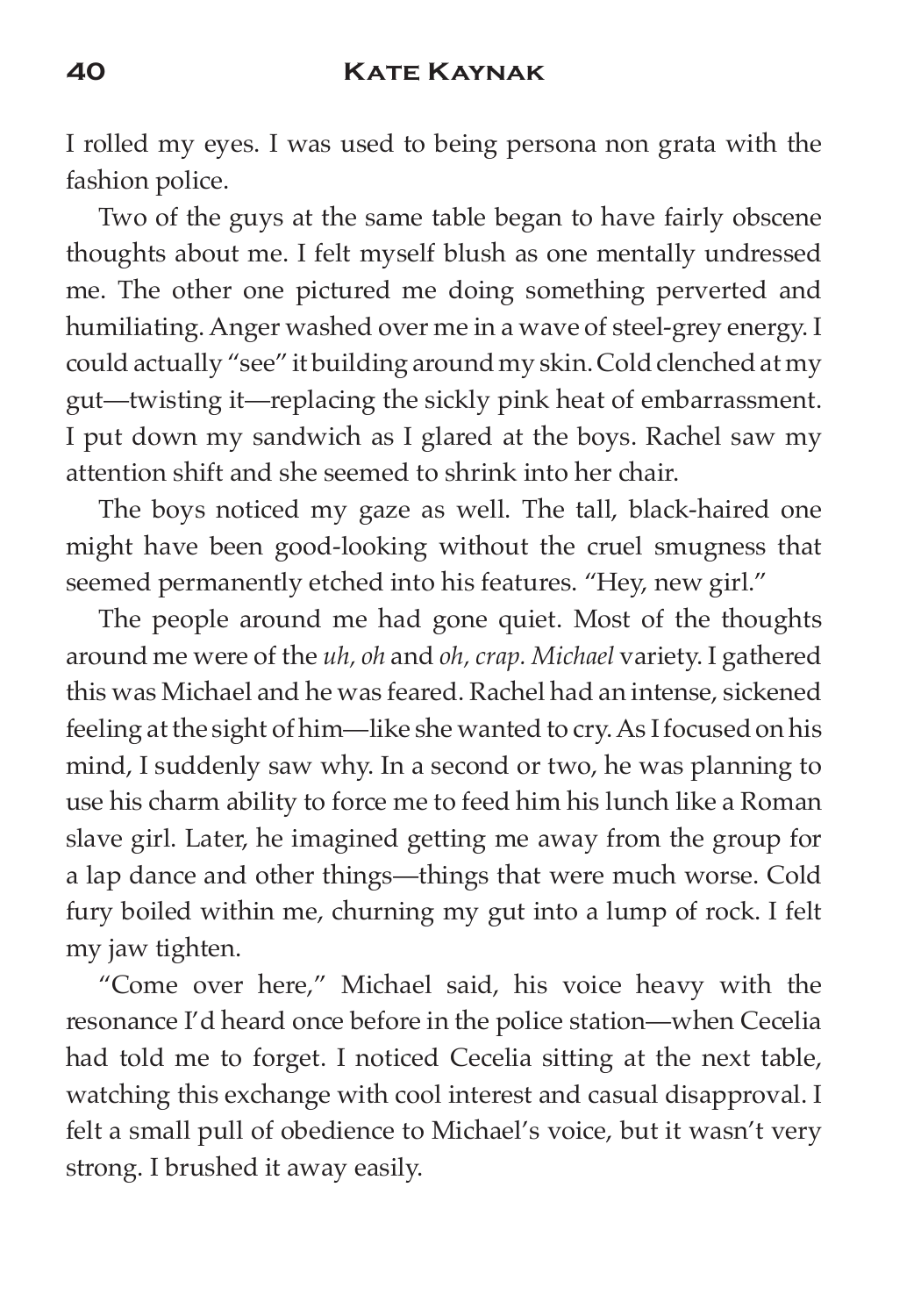I met Michael's gaze. "Go to hell." I was amazed at how hard my voice had become; there wasn't even a quiver of fear. This wasn't like in the van. I was no longer powerless.

There were audible gasps from the people around us. The rest of the conversations in the dining room died down. People stared at me in shock. Some seemed amazed that I would dare be so rude in my refusal. A few others had grasped that I hadn't moved. Apparently, when Michael used his ability, people obeyed.

Michael's face and mind both flushed red. "I said, COME HERE!" He truly planned to humiliate me now; his status among the charms was at stake.

I could feel the power flowing through me, fueled by my steelcold anger. I hadn't even been at Ganzfield a full day and I could see the inequality, cruelty, and just plain wrongness of how things were here. I was *not* going to be treated that way!

"I SAID NO!" Energy shot from me with each word.

Michael fell backward off of the bench, clutching his temples. I wasn't sure what I was doing or how I was doing it, but I could feel the power blasting into Michael like a taser to his brain.

*What the hell am I doing?*

As soon as I gained control I stopped, as surprised at myself as everyone else was. The echo of Michael's agony hit me as well and I winced, although it wasn't as painful as Harrison's burns had been. Was that because I was the source of his pain?

Except for Michael writhing on the floor, everyone in the room was staring, silent, and slack-jawed.

*Staring at me.* 

On the floor, Michael's thrashing slowed and then stopped. *Oh, God—did I kill him, too?* Was this like the boys in the van? No, I could still feel emotions coming from him. Michael was terrified; he was in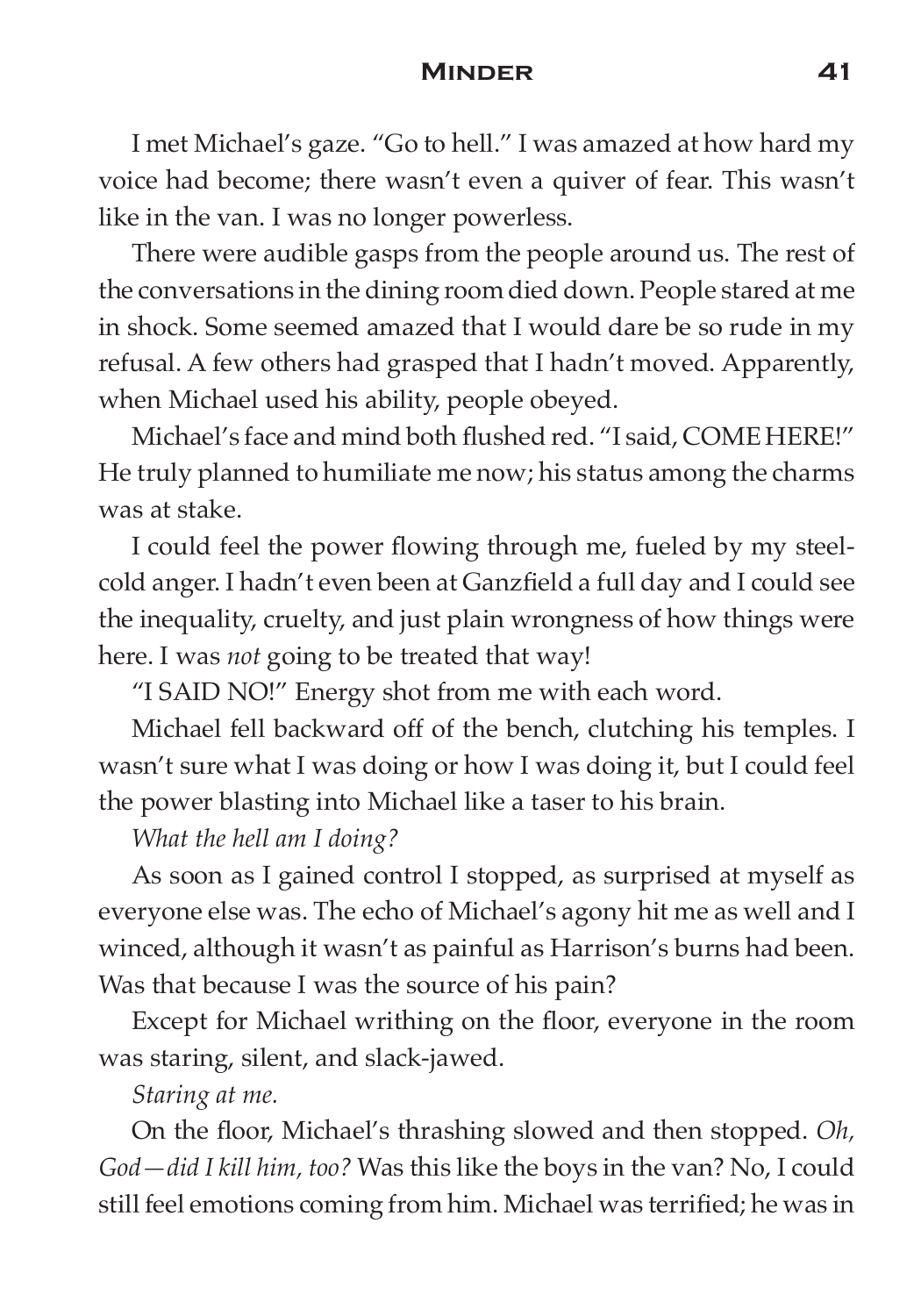pain; he felt weak and humiliated; he hated me. I guess that meant he was going to live. That was probably a good thing.

*Probably.* 

This didn't feel like the attack in the van. I'd overloaded Michael's mind with my mental voice. "I SAID NO," reverberated through his head—slowly fading. He'd had no way to block the excruciating blast.

I felt slightly guilty I didn't feel more upset about hurting him, but I'd been justified. Would there be fallout from this? At the very least I'd made an enemy and, from what I could see, he was the kind who held a grudge.

Well, no one had promised me a fun-filled camping experience where I'd make best friends for life. And so far, it still beat being in New Jersey.

Only a few seconds had passed, although it felt as if time had slowed. From somewhere above me—I guessed the third floor—I heard the now-familiar mental voice of Dr. Williamson. *What is going on down there?* In the continuing silence of the dining hall, his rapid footfalls on the wooden staircase sounded ominously loud.

Okay, there was a distinct chance I was in trouble. My first thought was to run out, but I quickly threw that one aside. I really didn't know where I was or where I might go. Besides, I *had* been justified. I simply stood up straighter and turned toward the door. As Dr. Williamson entered the room, a sudden, cold realization hit me: he might be able to do to me what I'd done to Michael.

Dr. Williamson took in the scene quickly. I suspected he was already up-to-speed from hearing our thoughts. Still, several of the charms from Michael's table started thinking *she attacked him for no reason* at him.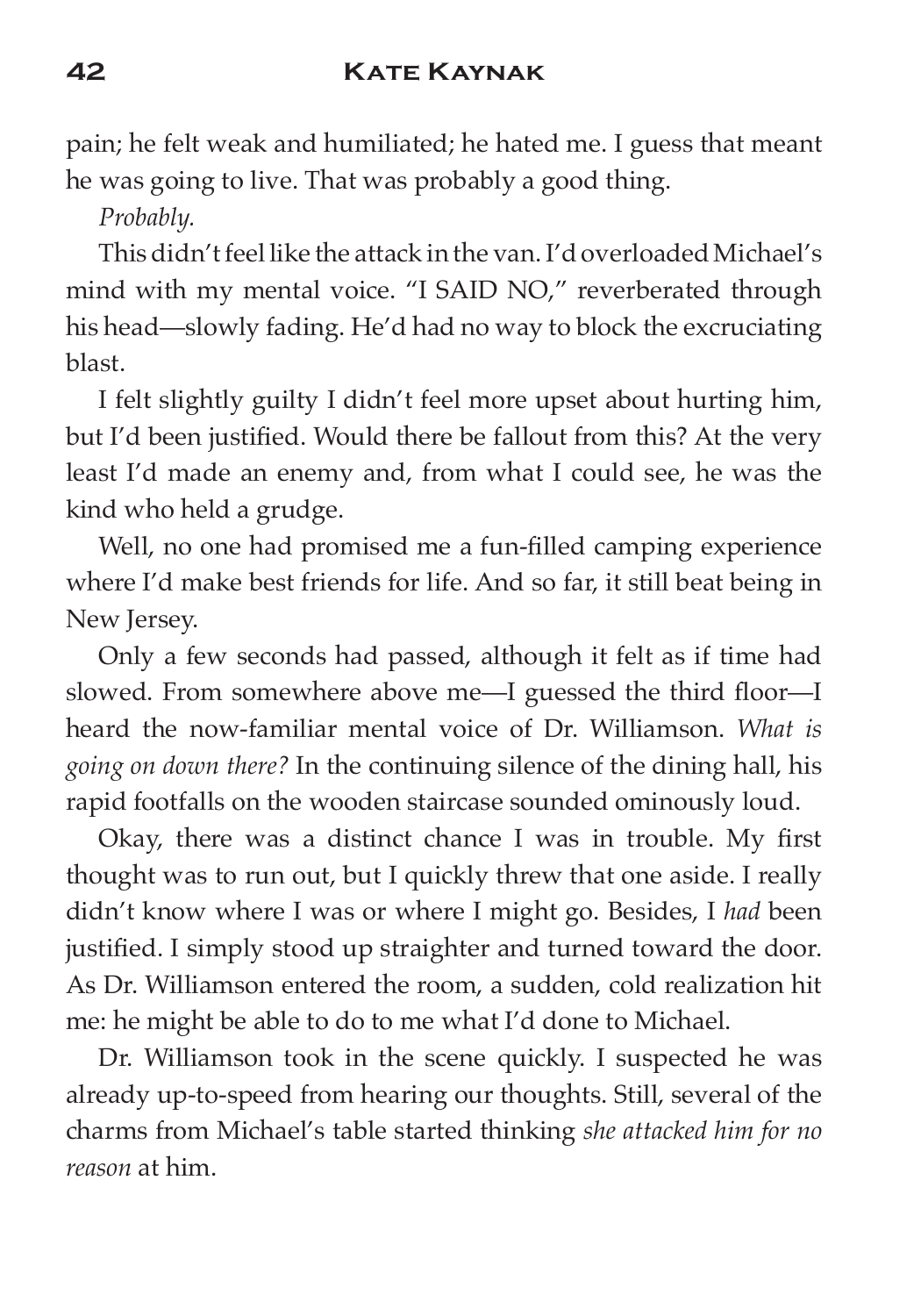The four of them all had facial expressions of wide-eyed innocence and shock. I looked in their minds and saw that they'd done this before. It was standard operating procedure to cover up the charms' worst behavior. Clearly, they didn't know how well telepaths could read their deceit. It showed plainly, as if they were holding up written signs that said, "We're lying."

Dr. Williamson ignored them and looked at me. *What happened?*

I showed him my thoughts by simply replaying my memory in my head, including what I'd seen in Michael's mind. I finished up and asked indignantly, *You allow this sort of thing here?* 

*No, if he'd actually done what he intended, he'd have been expelled from the program.*

*So what? You would have turned him loose out in the world? Let him hurt women that way? Do you know what kind of pain… what kind of damage that would cause?* My eyes filled, blurring my vision. I told myself the tears were from anger and I wiped them away.

*No. He'd have been confined until his most recent dose of dodecamine left his system before he'd be allowed to leave the compound.* 

It was only as I received this reassurance I realized that the entire dining hall was still silent. Everyone sat watching Dr. Williamson and me staring at each other. It didn't seem silent, though, as their thoughts filled my mind.

*New minder on the loose! She's more dangerous than the sparks! Ooh, she's a telepath like Dr. Williamson. What's her name? I don't care if she's dangerous. I'd still do her. Where are they going to put her? She can't stay with us! I hope she fried Michael. Maybe they'll finally cut him off and kick him out.*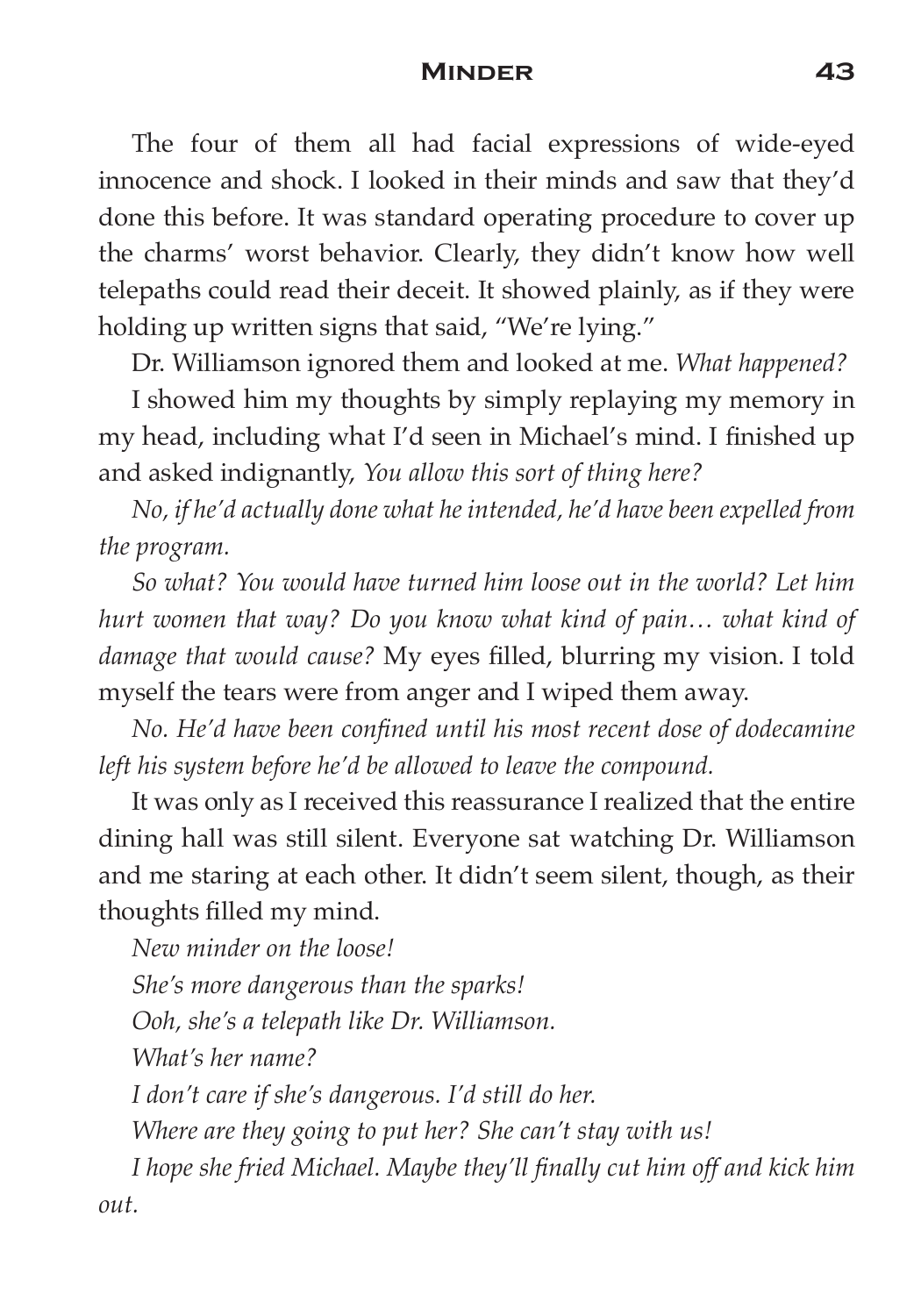I held Dr. Williamson's gaze. *Check his mind—he's been hurting the other students. It seems like everyone here is scared of the charms.*

Dr. Williamson looked at me sadly. *Unfortunately, the charms need to practice their abilities. If they cross the line, they get kicked out.* 

*If that's not over the line, then the line needs to be redrawn.* I glared back, a little shocked at my forwardness. Wait, was I allowed to talk to him like this?

Dr. Williamson smiled. *Part of your training here is learning how to use your ability to redraw the lines. Go for it.* 

Okay, I hadn't expected that. What was this place? Had I just been made sheriff of some supernatural, Lord-of-the-Flies high school? What the hell?

He heard that train of thought and chuckled aloud. *Here are the rules. You cannot kill. You cannot maim or cause other permanent damage. You cannot compel someone to have sex. You cannot use your abilities on instructors. If you break the rules, you'll stop receiving dodecamine and you'll revert to a regular person with occasional flashes of insight. Then you will leave and never return.* 

I swallowed hard. Dr. Williamson wasn't as nice as he looked.

*Ganzfield is a training facility for people with extraordinary abilities. Normal rules are unenforceable, at least in normal ways. And we have enemies—enemies in the real world who don't play by the rules. We need to toughen up the people in this program… to prepare them for what they'll face when they leave here.* 

That threw me.

*Enemies?* It sounded as if we were being trained as soldiers in a secret war.

*It's not quite that bad anymore, but it could come to that again. The Sons of Adam know about this place now. Maddie, when the dodecamine reaches full effectiveness in you, you'll probably be very powerful. I hope*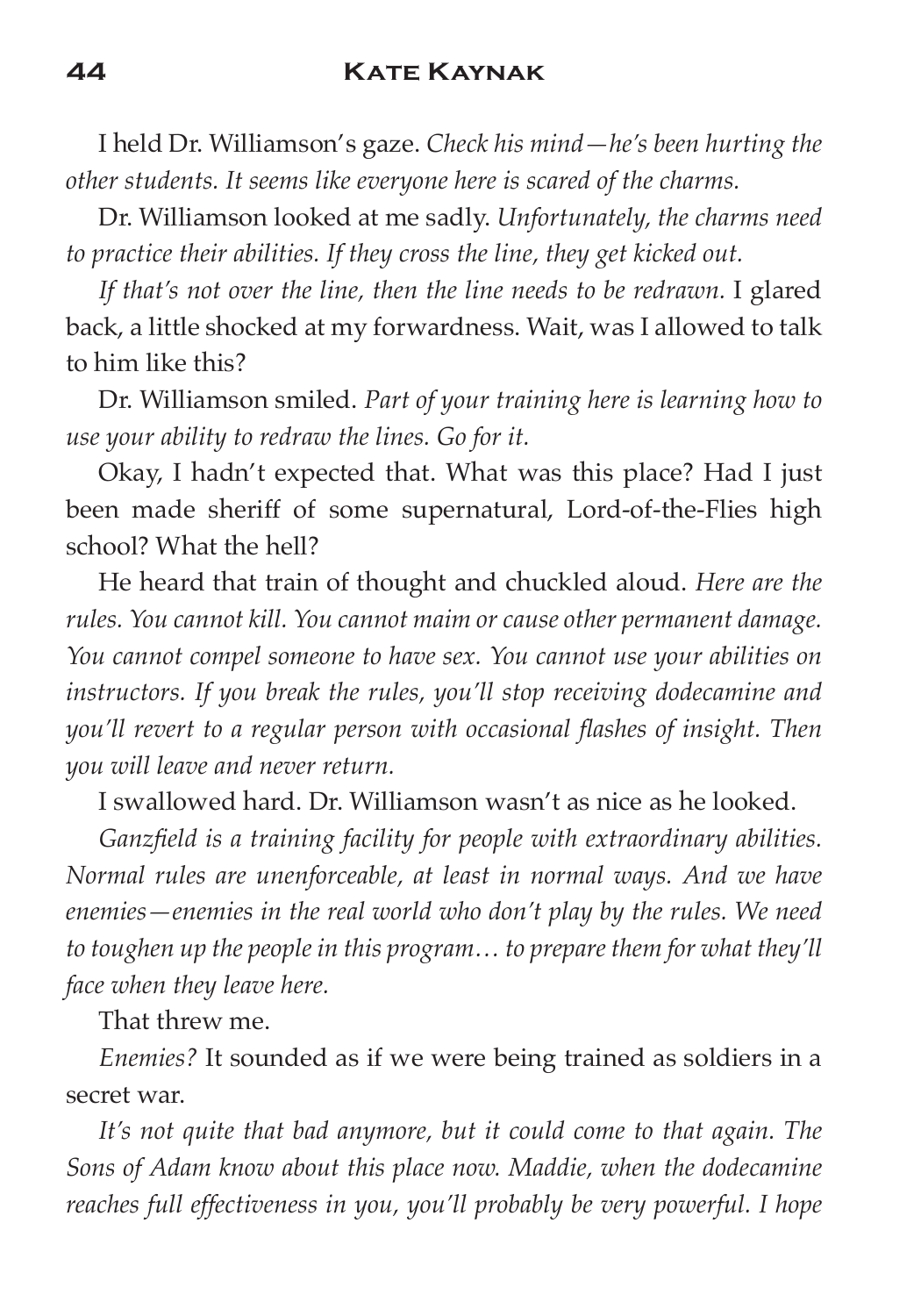*you'll use your ability to do great things. We have very few telepaths, and most of us can't stand to be around other people very much.* There was a pang in Dr. Williamson's thoughts as he said this—a sense of loss that I couldn't quite pinpoint.

*I can see why. It's exhausting hearing everyone's thoughts all the time. How do you shut them out?* 

Dr. Williamson shook his head. *You can't. You can only get used to them… or get away from them. When I return, I'll arrange for a cabin for you away from the other buildings so you'll have a place to escape.* 

*When you return? You're leaving?* I felt a flutter of panic. I was being thrown to the wolves of a sociopathic high school—sociopathic, adolescent wolves. Yikes!

*If you need anything, Seth will be in charge.* With that, Dr. Williamson turned and left. My jaw hung open as I stared at where his back had been. I had no idea who Seth was or what he'd be in charge of if there were no rules to enforce. At least I wasn't going to be punished for incapacitating Michael, who'd managed to sit up and now regarded me with sullen, wary hatred as he rubbed the back of his neck.

The phrase *hell of a way to run a railroad* passed through my mind and I wondered if it had originated in my own head or someone else's. I couldn't place the source. With Dr. Williamson's departure, the conversations around me restarted, although they were hushed.

I avoided looking at anyone as I sat back down and deliberately finished my sandwich. I took small bites so the lump in my throat wouldn't choke me when I forced myself to swallow. As I chewed, I sampled the thoughts around me.

*No wonder I couldn't charm her; she's defective.* That came from Cecelia.

I rolled my eyes and shook my head slightly. *Nice.*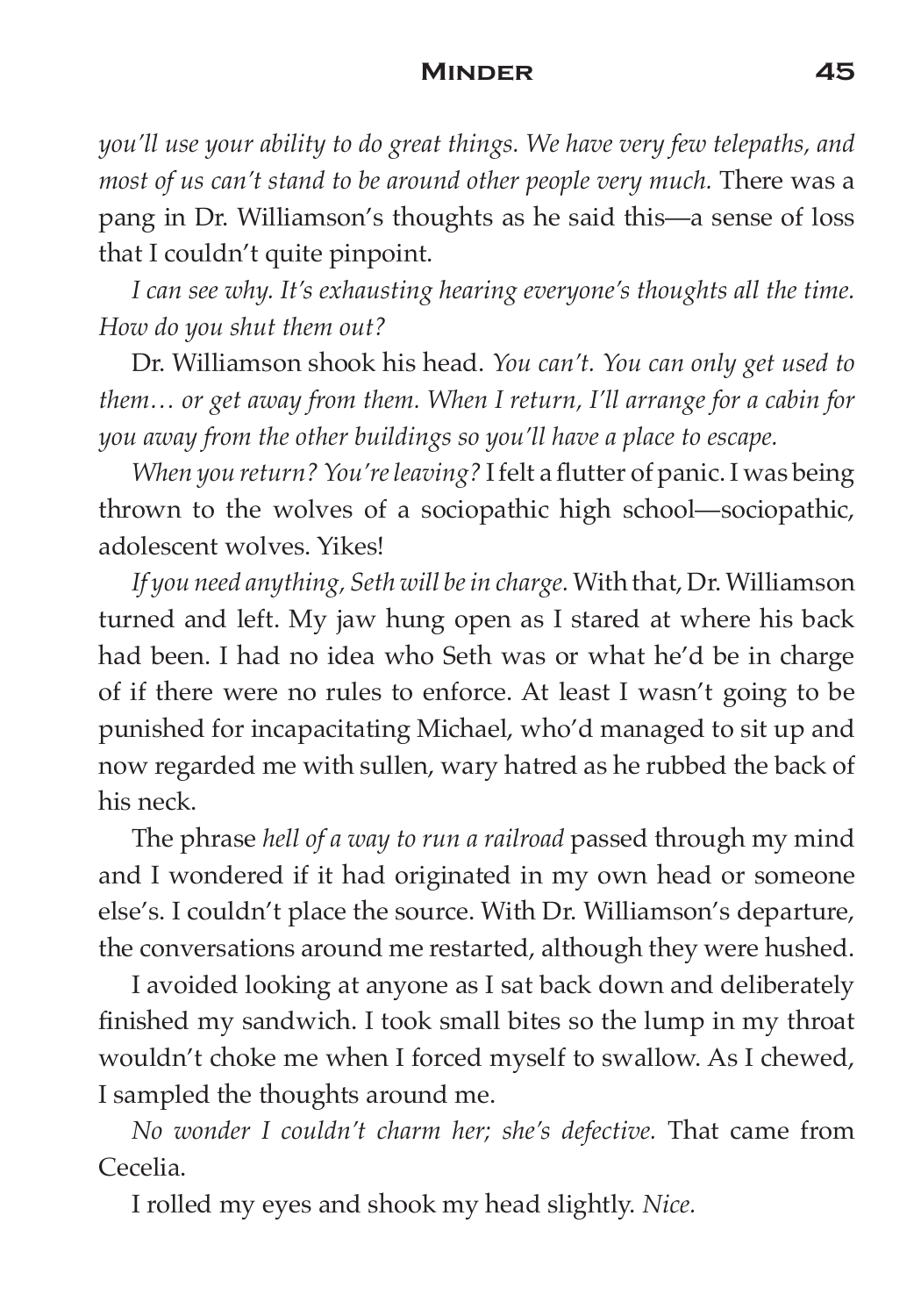Pretty much everyone seemed afraid of me. At least that had a silver lining; the charms weren't going to bother me for a while. No… wait. Two of the guys at Cecelia's table quietly considered getting a group to work together. Would their combined abilities be enough to force me to do something?

*"An ambush, with overwhelming force."* 

*"She won't be able to retaliate against everyone."* 

I pulled their names out of each other's minds. Alex. Josh. I'd need to know my adversaries.

*What the hell have I gotten myself into?*

Two tables away, I felt someone think, *She's brave, but I bet she was really scared.* It seemed somehow… warmer… more pleasant than the other mental contacts I'd experienced so far. I searched out the source and my eyes met those of the lanky, dark-haired guy who'd picked up the pencil without moving. After a second he smiled—a grin that lifted into his brown eyes. *Hi, telepath*. *If you can hear me, welcome to Ganzfield. I have a feeling you're going to make things very interesting around here.* 

I felt myself smiling back and I dropped my gaze as I flushed pink. Wow. I couldn't believe I was reacting like some gooey, crushstruck teenager—not with all of the other things I had to deal with right now. But there was something that drew me to this guy. He was different somehow.

# *Special.*

People gradually relaxed and returned to their normal lunch routines. Rachel stood up to leave, and I followed her back to the other building, listening to her unspoken freak-out as we went. *What did she do to Michael? Is she dangerous? Should I be afraid of her?* 

We sat down in one of the empty classrooms. I gathered that one of the afternoon classes would start here soon and that Rachel and I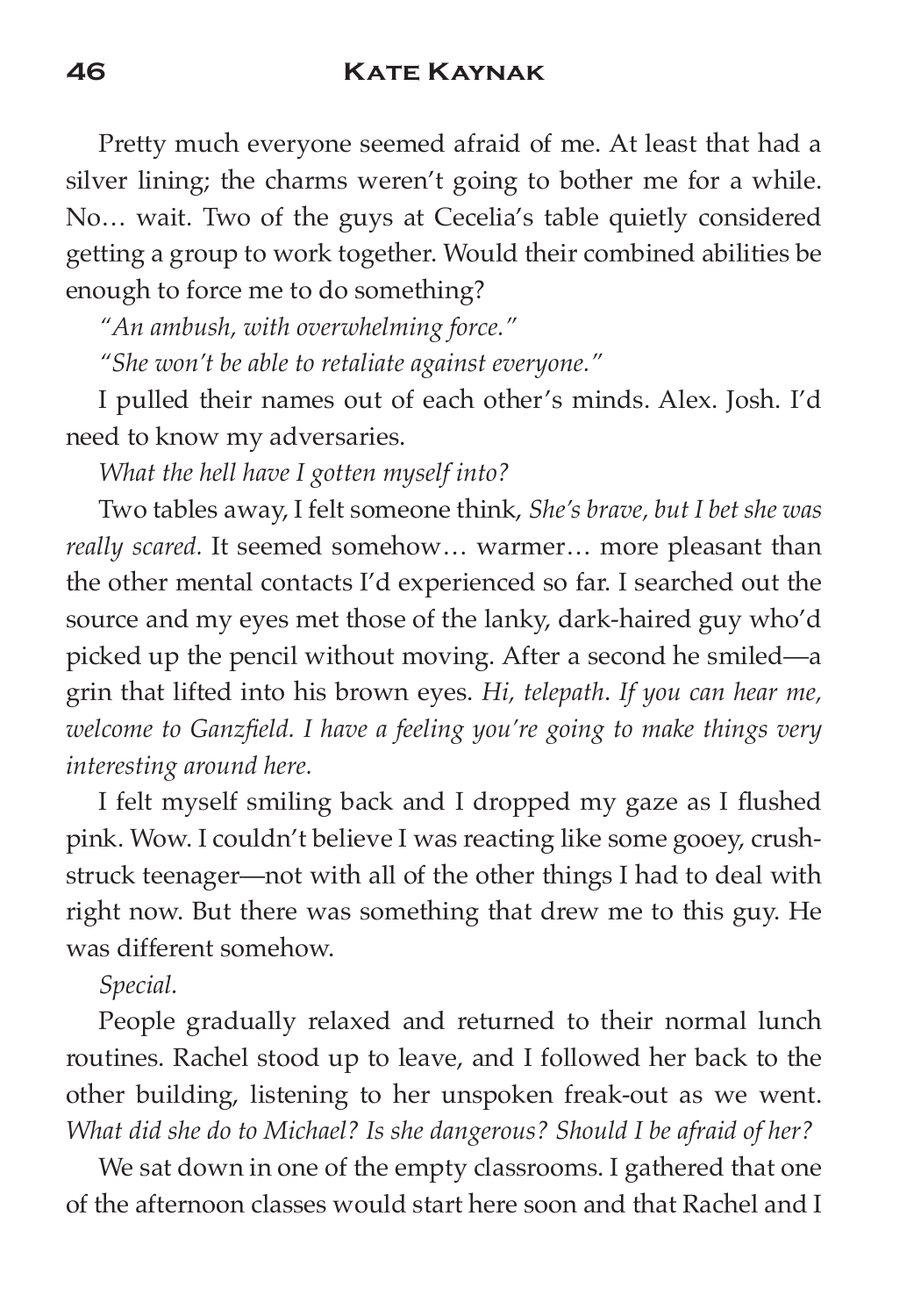were supposed to be in it. Several people came to the door, saw me, and then kept walking. *I know I'm supposed to show her around today, but is there a way I can leave without pissing her off? I don't want to be rude to the dangerous telepath.* 

Finally, I turned to her with an exasperated sigh and said, "You know what he was going to make me do, right?"

Rachel startled as if I'd snarled at her. I rolled my eyes, annoyed at this timidity. "Geez, I'm not out to get you or anything. What's wrong with this place?"

Rachel looked at me, her thoughts a confused jumble. *Should I tell her what it's really like here? How the charms run the place like they're the Varsity Hypnotizing Team, treating everyone else like A.V. club nerds?*

I took a risk and let her see what I could do. "Varsity Hypnotizing Team?"

Rachel went very pale. She moved her mouth silently for a few seconds, trying to make something coherent come out.

I smiled in what I hoped was a reassuring manner. I wanted to make friends here—or at least allies. "Yeah, I guess I'm a mind reader."

The smile helped. Rachel smiled back, warming to me. *The charms avoid her, so maybe she's the lesser of two evils.* It was faint praise, but I could work with that.

"So, what's the deal with this place?"

"Ganzfield?"

"Yeah. How did it start?"

"My Uncle Charlie was one of the founders back in the late 1990s."

Cool. She was an expert.

"He and Dr. Williamson were part of a government project that tried to use extrasensory perception to spy on the Russians."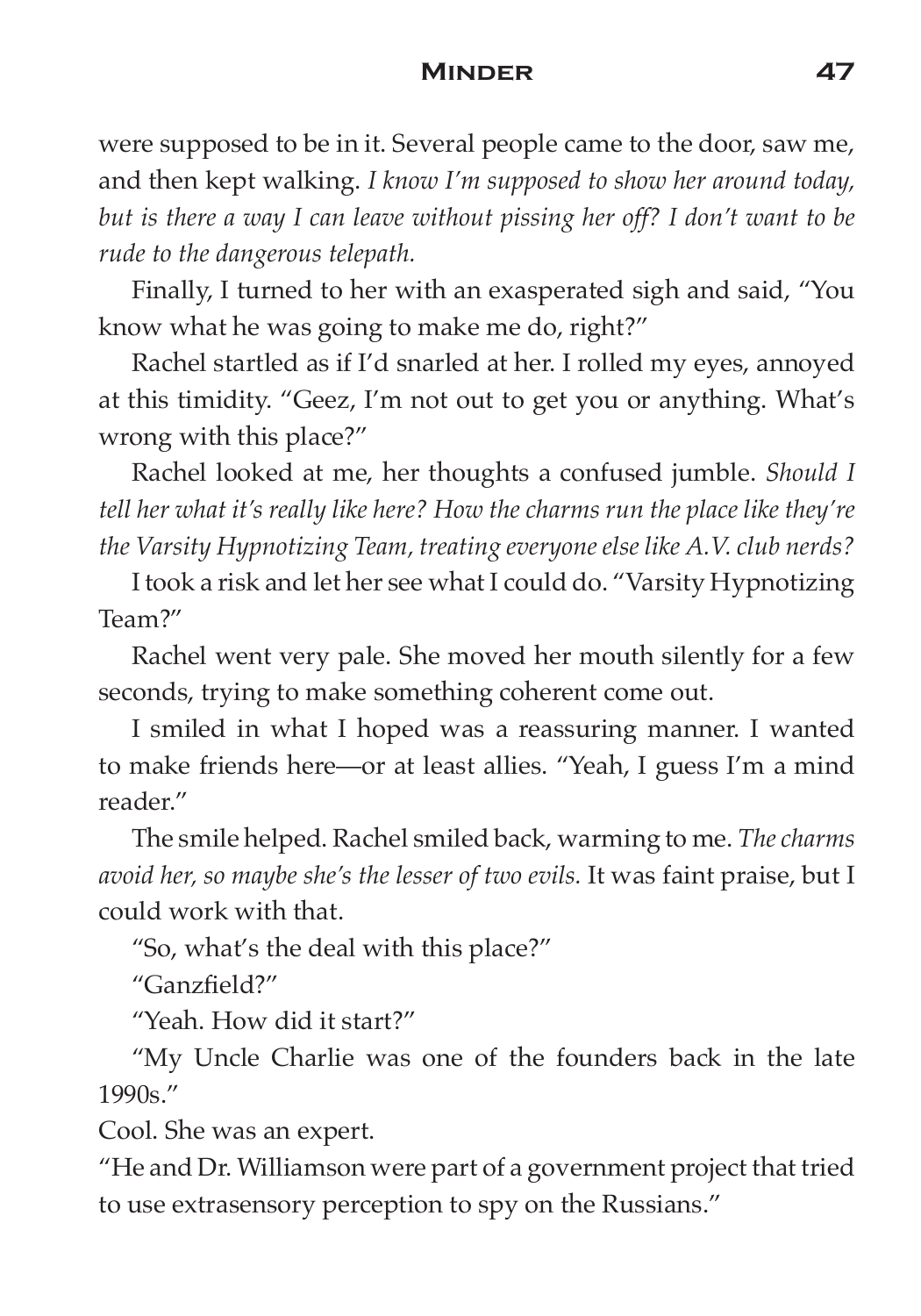"The Star Gate Program?" Dr. Williamson had mentioned something about it.

"Yeah. It's declassified now. You can Google it. Uncle Charlie's an RV, like me."

"RV?"

"Remote Viewer. For, like, twenty years, Project Star Gate tried to enhance people's ability to locate people or objects wherever they were. It was like, 'the missiles are hidden in this valley in Hungary,' or, 'there's a battalion of tanks stationed at this Soviet base.' That sort of thing."

The golden thread to Sean I'd seen in her mind must be part of this RV ability. I didn't want to embarrass her by bringing it up, though. There was something brittle and fragile about her that didn't want to get too close to others.

"So…" Rachel continued. "Then the Cold War ended and the U.S. government didn't need to keep up with Russia's psychic spy program. Around the same time, the genetic sequence common to all G-positives was discovered. That led to dodecamine—a drug that activated the genes the same way growth hormones cause a growth spurt.

"Dr. Williamson and Uncle Charlie were some of the first people to get the treatment. It worked better in them than it did in most subjects. Uncle Charlie said that Dr. Williamson and one of the first charms convinced several senators and congressmen to kill and discredit the program. The G-positives were then able to start again in the private sector. Dr. Williamson handled the funding." Rachel didn't say, …*by going down to Wall Street and reading the minds of investment bankers for inside information*, but the thought bounced through her mind with the savory tang of a secret.

"Where's your Uncle Charlie now? Does he live here, too?"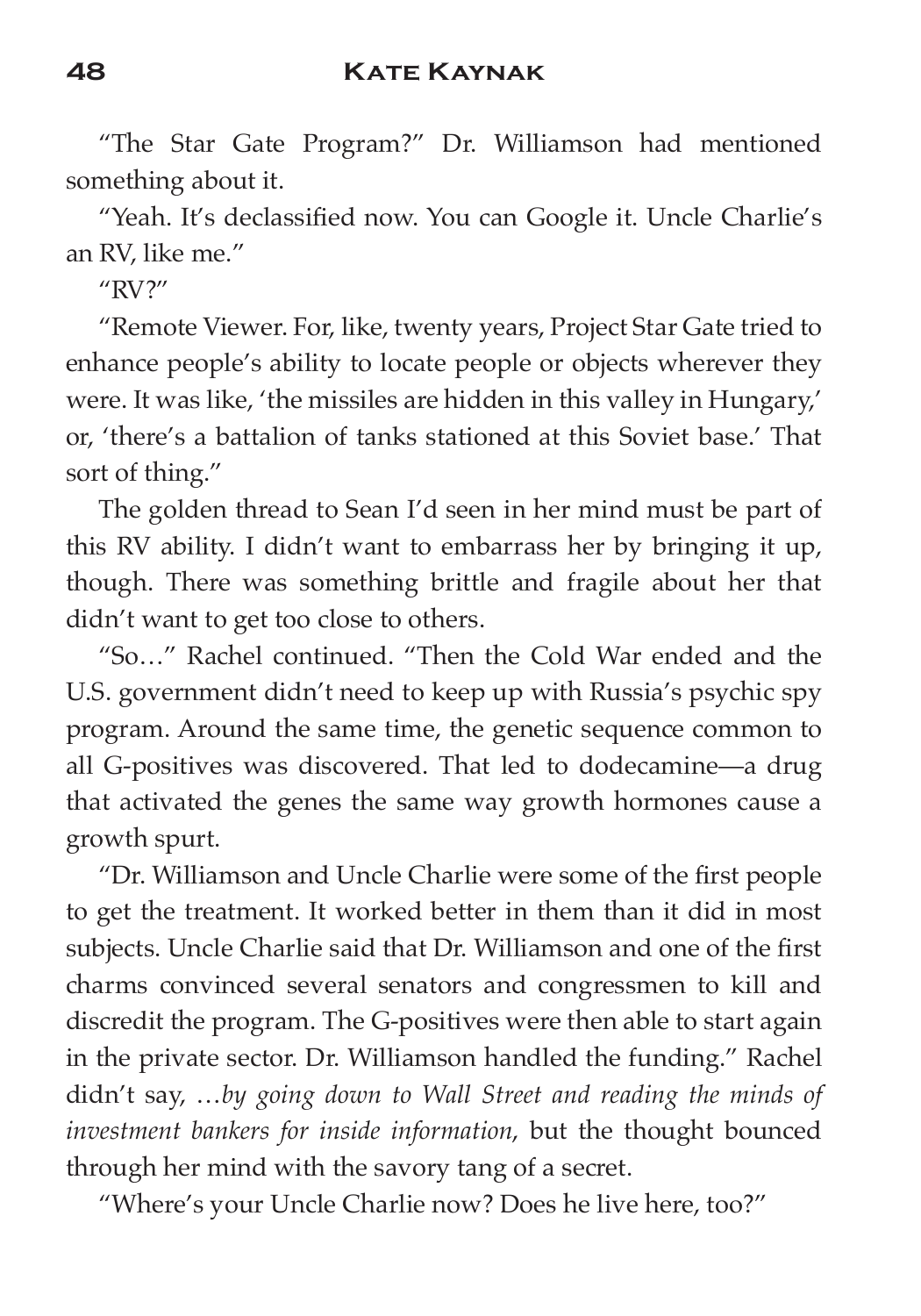Rachel shook her head, unfocused her eyes, and concentrated. In her mind, I saw golden threads shoot out in all directions from her, like a tiny sun. Several of them faded after a few seconds, then more and more, until only one direction remained. She seemed to travel along that line as though flying—the world blurring around her until an image filled her head. In her mind, I could see a gorgeous beach with a pudgy, sunburned man in a lounge chair in the center of the mental picture. After a moment, she smiled. "Looks like he's back in Cancun."

"Cancun?"

"Yeah. He's on the beach. It's sunny. He's wearing a bathing suit and his favorite fishing hat is down over his face. I think he's taking a nap."

I didn't mention that I could see it, too. I gathered that Uncle Charlie was somehow retired from all of this.

"That's a neat trick."

Rachel pinked with pleasure at the compliment.

"Why do you think you can do that and I can read minds? Why do we have different abilities?"

"Uncle Charlie said we all work with energy… that we all basically do the same thing in different ways. Like… if you and I both catch a cold, I might have a stuffy nose and a sore throat. You might notice the sore throat more and maybe have a cough. Or like that mental illness where people have to wash their hands fifty times a day, or count the cracks in the sidewalk, or check that their stove is off every two minutes?"

"Obsessive-Compulsive Disorder?"

"Yeah. The symptoms show up in different ways, but the underlying cause is the same."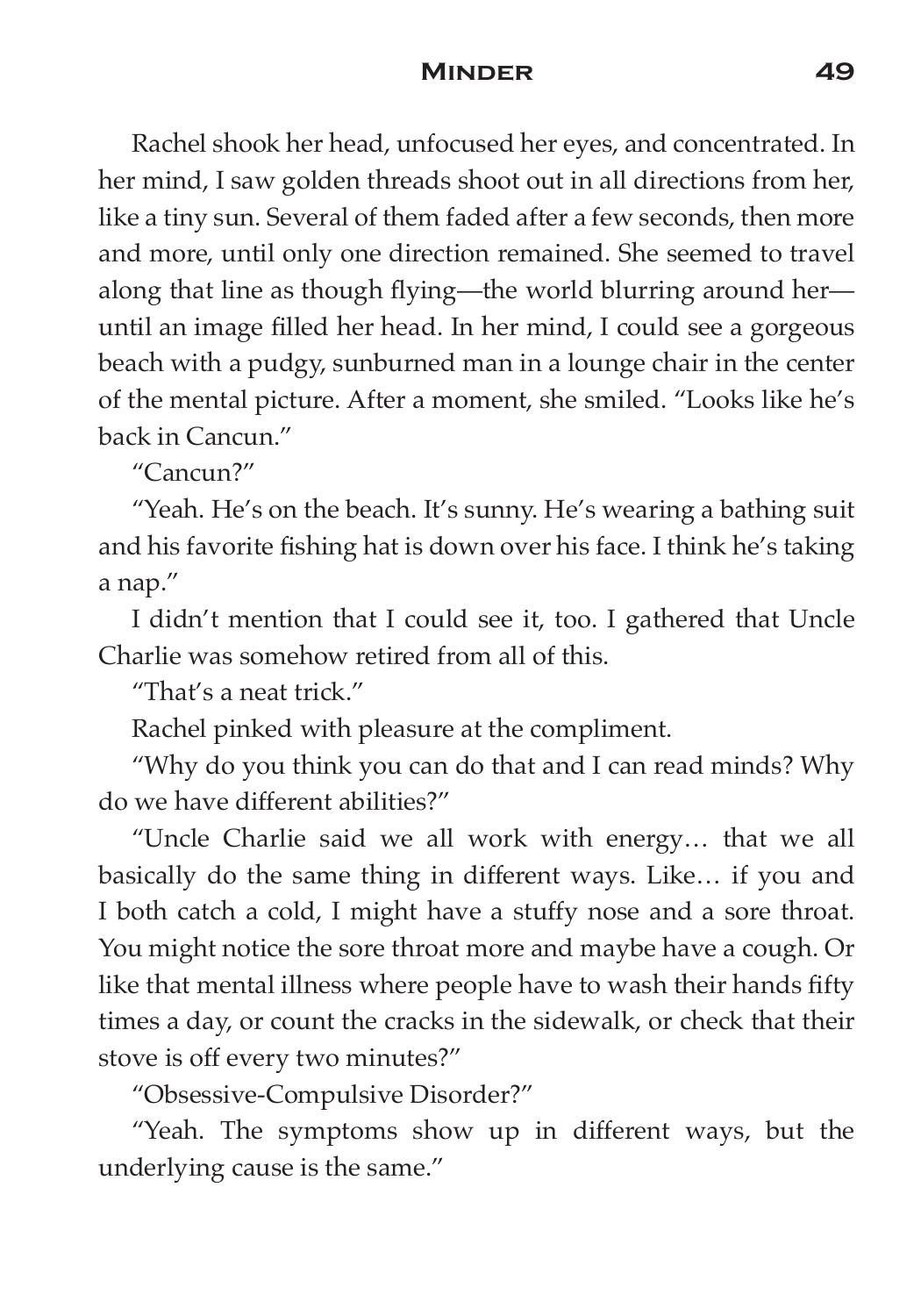"I saw a guy. He was tall and had dark brown hair. He picked up a pencil… sort of without touching it."

Rachel smiled. "That must've been Trevor Laurence. He's really nice. Trevor's the only telekinetic here."

"Telekinetic? He moves things with his mind? How is that possible?" Despite having seen it, I was still confused. From his thoughts, it felt as though he'd simply picked it up with his hand. I was still trying to process the sensory disconnect between what my eyes and my mind had experienced. It was like looking at that picture of a vase that suddenly became two faces in profile.

*And he smiled at me in the dining hall…* 

"No clue how it works. They run a lot of tests on him. Trevor's friends mostly with the sparks." I noticed her thoughts turn back to Sean as she mentioned the sparks. Rachel was about to say more, but a bell rang, and reluctant students trickled into the classroom followed by an instructor who noticed me only as the "new girl."

We sat through traditional high school classes for two hours: English composition and Calculus. The Ganzfield program had classes for sophomores, juniors, and seniors, although the upper grade classes were larger since most G-positives came here for about two years. These courses were simply to keep us at the right grade level while we learned how to use our abilities.

After calculus we had a short break. Most people hurried over to the dining hall to grab a soda or a snack. As she packed up her books, the calculus instructor—a middle-aged woman whose name I forgot within a few seconds of hearing it—said I should, "Go find Seth for your practical," and gave me curt directions to a cabin halfway around the lake.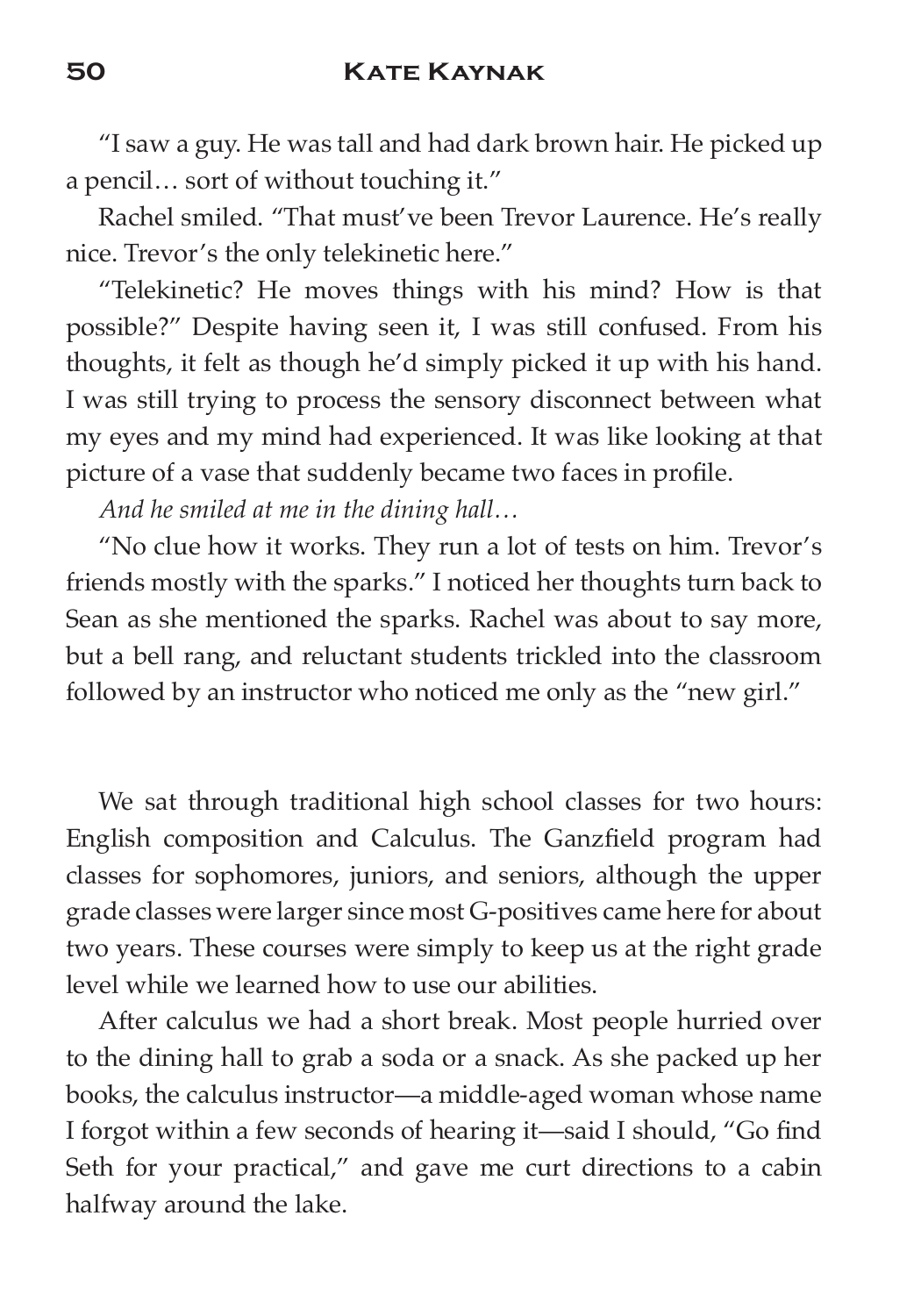Before I could ask her who Seth was or what a "practical" was, she bustled out of the classroom and left the building. A quick glance into her mind showed she was already thinking about what she would make for dinner and whether the cat needed to go to the vet. There was nothing about this Seth person.

I considered getting a snack or something to drink, but the idea of going back to the dining hall made my appetite vanish. Perhaps I'd discovered a new form of weight loss: the humiliation-avoidance diet. As I went outside, I heard the distant strains of singing coming from the main building. It sounded like a small choir or singing group practice—except I could hear the charm resonance in their voices.

## *Siren song. Great, just great*.

I headed toward the lake, trying to remember the directions to find Seth. Was this the same Seth who Dr. Williamson said would be in charge? Was he a minder, too?

Several people gathered in a cleared area near the water's edge. A huge, whooshing burst of flame jumped up from the center of the group, mushrooming into a ball of fire about three feet wide and hovering about twenty feet in the air above them.

*Whoa.*

I stopped stock-still, watching with my mouth hanging open. The flaming ball seemed to quiver in place, and then move in jerking bursts back and forth several times until it broke free and soared, still airborne, away from the group. Three people ran with it—two guys and a girl—their hands upraised toward the ball of flame, pushing at the air and jostling one another. Several others fanned out to take positions on what I realized was a playing field. I remembered Sean's thoughts about something called Fireball. This must be it.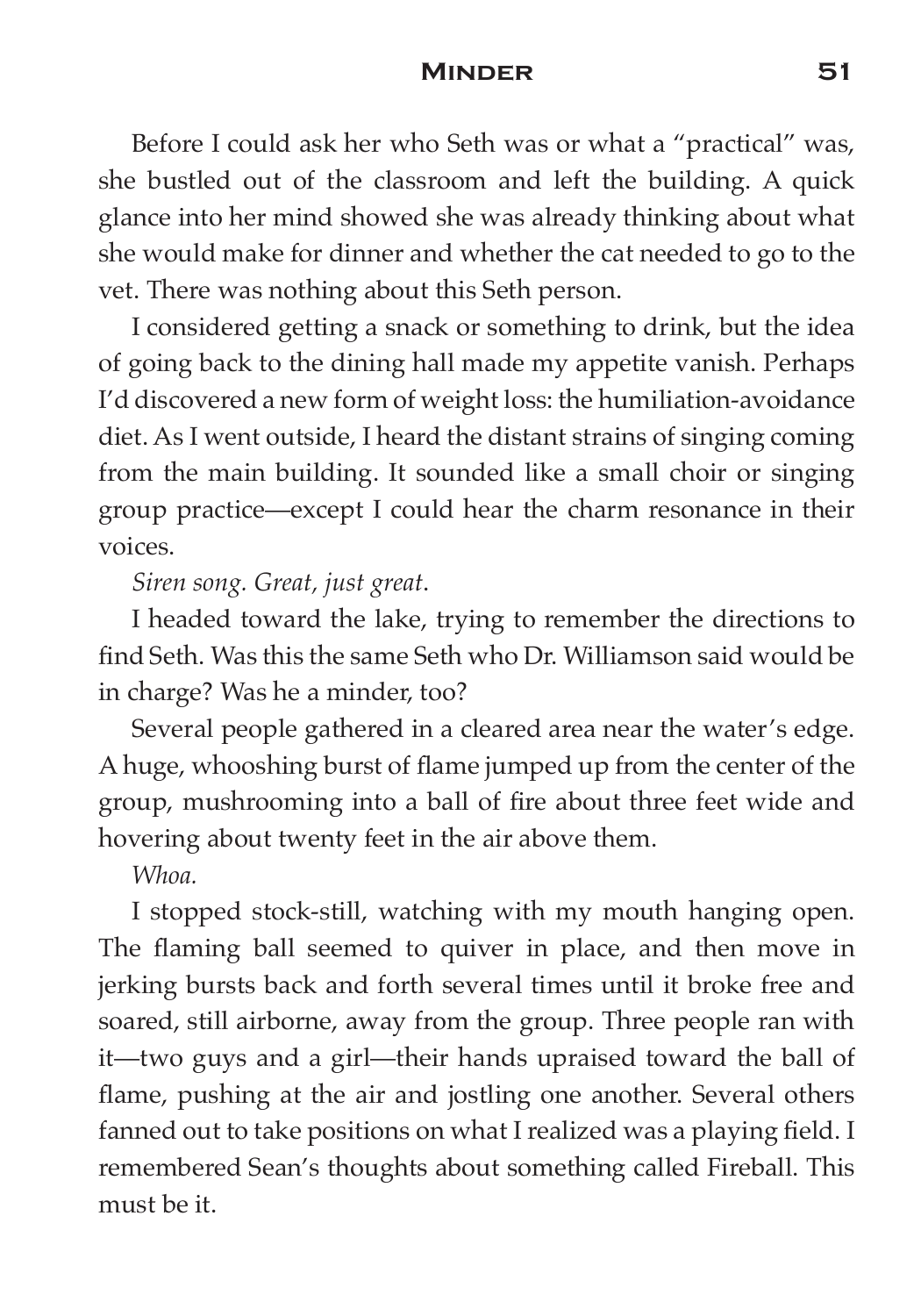#### **52 Kate Kaynak**

The group headed toward the goalie, a dark-skinned girl with high cheekbones and many braids that she wore tied back from her face. She protected a large, oblong watering trough, the kind used for farm animals. As the ball of fire approached, the goalie lifted her hands and braced herself, as though physically pressing against the incoming ball of flame. I saw flickers of light reflected in the beads of sweat on the players' faces and arms. They seemed to push the ball back and forth; it wavered in the air in front of the trough several times. Suddenly, the goalie called out, "Mel!" and the fireball flew directly at a red-haired girl near the sidelines. Mel raised her hands to a point where they nearly touched the flames. It slowed slightly then shot upward and over her like a comet, launching toward the trough at the other end of the playing field.

As I moved cautiously closer, I could pick out thoughts of strategy and gameplay from the players' minds. It seemed pretty simple: ignite a light framework of wire and cloth then try to dunk the fireball into the opposing team's water trough. I found that most of their thoughts focused on the game, and it was clearer and less chaotic than hearing thoughts on many different themes simultaneously. Their exhilaration—their joy at playing, using their abilities, and being part of a team—filled me. I found myself getting caught up in the game. The sparks' awareness of the fire seemed to hum through their bodies and sing in their blood. They could actually feel it—like it was an extension of themselves. There was no fear of fire in any of them; on the contrary, they loved it.

Another of the red-headed boys played goalie for the other team. He attempted to block the incoming fireball, but it came in too fast. He flinched out of the way as it singed his hair and plunged into the water trough behind him with a hiss of sizzling steam.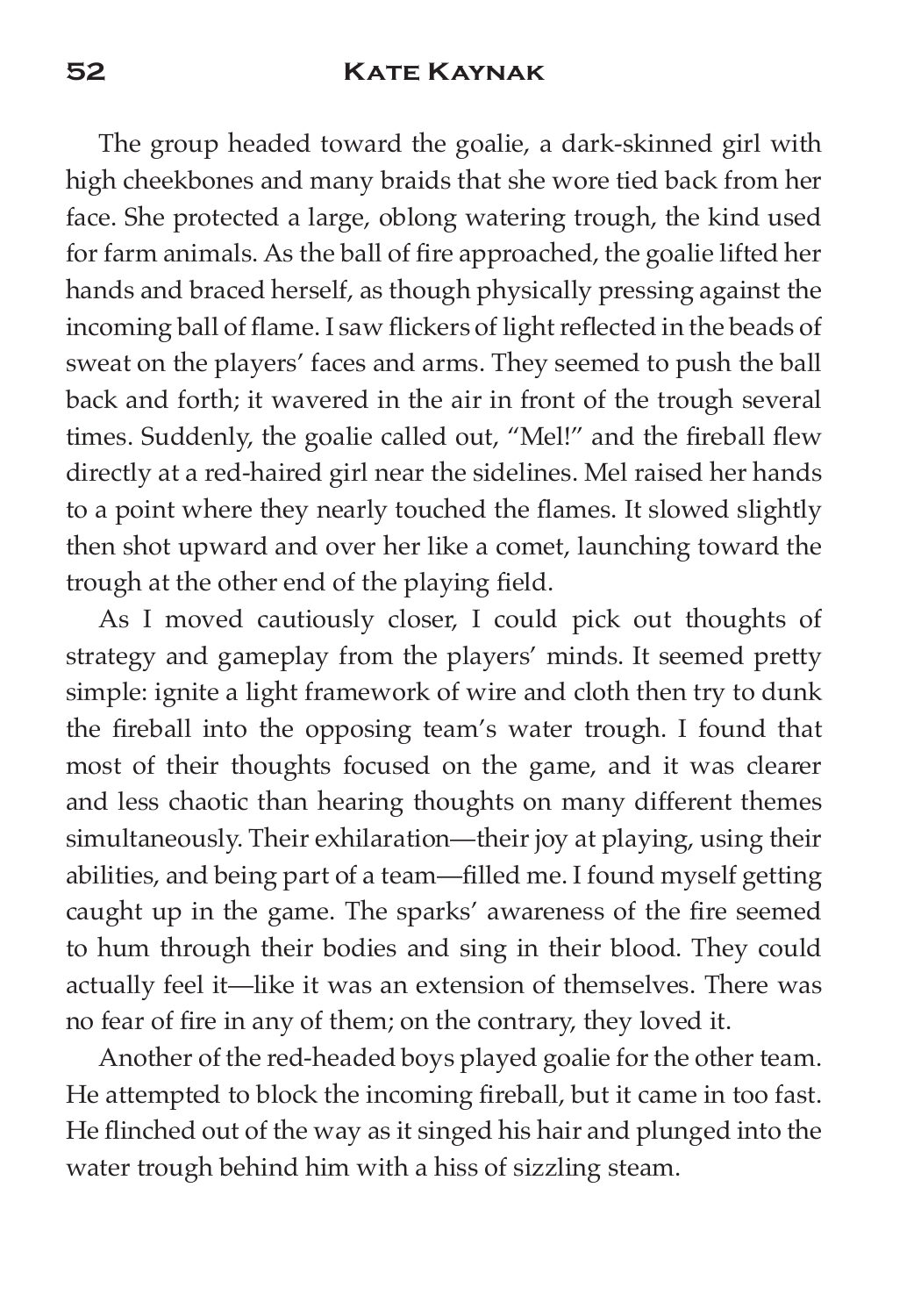A high-pitched cheer went up from several of the players, and a chorus of female voices shouted, "Goodness Gracious, Great Balls Of Fire!" I suddenly realized they were playing girls versus guys. The scorer jogged back to the center of the field; two of her teammates patted her on the back.

The red-headed goalie for the boys' team made a running jump into the lake to cool the burns on his face and arms. As he slogged back out of the water, dripping and smoke-streaked, Matilda, the healer from the infirmary, stood up from a metal bench along the sidelines. While another player headed out from the bench to cover the goal, Matilda's healing pins-and-needles spun through the goalie's face and arm. *Gah—I can't believe I let her score! I should've ow—should've been able to block that one. I'm better than that.* The goalie barely noticed the pain of his blistered skin. In his experience, burns were more common than letting goals in.

I watched for several more minutes, although no one scored again. It was a lot like soccer, although this soccer ball was three feet wide, flying, and on fire. Finally, I forced myself away to find this Seth person.

I saw the cabin under a stand of trees about halfway around the lake. It took me nearly twenty minutes to walk the meandering trail that loosely followed the water's edge.

*Too loud!* The single thought filled my head. I stopped where I was. *New minder?* 

I understood what he meant. Distantly, I could feel my thoughts in his mind, bouncing in like the bass from an unwelcome car stereo. It wasn't so distant to him—it was loud and brash and he felt annoyed. No, it was stronger than that. He felt—assaulted by my presence, even though I was still out of his sight. I guessed that two telepaths could converse by reading each other's minds, even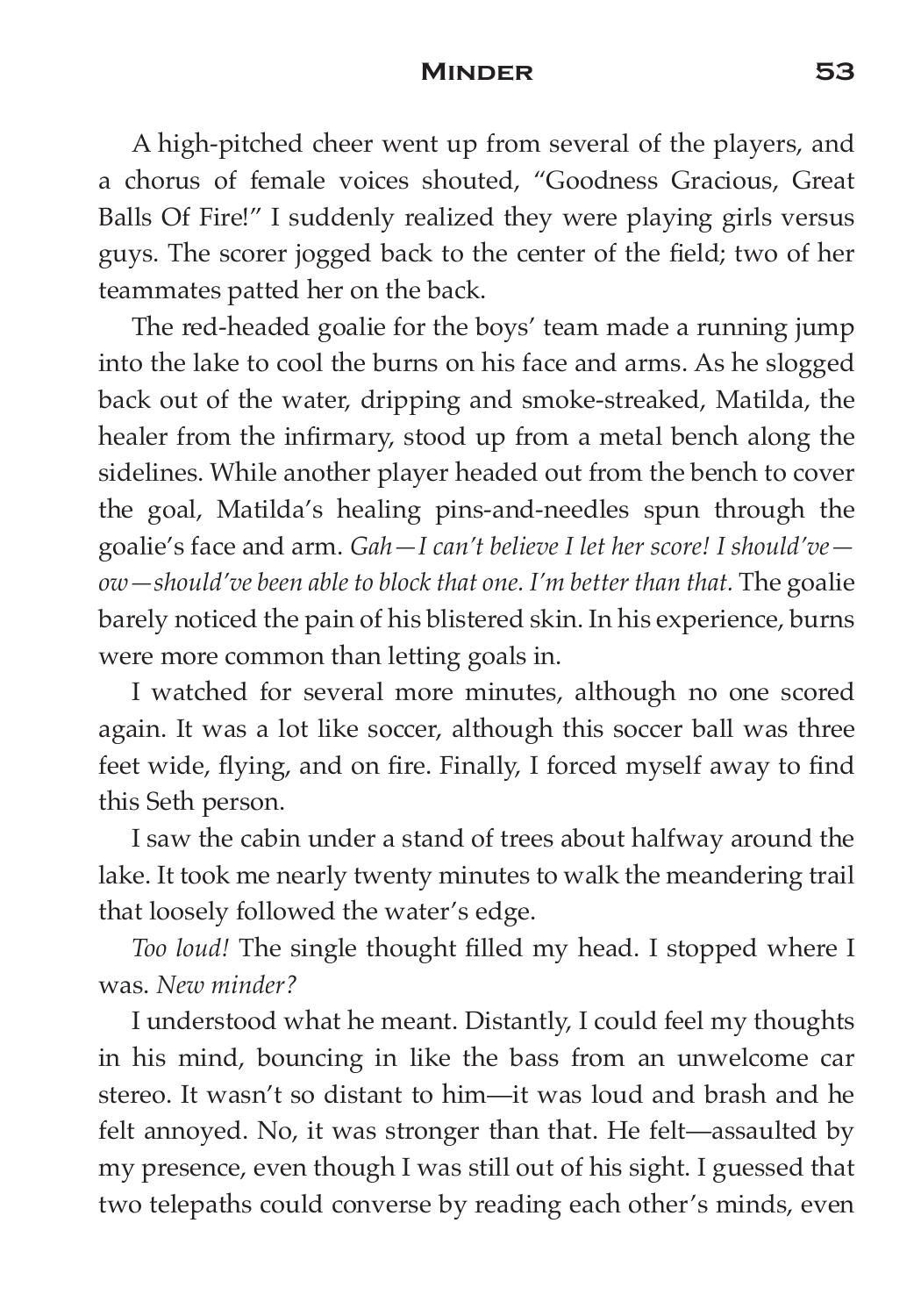without purposefully sending out thoughts. I had a brief flash of confusion. While I could hear his mind more strongly than other people's, Dr. Williamson hadn't had this response to my thoughts. I also hadn't had this reaction with other minders.

*Well, good for you.* Seth's thoughts dripped sarcasm. I tried to quiet my mind, but I wasn't really sure how to do that.

*It won't help. Just go away.* 

I tried not to be offended.

*Please go.* 

That made it a little better.

I turned around and made my way back along the path. I hadn't gotten within fifty feet of Seth, but I'd made his acquaintance. Apparently, I was not going to get a "practical," which I now assumed must be a lesson in using our special abilities.

*At least not today.* 

Too bad. I had a lot of questions about how telepathy worked. Why could some of us project thoughts and others only hear them? Why was I too loud to Seth but he wasn't too loud to me? And what had happened in the van? How had I killed those boys? Could anyone else do that—kill people by overloading their minds? Should I be worried? Well… more worried?

I considered going back to see the rest of the Fireball game, but then I noticed thoughts softly bombarding me from the surrounding trees. I stopped, closed my eyes, and focused. The mental flutter came from birds, squirrels, and a few other creatures. They were mostly thinking about food. It was all images, smells, and a few sounds—there were no words. I opened my mind wide, attending to as much as I could, suddenly deciding I would make my own practical lesson. A bird took flight from a tree branch above me and I flowed into its mind, feeling the sensation of beating against the air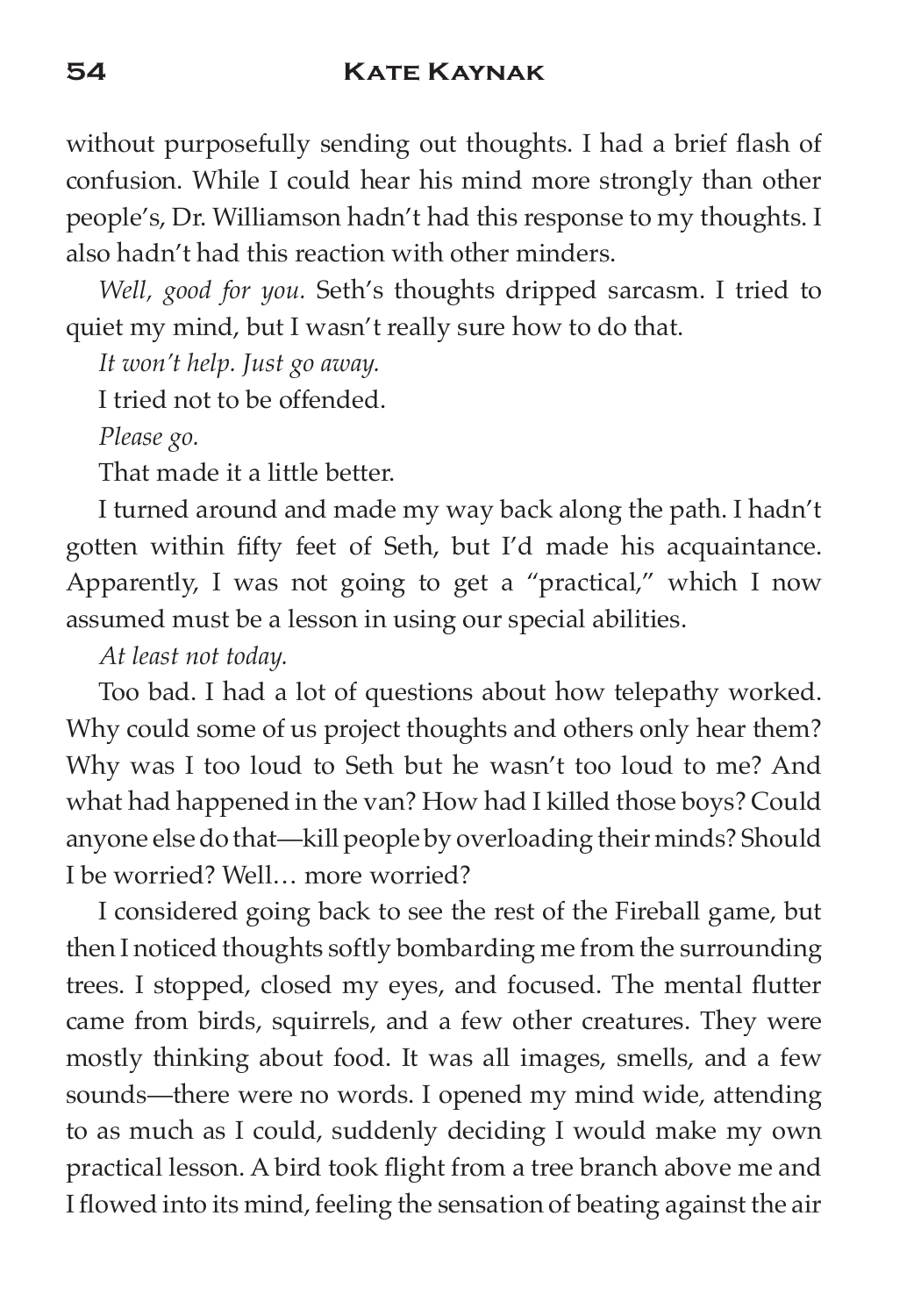with wings, of moving swiftly with the land falling away beneath me.

# *Flying!*

A lightness filled me, as though I was also in the air. The feeling grew fainter and then died out as the bird flew out of my range. I took a long, slow breath, feeling the cool autumn air fill my lungs. I was away from people out here. I took another breath, cleansing my soul with the quietness, the smell of fallen leaves, and the dampness of live trees and earth. The only thoughts were from the animals; they were gentle, like a pattern on wallpaper. If I concentrated on them, I could notice the details. Otherwise, they just faded into the background like the sound of crickets on a summer night.

A second trail broke away from the one I'd been on. I followed it away from the lake, noting the direction so I could find my way back. A couple of anxious deer sheltered under the orange canopy of leaves, wordlessly wanting me to go away. I walked on, hearing the quiet thoughts of animals, the rustle of an occasional breeze through the trees, the crunching thuds of my footfalls on leaves, twigs, and dirt. After a few minutes, another building caught my eye. It seemed to glow faintly in the golden afternoon light. The path opened into a clearing where a white, steeple-topped church overshadowed an old graveyard. Granite stones tilted in their rows like crooked teeth. I went closer—graveyards had never bothered me. The cemetery at home was the only place I'd been able to visit with my father. I used to go and sit by his grave. When I was younger, I'd even had conversations with him, although I'd been the one doing all the talking. I frowned. I hadn't done that in a long time.

This cemetery dated from the early 1800s. The most recent stones I could find were those of a husband and wife who'd died within a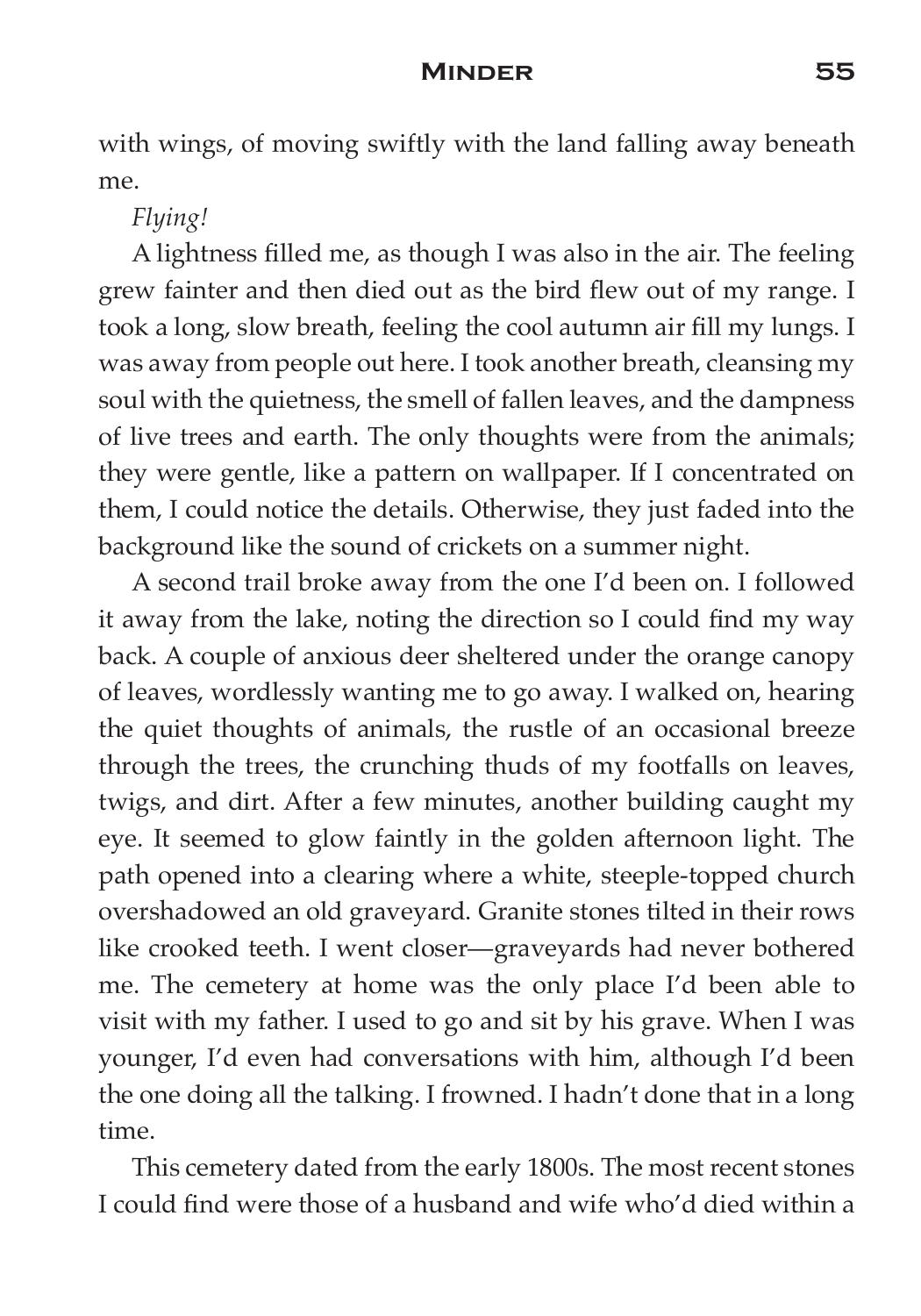few months of each other in the 1970s. I did some quick math on the dates; they had both been in their nineties. Most of the names on the stones had Eaton or Blake as a surname or middle name. A few had both in combination. They were probably all related; generations who had lived and died here until that last couple. I wondered about them. Had they been the last of their line? Or had their children moved away and made new lives for themselves, away from their old family home?

I smiled. The minds of the dead didn't intrude on my thoughts. *Peaceful.*

The church was a little run down and it looked unused. The black door wore so many layers of paint that the details carved into the wood were now merely lumps—like ancient, eroded foothills. Another path led away from this side of the clearing, back into the woods. If my internal map was correct, it went toward the main building.

The door was unlocked, so I pushed it open. I didn't hear anyone's thoughts—no one was here. The small room just inside the door was dark and my eyes took a few moments to adjust. The low ceiling ran the front width of the building, and the windowless space was just wide enough to buffer the inner areas from the cold of a New Hampshire winter. Empty bars hung at eye level along each of the side walls. Had they once been coat racks? I pushed through the inner doors and into a single, large, high-ceilinged room. It was plain white and the old wooden floor had central paths worn into it from generations of pious feet. Shutters covered most of the tall, narrow windows and slivers of light entered between the slats. A single, missing shutter allowed a rectangle of golden afternoon light to fall toward the front of the space, illuminating the raised dais and its short railing. There were no pews, but the remains of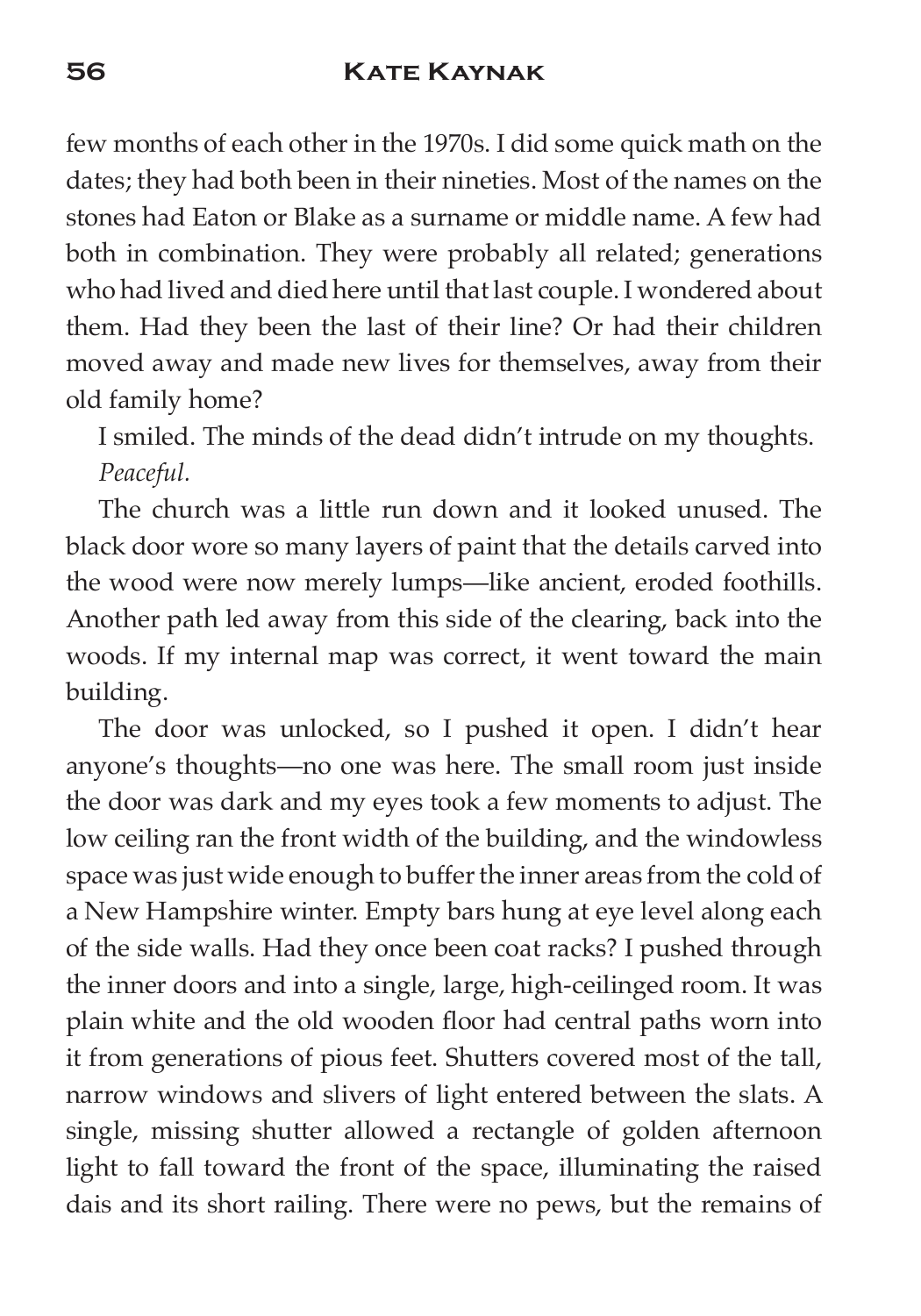an ancient coal stove squatted in one corner. Half a dozen cots had been pushed against the back wall, along with a pile of blankets, pillows, and other bedding. This must be for housing overflow if they ran out of space in the dorm buildings, or perhaps these were extra beds. I remembered Drew thinking that Harrison's bedding had been set on fire. Maybe he'd take one of these back to wherever he slept.

I stood silently for minute, feeling reverent, although I wasn't a very religious person. I thought about these special abilities we all had. Were they part of a divine plan? In earlier centuries, we might've been thought of as witches. Were our abilities inherently good or evil—part of something greater than this program? Were they natural? Supernatural?

I liked this place. I felt a sense of peace here that I couldn't find around other people. I walked slowly back, taking the path from the front door. I was right; it led back to the main building. I noted the entrance into the woods as I stepped back into the world. I could come back to this church when Ganzfield got too intense.

I thought again about Seth and how I'd been "too loud" for him. I wasn't at my full abilities at this point, but would other people become too loud to me as well? Would I find it necessary to live away from them—alone and isolated?

Why had Dr. Williamson left him in charge? I suddenly realized I probably knew the answer. Minders must be immune to the charms. We could tell when they were using their abilities. Other G-positives—even other charms—might not be able to do that. I'd have to ask Dr. Williamson when he returned.

I grabbed some food from the dining hall and ate outside on an old granite bench. The sunset over the lake was pretty enough, but the cold stone seeped up painfully through my jeans. I returned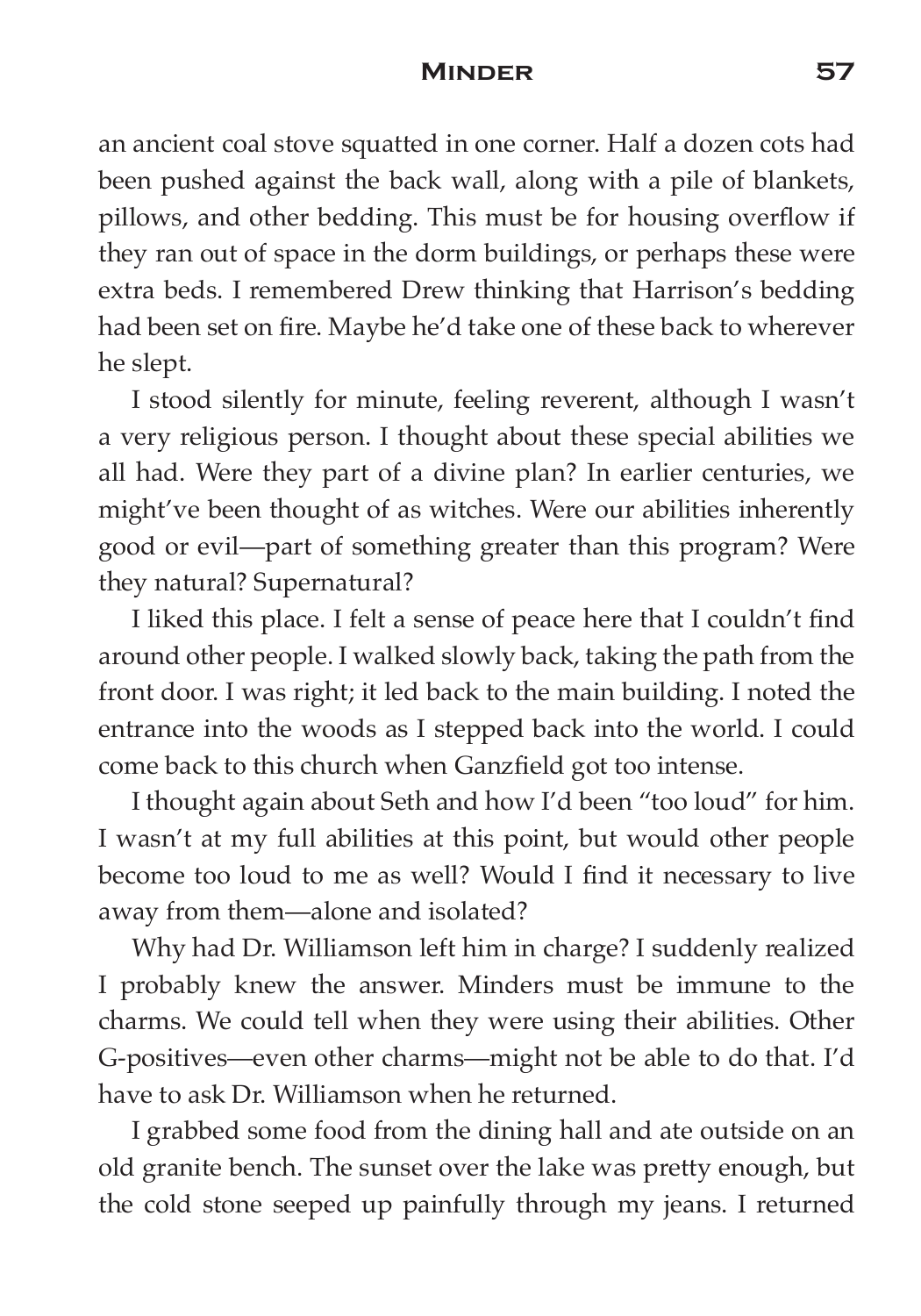to my new dorm room. Blake House was blissfully empty of other minds, although the mental babble from the dining hall echoed faintly in my head.

A stack of books and a course schedule rested on the end of my bed, so I changed into a t-shirt and PJ pants and settled down to read. If I was going to take part in this program, I was going to master it.

*An Introduction to Psychology.* That made sense; I was going to be spending a lot of time in other people's heads. What else? More books on neurology and psychology… and a manual on FBI interrogation techniques. What the hell did they want me to do with that? I had another queasy twist in my gut. What kind of program was this? I put the manual face down under the bed then picked up *Introduction to Psychology* and skimmed the first few chapters.

The thoughts of other students returning to the building after dinner hit my mind before their voices hit my ears. They buzzed with a jumble of intense emotions, concerns, dramas, fears, and joys as their footfalls creaked up the wooden stairs. I was getting better at locating each mind. Most of the charms climbed up to the attic. The entire top floor was a large common room with couches and a large television.

Some of the charms felt intimidated by the others. Huh. I hadn't noticed that earlier. But now, I was able to flit from mind to mind with my own personal window into the drama that filled everyone's heads.

*—glad I wasn't the one Victor had licking the bottoms of his shoes—*

*—want to be alone with him. But if we go back to my room and start kissing and stuff, can I charm him to stop before he can charm me to take off my—*

*—pathetic loser can't even keep from being—*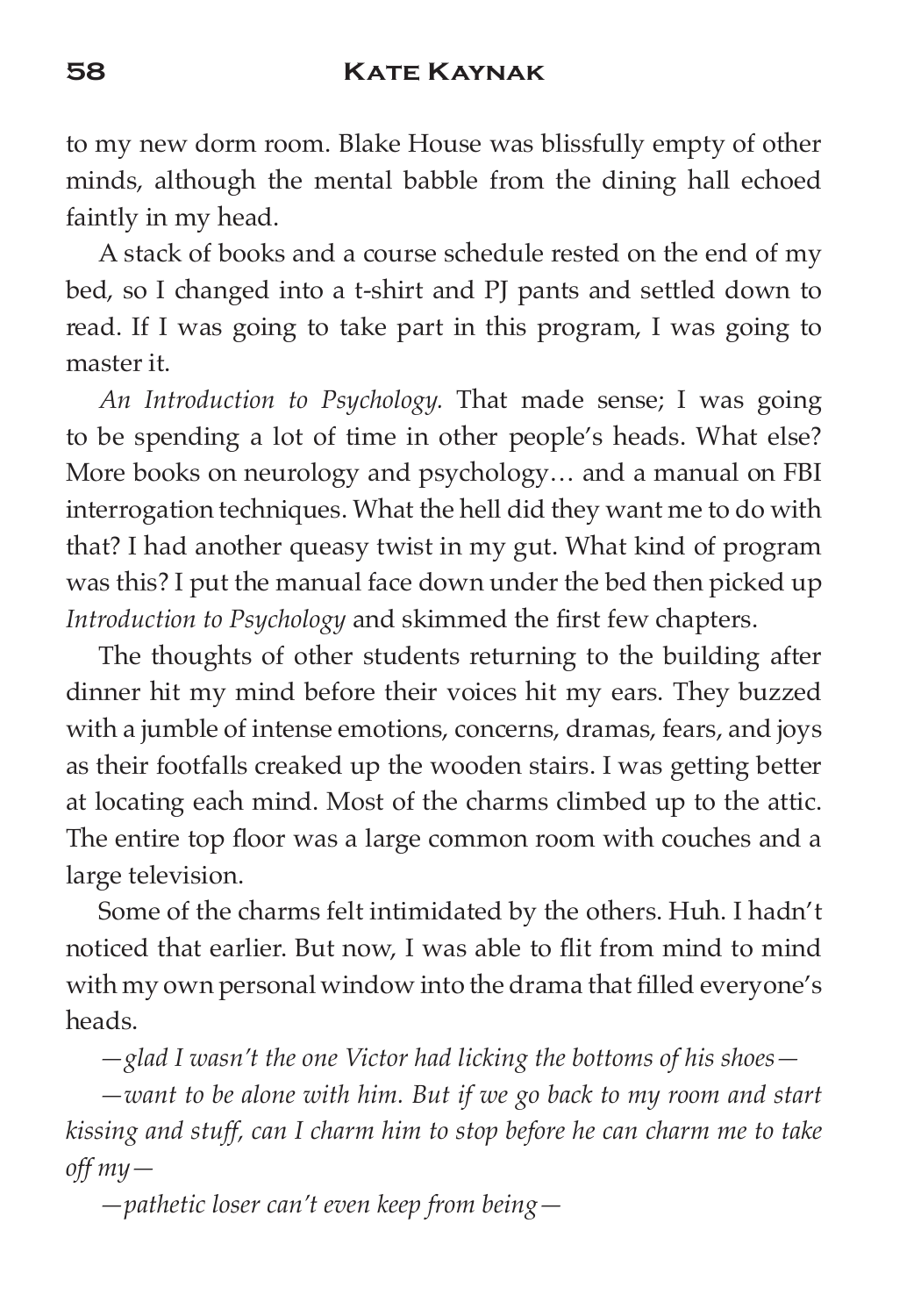*—if she looks this way, I'll charm her to leave me alone before she can—*

*—still called "brown nose" after being charmed to kiss his a—*

*—hate him, hate him, hate him, hate him, want him dead—*

*—three days since she told me to shut up and no one's taken it off. I may never talk again and no one cares—*

Yikes. Charms could charm each other. No wonder they were scared. For them, every social interaction carried the threat of mind control. And I'd thought high school in New Jersey had been full of games. Wow…

A sudden flash of icy fear grabbed my attention. Rachel and another girl stood in the doorway. The girl stared at me, wide-eyed. Her memory of Michael, the charm, falling to the floor of the dining hall hit me like a brick to the head.

Rachel's eyes darted between us. "Uh… Hannah… this is Maddie. She's new." *What's wrong? Am I missing something? Something dangerous?* 

"Hi," I said, sitting up.

Hannah was a fair-skinned African-American girl—tiny and bird-delicate. A small, gold cross hung around her neck. Her horror flavored my mind with sour tension. *Now there's one in my room? I don't want to stay here anymore. I just want to go home where people are nice.* 

*Crap.* 

What was I supposed to do about this? My new roommate found the dog-eat-dog environment of Ganzfield overwhelming, and she looked at me as though I was the newest pit bull in the kennel.

I shrugged and tried to go back to my book, but it was hard to concentrate with Hannah's incoming thoughts. The other mental voices filling the building didn't help, either. They were louder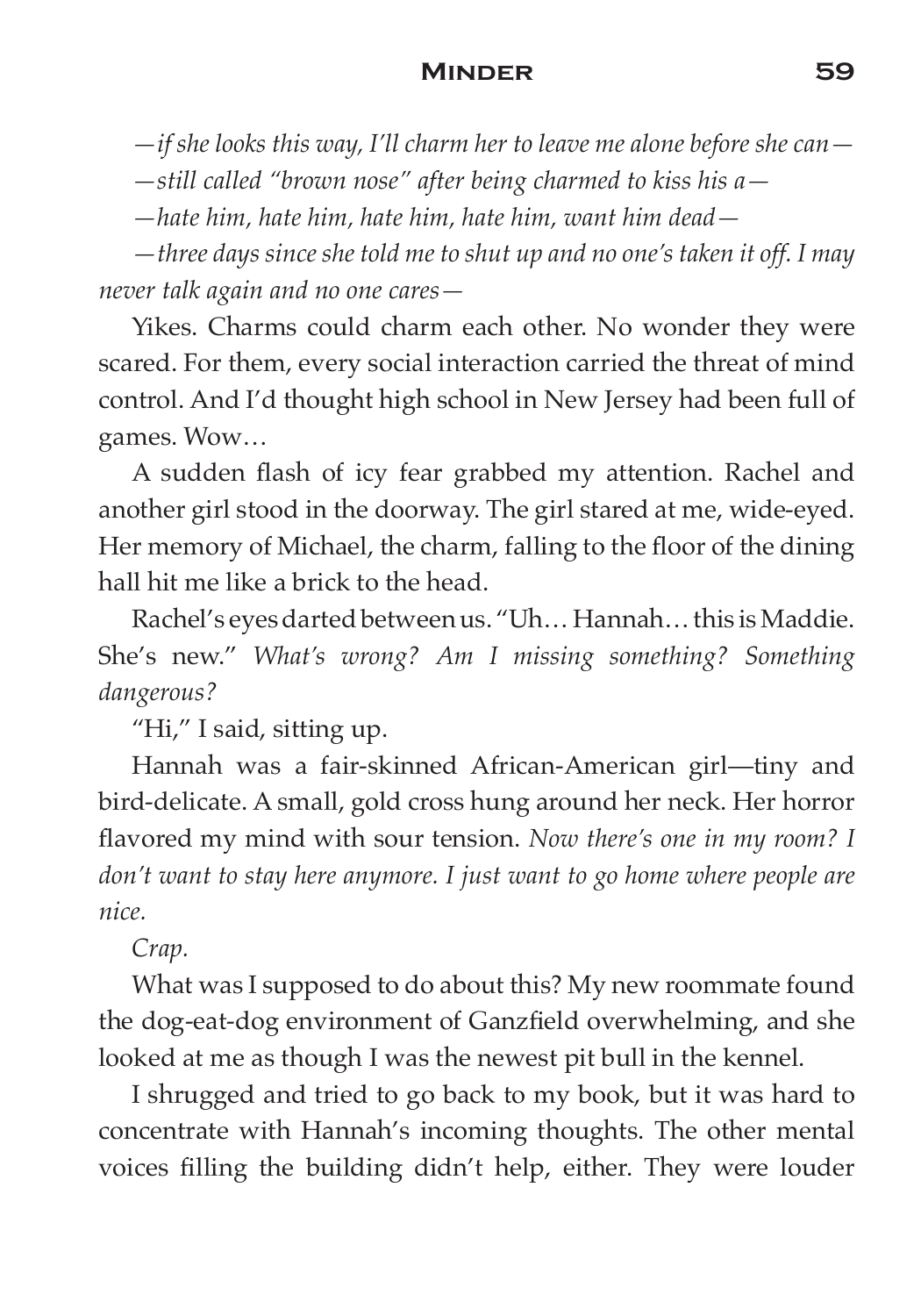now—much louder than they'd been this morning. How bad were they going to get?

Rachel looked from me to Hannah, trying to figure out what was going on. She waited until Hannah went down the hall to the bathroom before asking me about it.

"She saw what happened in the dining hall today and she doesn't want to have anything to do with me. In fact, she just wants to go home," I explained.

Rachel silently processed this for a few seconds. She knew what Michael was capable of, and she was sure I must've been defending myself. Apparently, Hannah didn't have the same experience.

"Why don't the charms pick on Hannah?"

Rachel's surprise only lasted a second. *Oh, that's right—minder*. "Hannah's a healer."

"And the charms don't pick on healers?"

"They might need them. They don't have much respect for the RVs or the sparks, though. They know the RVs can't hurt them and the sparks will be expelled if they light up in a building or attack another student. Also, we're not the ones being trained for the most valuable positions. Charms are placed in the most important government and diplomatic jobs."

"Why? What's the plan?" I'd wondered what the big picture was.

"Well, we need to have G-positive people in positions of power and influence. There are groups out there who think people like us should be removed from society. Isolated. Sterilized."

*Killed.* 

I grew cold and my gut clenched as images of concentration camps and witch burnings filled my head. "What groups?"

"One calls themselves the Sons of Adam. They started when the Star Gate Program went public. They think we're dangerous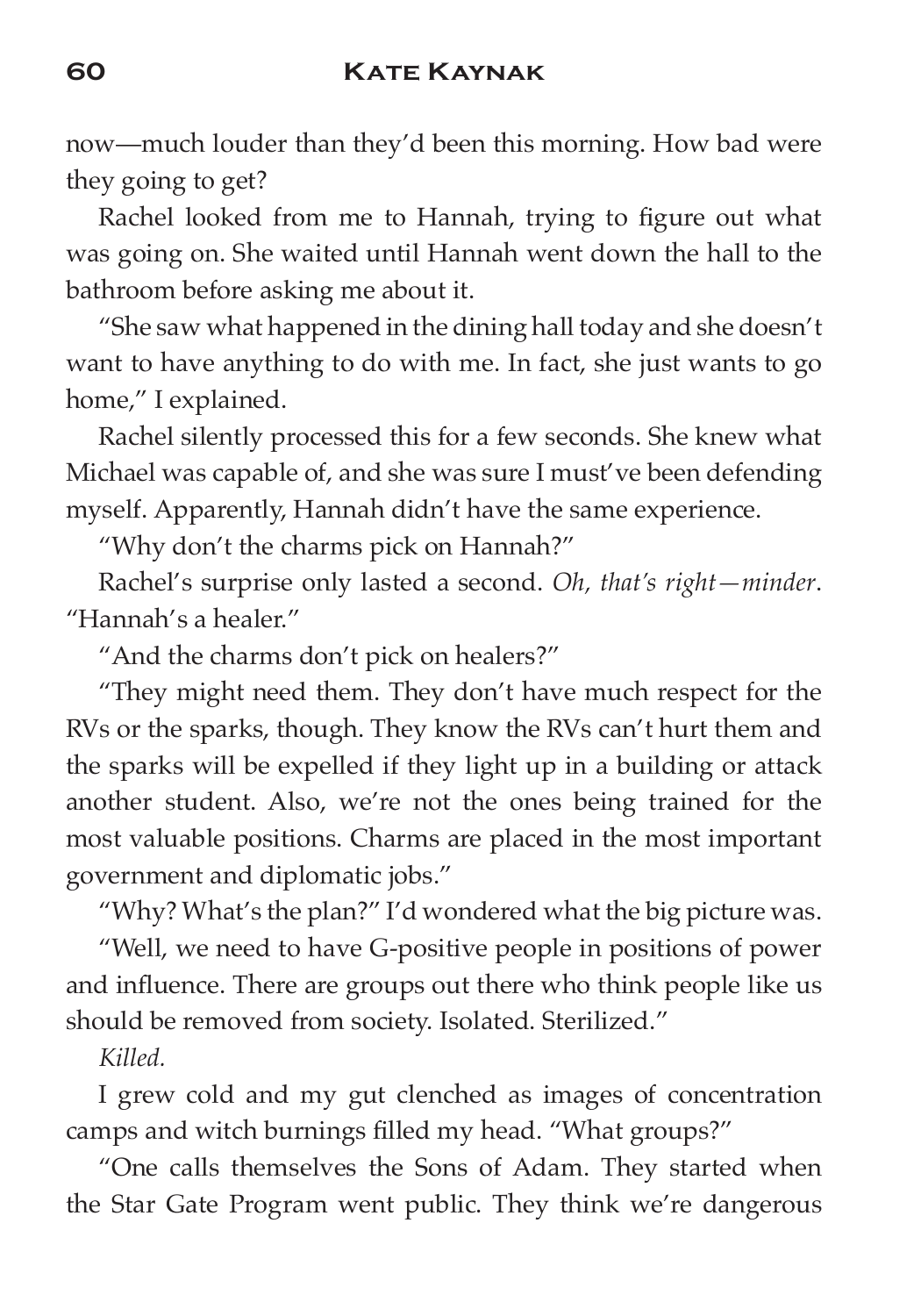mutants. They keep a pretty low profile. Most people think they're nuts." *And there was the man who wanted to kill us all, just like he killed Aunt Lucy.* 

"Aunt Lucy?"

The color drained out of Rachel's face and she shook her head. Flashes crossed her memory from when she must have been about seven years old, listening behind a closed door as adults discussed what had happened to Lucy. *Torture. Vivisection.*

I covered my mouth with my hands. I felt like I might throw up. *Oh, God.*

"I'm so sorry," I said.

Hannah stood in the doorway. "What's going on?" She looked at me accusingly. *What is she doing to Rachel?* 

I felt the now-familiar heat of anger wash through me. "I'm not doing anything to her! We were just talking." The rage pushed me on. "And another thing… you're a healer, so you don't know all of the crap that the charms put the RVs and the sparks through here. Michael has been… a bully." I would've said he was torturing people, but the images of actual torture conjured by Rachel's memories gave me a little perspective. "If you paid a little more attention to what everyone else was going through here instead of just being homesick and wallowing in self-pity, you'd understand why I did what I did in the dining hall today."

I then put my nose back into my book and pointedly ignored Hannah. I forced myself not to smile as she considered what I'd just said. I'd hit the right nerves—now hot, sickly-sweet guilt flavored her thoughts. She stared at her laptop screen without seeing it.

Hannah was no longer afraid of me. Now she twisted with shame. *I've been so selfish… so un-Christian*. I didn't leave her suffering her own self-recriminations for long.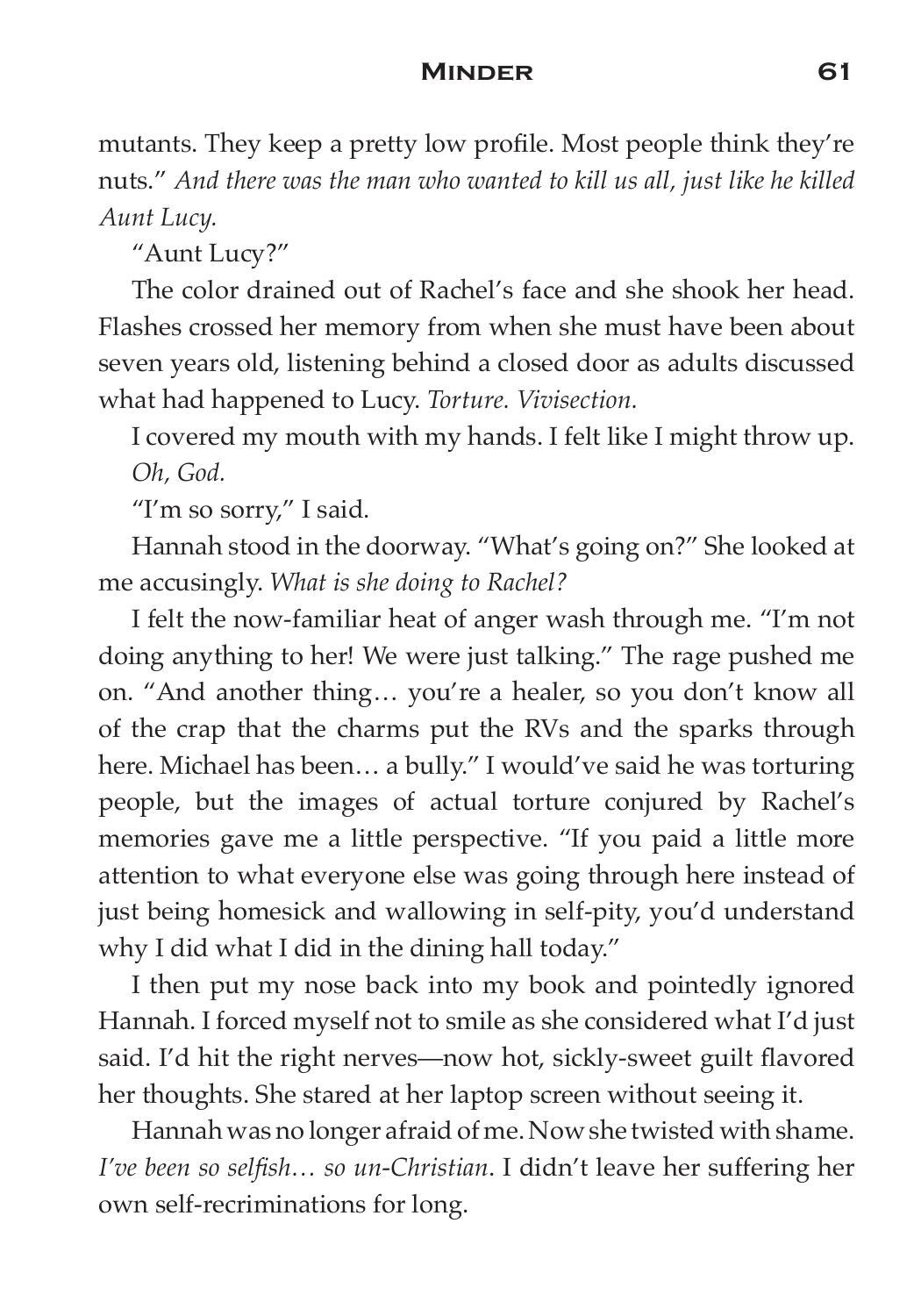The sound of my voice made her jump. "Look, let's start over. I'm Maddie." I gave my best apology face.

*Score!*

Maybe I didn't need this psychology book I was reading. Hannah sighed and gave me a tentative smile. "Hannah."

"Where're you from?"

"California… near Los Angeles."

"You miss it."

She tightened her lips and looked out the window for a moment, as though she could see all the way home. She nodded.

"How'd you end up here?"

"Dr. Williamson knew my grandmother from Project Star Gate. He tracked us down last year and did DNA cheek swabs on us. My little brothers are both twelve. We're all G-positives." *And in a couple of years, they'll have to come to this place, too.* 

"The worst part is not being able to tell my friends why I had to leave." I saw two girls vividly in her thoughts; the three of them had been best friends since kindergarten. Hannah felt cast adrift without them.

"Why didn't your parents come here with you? Aren't they G-positives, too? Isn't that where you got it?"

"Some of the parents are; some are just carriers. It's a recessive genetic trait. But we're here because the dodecamine treatment works best on immature brains."

Rachel gave a quick, hesitant laugh. "We're immature?"

"Yeah. We've been discussing it in anatomy class. The dodecamine causes the basal nuclei in the brain to go into overdrive, building connections throughout the brain. Fully adult brains are less adaptable. The changes have to take effect while we're still undergoing a lot of myelination, and the last big burst is during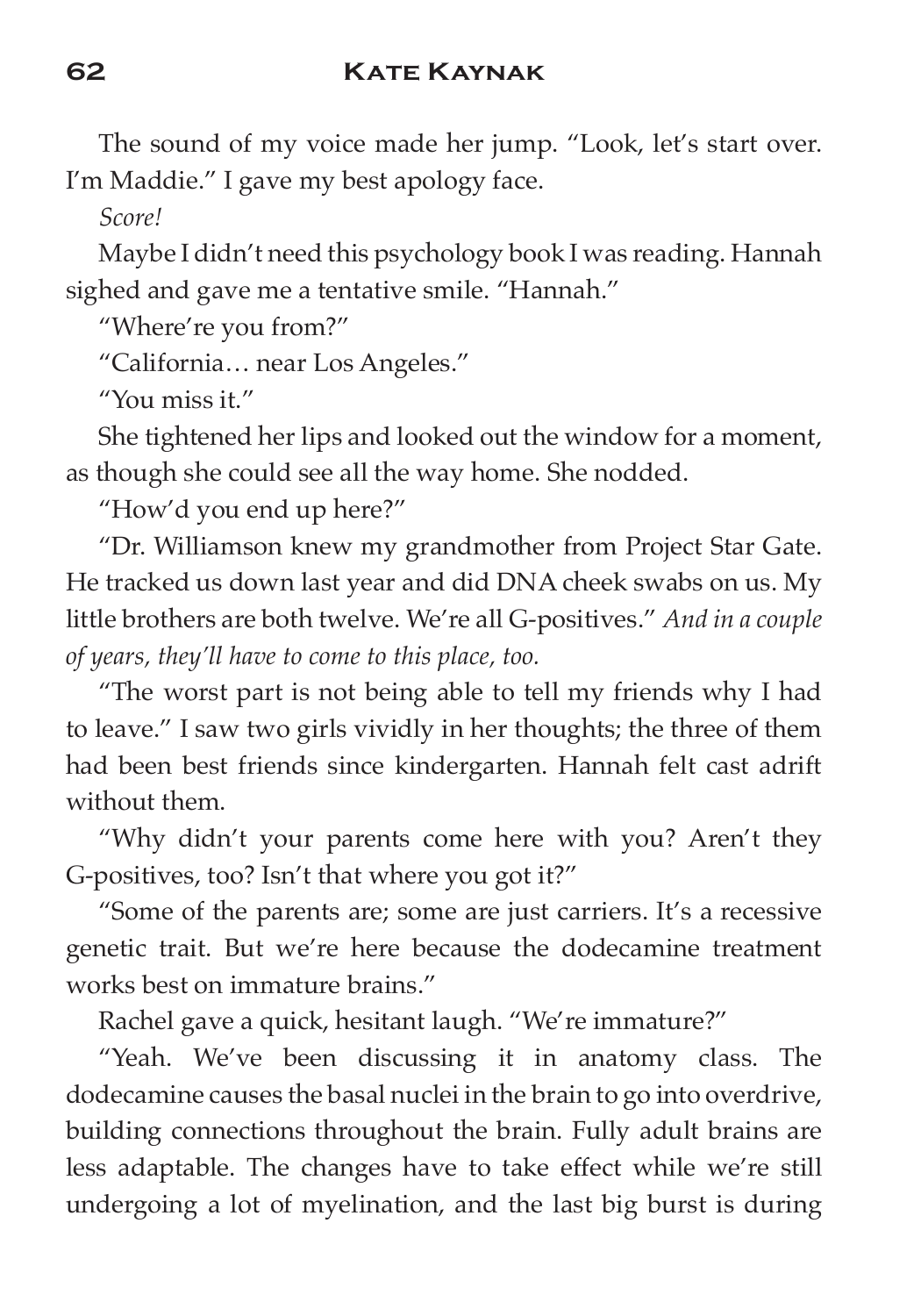adolescence. Most G-positives who get dodecamine for the first time as adults don't get very strong abilities."

I'd been wondering why there wasn't a wider age range here, and I could see why they wouldn't give such abilities to younger children. A six-year-old with the power to force people to do his will? Yikes.

We shut off our reading lights when a thunder of footfalls came from the attic stairs. The boys were all leaving the building and going to their dorm—wherever that was. Apparently, we all went to sleep by 11 p.m. here at Ganzfield. Once Hannah closed her laptop, the darkness in our room was complete.

I thought about my mom. I hadn't emailed her or anything. Ah hell. Now I felt deflated by my own insensitivity. My laptop was still in my bag—I'd seen it when I'd grabbed my nightclothes. I couldn't call—the surrounding mountains cut off cell phone reception. My phone's battery was probably dead anyway—it never held a charge for very long. I still needed to finish unpacking to see if I even had my charger. I made a silent promise to email my mom in the morning.

All around me, the minds of my roommates and the girls in the surrounding rooms settled, and then drifted into silence. *Sleep!* I couldn't hear people when they were asleep! I might be able to get some rest here, after all.

*Oh, it's you. The girl who's too loud.* The thought came from outside the building.

*Seth?*

*This is bed check. Go to sleep. You're too loud. I can't hear the others clearly.* 

*Sorry*. Okay… going to sleep—now.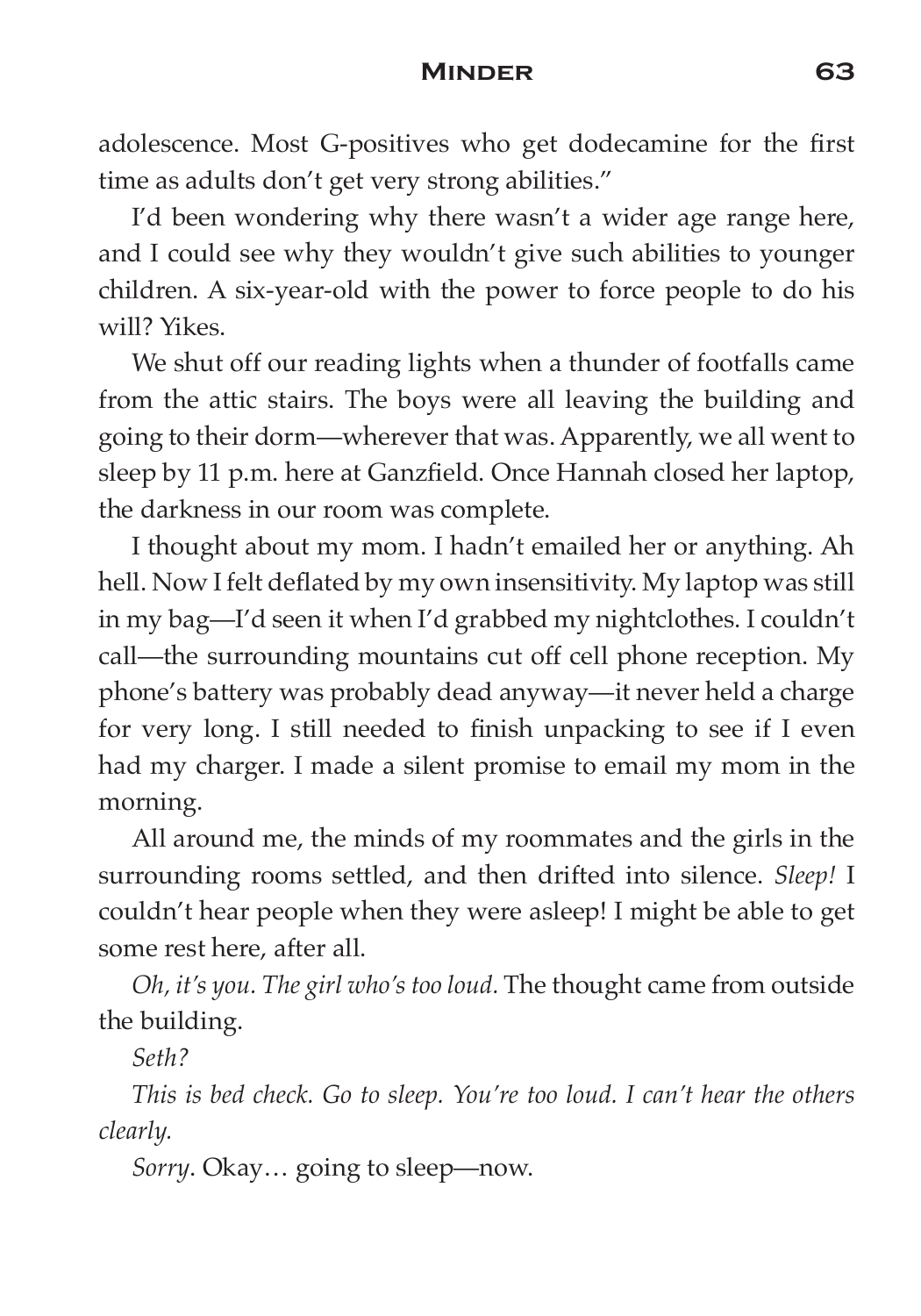I could actually feel him rolling his eyes. Listening to his mind didn't seem to distract him the way my own thoughts did, though, so I followed Seth's check as he counted us. Thirty-one charms, twenty sparks, eleven RVs, four healers, three—no, four—minders, and one telekinetic. Of these, eighteen girls were assigned to this building.

Seth seemed to be a stronger telepath than me. He could hear and identify minds, even when they were asleep. Once he identified we were all female and accounted for, Seth silently faded out of my range.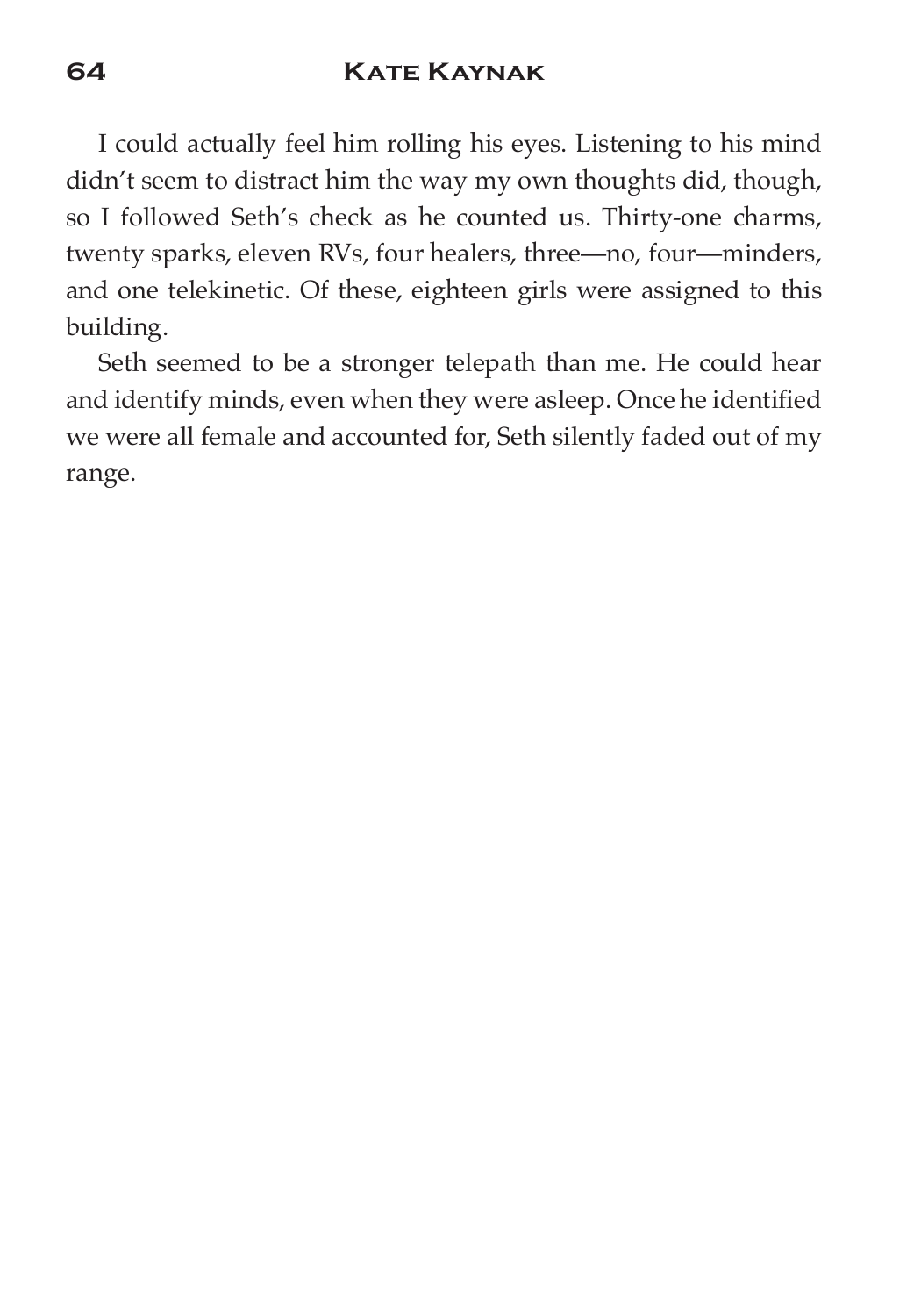# CHAPTER 6

Mike grabbed me and pulled me into the van. He punched me in the jaw. Del held me by the arm then ripped my shirt down the front.

*Help!* 

I bolted upright, jerked awake by the sound of screaming. The light from the moon cast a blue-grey glow on one side of Rachel's face. She sat up as well, wide-eyed and breathing fast, clutching the front of her nightshirt to her. In Rachel's mind, I saw Del's drunken face as it had loomed over her.

*No!* 

In the moonlight, Hannah absentmindedly rubbed her jaw. She still felt the phantom sting of the punch to the face.

*Oh my God.* 

I could feel thoughts from other rooms in the house—four other girls in Blake House were suddenly awake, shaken by the same nightmare.

*My* nightmare.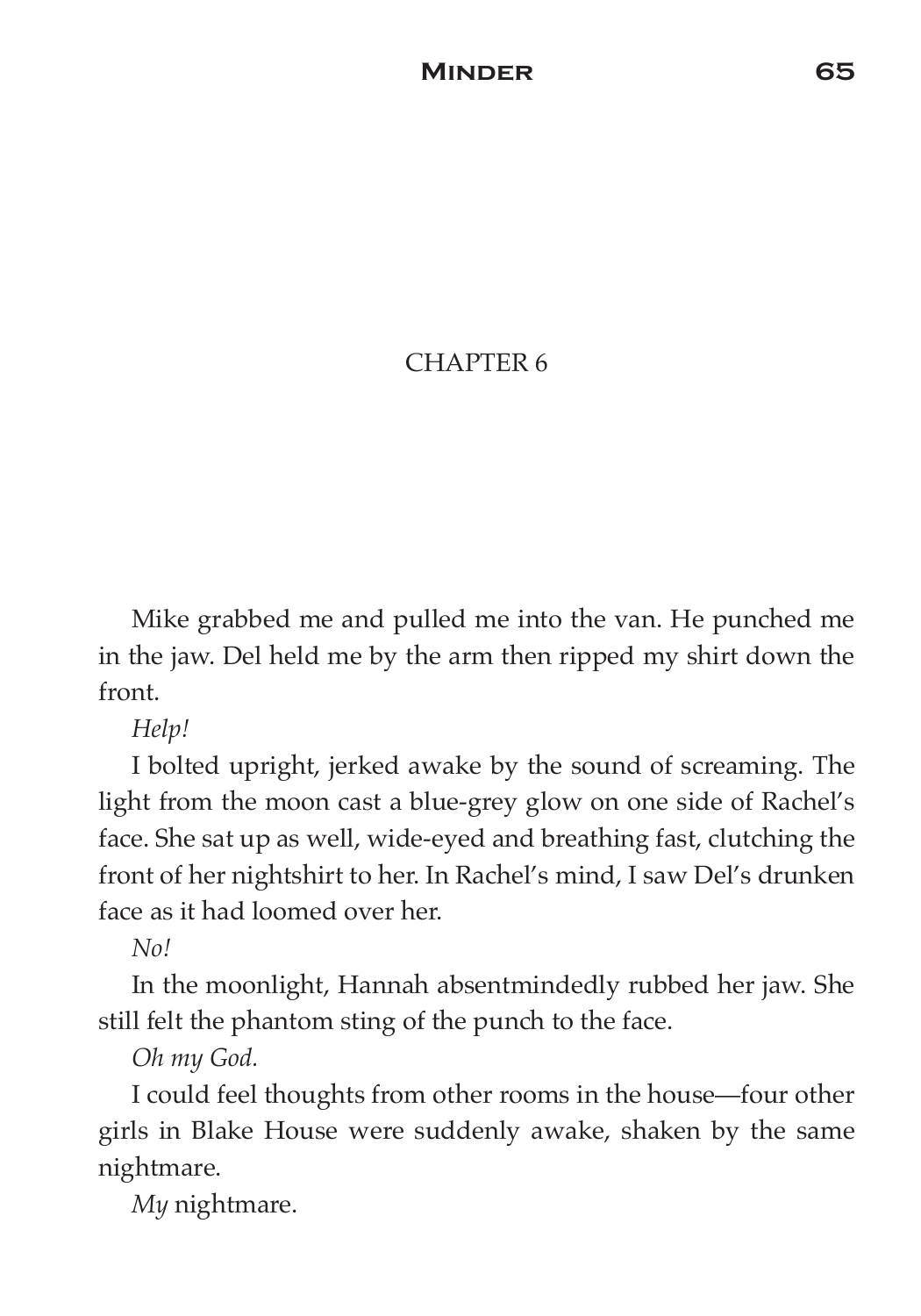I watched as Rachel and Hannah both settled back to sleep. *Just a bad dream.* They hadn't noticed each other's reactions. My heart raced and I felt my hands trembling, although I couldn't see them. I hugged my arms tightly around myself, pressing my chin to my chest and squeezing hard to make the shaking stop.

I'd sent them my dream. I must be able to send thoughts as well as receive them, like Dr. Williamson did. That would be a cool thing if I could control which thoughts I sent. The horror of having my every private thought broadcast to the world filled me with dread. No wonder Seth lived alone in a cabin in the middle of nowhere.

I needed my own cabin, and I needed it soon.

*Now.* 

The sudden thought of the empty church had me on my feet and looking for my shoes. There were even beds there; it'd be perfect. No one would have to share my nightmares if I slept there. It was getting colder and I was just wearing a t-shirt and PJ pants, so I wrapped the blue and green quilt from my bed around my shoulders. Stepping lightly on the stairs, I tried not to make any noise as I left the building.

I remembered where to find the path and the moon was bright enough for me to see where I was going. The white church glowed faintly to my dark-adjusted eyes. I pushed open the inner doors to the sanctuary.

# *My sanctuary.*

It was darker inside, but the glimmer of moonlight that fell through the broken shutter was enough for me to see the outlines of the empty beds against the wall next to me. I grabbed a sleeping bag from the pile and unrolled it on the nearest cot. The pillow had a musty, camping smell, but I could live with it. The silence enveloped me and I felt the tension drain out of my body. With the gentle touch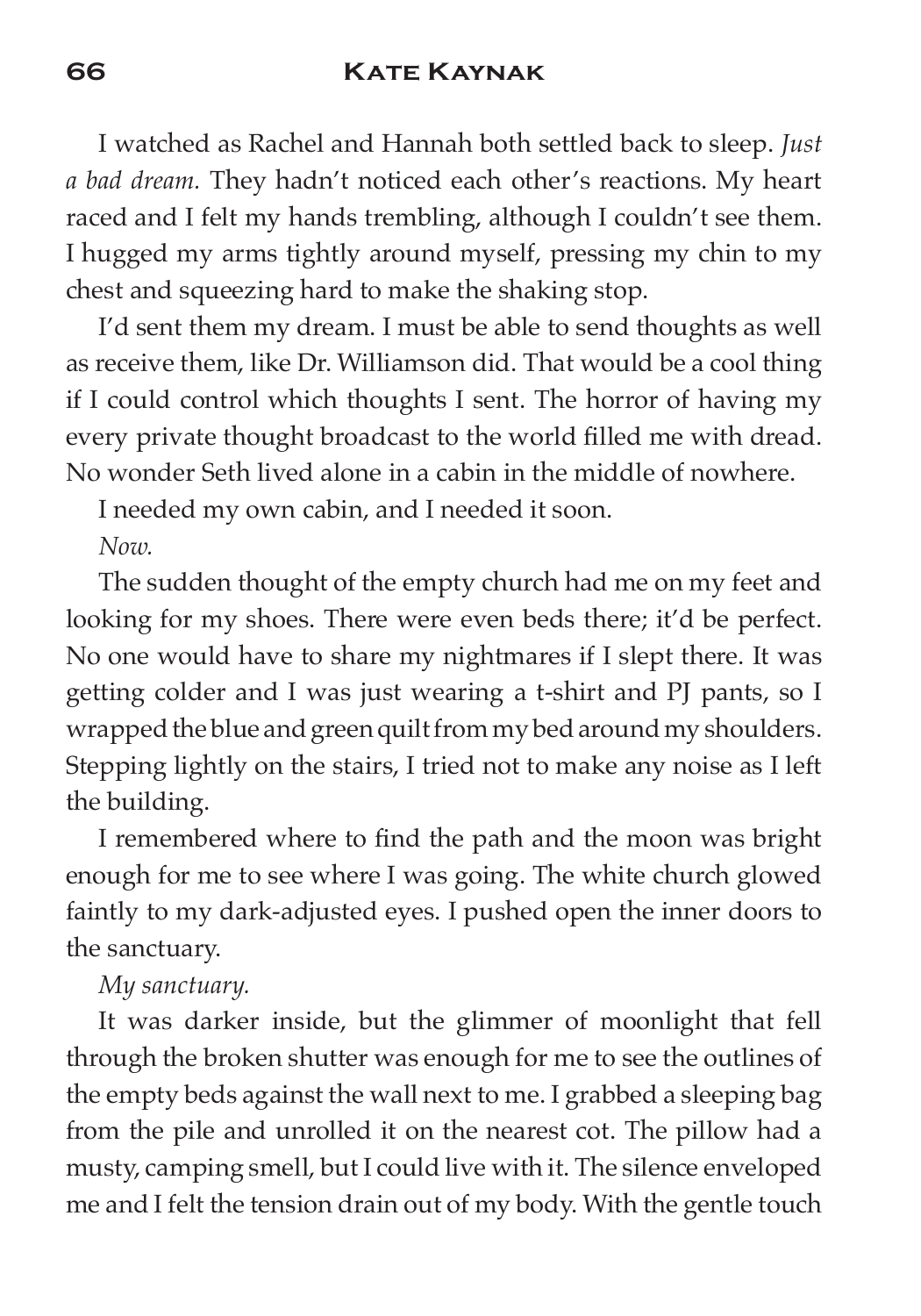of a few nocturnal animals fluttering against my consciousness, I fell asleep.

Mike forced me down on the floor of the van. He punched me in the face. Del grabbed my shirt and yanked. Mike reached for the front of my jeans.

The van door squealed open. Mike suddenly flew backward through the air, slamming hard against the far wall of the garage. Shovels and rakes clattered to the cement floor. Del flipped endover-end, tumbling against the closed garage door. The impact of his shoulder cracked the wooden panel. Carl, still huddled in the corner, emitted a painful "oof" sound as something unseen pinned him back.

Trevor stood in the doorway of the van, looking at Carl.

*Trevor?* 

What was Trevor doing here? His normally kind, brown eyes glared at my attackers. They softened with concern as they focused on me. "Are you alright?"

A wave of conflicting thoughts filled me as my worlds collided in strange, surreal ways. I no longer felt the terror of the attack.

*A dream.* 

Oh, this was just a dream. Trevor was here and I was safe. I didn't like the idea of being a damsel in distress, but having a white knight come to my rescue kinda worked for me right now.

Trevor tried to gauge my reaction. I exhaled a shaky breath and nodded. He extended his hand to me. I held my torn shirt closed with my other hand as I stood.

Behind him in the garage, Del got to his feet. He grabbed one of the fallen shovels from the floor and rushed Trevor.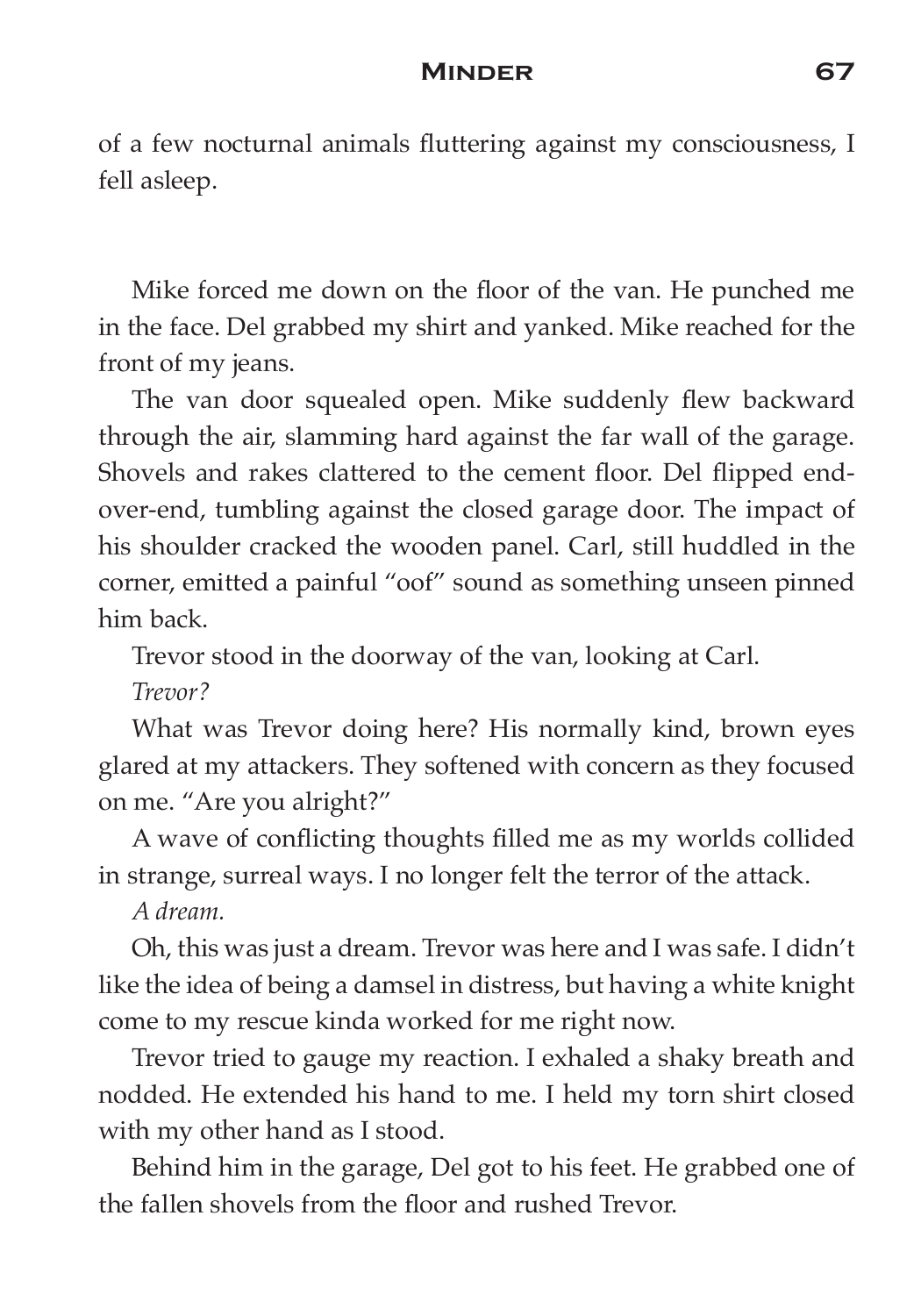"Look out!" I cried.

Mike stopped mid-stride—like he'd hit an invisible wall. After a quick moment, he flew backward and slammed against the garage wall with a sickening thud.

A splintering clatter pulled me out of my subconscious. I had only a second to look into Trevor's eyes as the dream-world disintegrated, leaving me breathing hard in a swirl of fading images.

Something in the church rolled through the blackness with a hollow, wooden sound, and the dream—*my* dream—floated halfremembered in someone else's mind.

*Trevor.*

*Someone's in here*. I could feel the tingle of trepidation flow through him.

"I am," I said aloud, hearing my voice echo slightly. "I'm here."

"Maddie?" The threads of the dream revived slightly in his head as he tried to figure out what was real. For my part, I had a sudden rush of warmth as I realized that Trevor knew my name, but it died as soon as I realized now he also knew my nightmare.

A flashlight clicked on in the middle of the large room. The beam swung over to hit me in the face and I flinched at the sudden brightness.

"Maddie?" Trevor asked again, sliding the light down so I was no longer blinded. "What are you doing here?"

I felt my cheeks flush. I seemed to be blushing a lot around Trevor. At least it probably wasn't obvious in the dim light. "Sorry. I didn't mean to wake you. I didn't know anyone else was here."

"You didn't wake me. I had a… dream." He was suddenly embarrassed; the warm, sick feeling flowed off him in waves. "You shouldn't be in here. It's dangerous." *I'm dangerous*.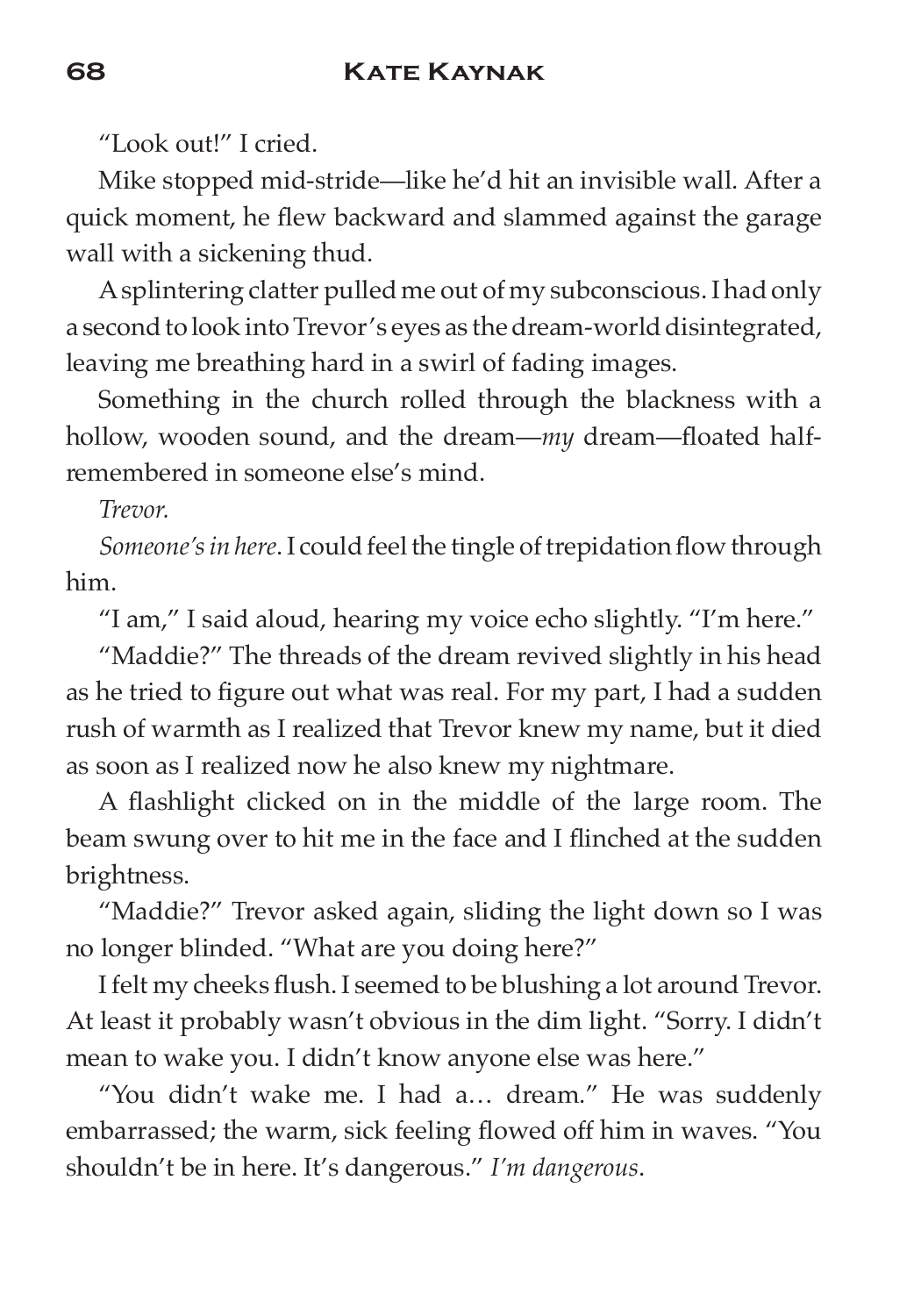I felt a sudden, strong desire to comfort him. "How are you dangerous? That was *my* dream!"

*Confusion.* "What?"

I stood up, wrapping the quilt around my shoulders again and checking that the front of my shirt was still intact. I walked over to where Trevor sat up on a solitary mattress on the floor in the center of the room. "I came out here because…" it spilled out of me in a confessional rush. "Apparently, I'm the kind of telepath who can broadcast thoughts as well as hear them and I woke everyone up in the dorm with my nightmare tonight." I felt like crying.

Trevor might not be a telepath, but he picked up on my distress easily enough. "Hey, it's okay." He set the flashlight next to him on the floor so that it pointed straight up, creating a small fountain of light. It dimly reflected off the white ceiling and revealed a constellation of dust motes that swirled in the air above us. Still in his sleeping bag, Trevor pulled his legs to the side and gestured for me to have a seat on the mattress.

I hesitated for a second—I'd never been on a guy's bed before. No, it was okay. Trevor was… nice. There was a warmth to his thoughts, like hot chocolate after a day out in the snow. A gentle strength pulled me in and made me feel safe. If only everyone's thoughts felt this good. I tucked my legs under me and pulled the quilt tighter as I sat.

"That was *your* dream? Are you okay?"

I smiled at him. "I am now. You kind of came to my rescue. Thanks." *Man of my dreams* flitted through my thoughts and I rolled my eyes at myself. What kind of sappy fantasy was I weaving about Trevor? *Yeesh.* I wasn't that kind of person. "You were very brave." I meant it, but I winced as soon as it left my mouth.

*I sounded so stupid!*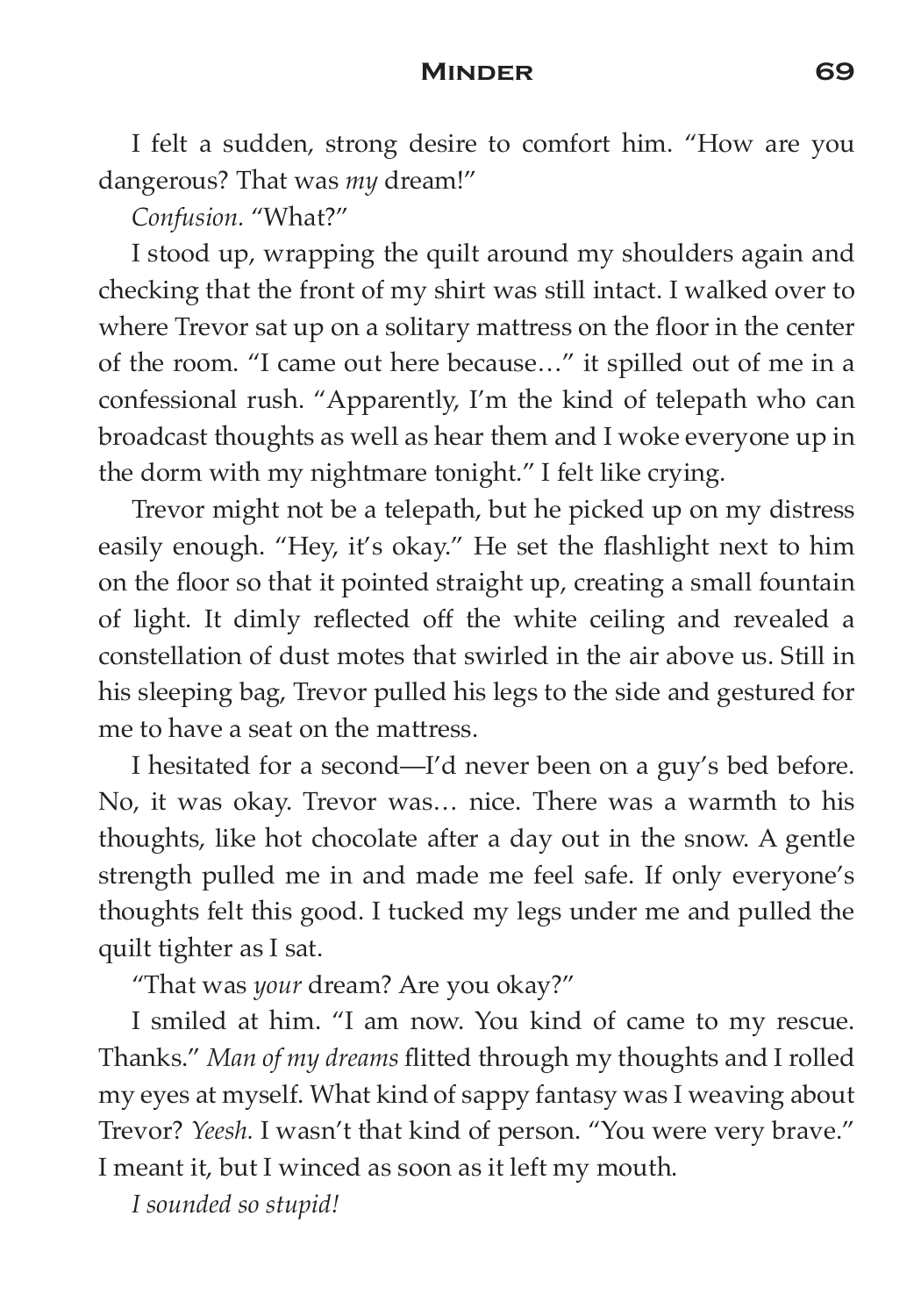I had no right to start crushing on Trevor. Someone so kind and decent wouldn't want to be with someone like me. I was dangerous.

*A killer.*

*I'm not brave.* "You're the brave one. You stood up to Michael today." *Fearless… Vibrant… Beautiful.*

I dodged the spoken and unspoken compliments and jumped at his first thought. "Why don't you think you're brave? You just took on those three guys in my dream." Inside, I felt my gut do an electric flip-flop. *He thinks I'm beautiful?* Asking about that one would have to wait—it was too much to process right now.

Trevor again flushed warm with embarrassment. "That was just a dream. It wasn't real. People are getting hurt here. The charms have taken things too far and we haven't stood up to them. You got here, and on your first day you took down one of the worst."

"It's just… I think I'm immune to them. Maybe it's because I can hear their thoughts. It cancels out their ability or something." A rush of cold flashed through me as I realized what would happen if Trevor took on the charms. I could see the plan start to form in his mind. "No! Don't try it. You can't expect to save a drowning person if you can't swim, right?"

Trevor nodded, guiltily relieved by my logic. "Yeah, I think that's why Dr. Williamson always puts another minder in charge when he leaves. You guys are the only ones who wouldn't be… forced to do things. But what did you do to Michael? How did you, um, hurt him?"

I felt my heart plunge. If I told Trevor what I was capable of, he'd stop liking me. I could avoid answering, or I could lie, but I felt… protective of him. He should know the truth. He shouldn't be duped into being with someone like me. He was amazing and kind and I—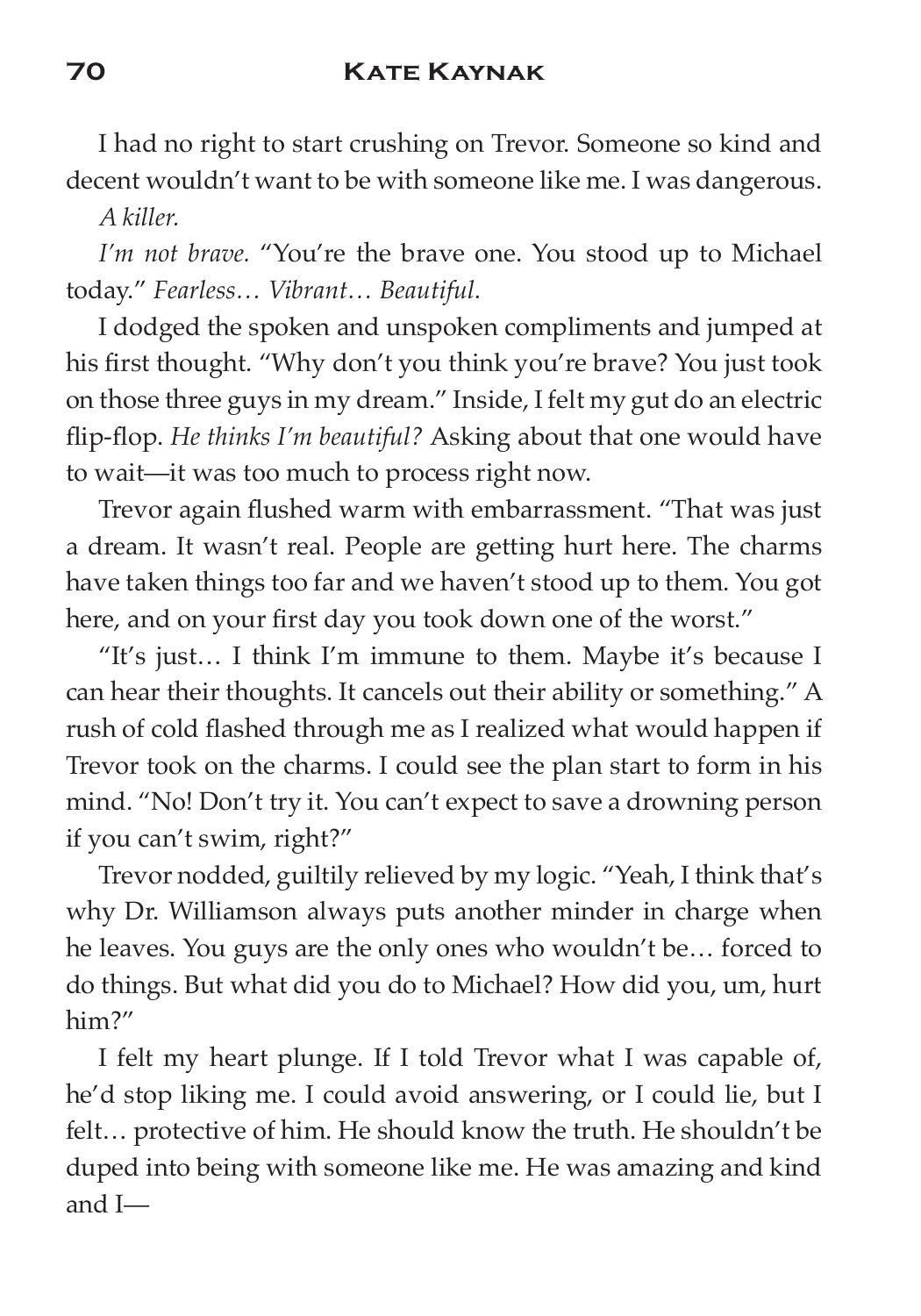*I'm a monster who can kill with my thoughts.* 

That's not what someone like him looked for in a girl. I felt the silence draw out. I was still trying to put into words what I wanted to say. The dim light revealed the planes of Trevor's face in pale greys and shadows. His hair fell slightly askew over one side of his face. I smothered the impulse to brush it back from his forehead. The reflected light from the flashlight danced in his warm, brown eyes. I'd had passing crushes before, but I was already beyond that feeling with Trevor. How crazy was that?

Maybe dodecamine was an aphrodisiac.

He waited for me to speak, and so, with a sigh, I ripped off the band-aid. "I kind of… blasted his brain—like yelling into a stethoscope or something. I overloaded him. I'm not even sure how I did it. This is all really new, you know?" I gave him a quick smile, but I was deflating inside.

*Maddie, the dangerous freak.* 

I felt my eyes welling up with sudden tears and I started to scowl at myself for being so weak. Then I felt Trevor's touch—but he was still at the other end of the mattress.

"Hey. It's okay." The gathering embrace was a strange sensation. Gentle. Unlike when people touched me unexpectedly, this connection didn't startle me. I was simply surrounded by his presence. It was comforting.

*Safe.* 

He searched my face then slid over and put one of his arms around my back, squeezing my shoulder gently. He was warm, even through the quilt on my shoulders. I leaned against him tentatively. He smelled woodsy—a masculine scent.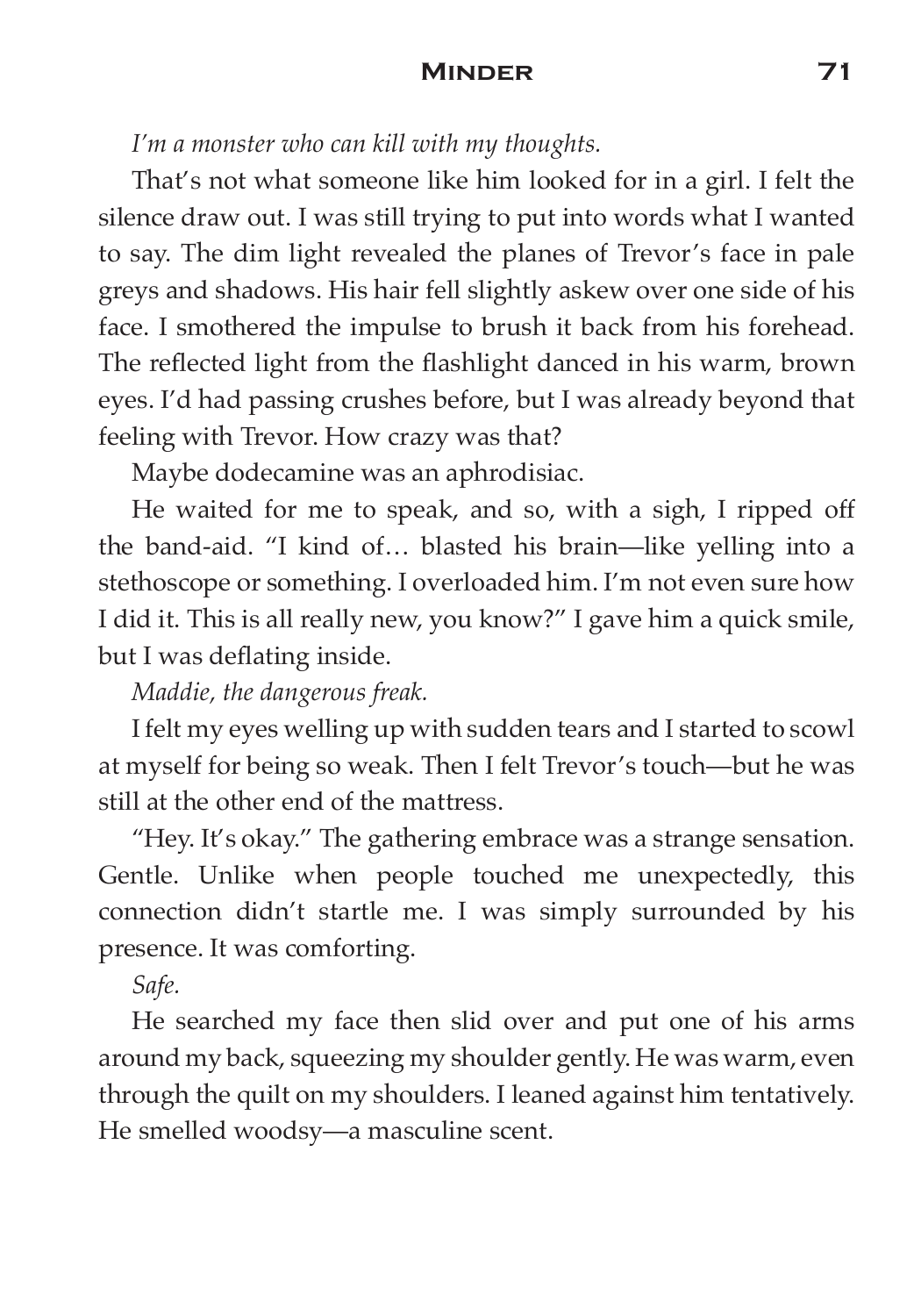Trevor actually wanted to be closer to me? I tried to force the tremor out of my voice. "You're not freaked out by me?" It came out higher pitched and more pathetic than I'd hoped.

He laughed, which was a great sound. *Note to self: make Trevor laugh more.* His laugh was a rumble, low and gentle in his chest. It rolled off him in warm ripples. "I'm actually amazed that *you* aren't freaked out by *me*."

"Are you kidding?" I felt my energy return as a giddy rush of amber light. I turned and met his eyes. "You're so nice!"

*Nice. That's the kiss of death*. *Girls don't want nice guys.* 

My jaw actually dropped. "I'm a mind-reader, remember? I'll take nice thoughts anytime. Your mind is so incredibly… well… nice is a high compliment from a minder."

Trevor suddenly wanted to kiss me. We were facing each other in the dim light, only inches apart. I wanted to kiss him, too, but a sudden, scary flashback of the attack in the van made me pull away.

# *Too soon.*

"Nice," he said with less distaste than he'd felt in his earlier thoughts. "I'm not nice. I'm out here, alone, every night because… because I hurt people." He lowered his eyes as shame twisted in his gut. He felt unworthy. Lonely. Unwanted.

"No." I couldn't believe it, although the pain of his admission pressed at me from his mind. "You wouldn't."

"Not on purpose. Do you know what sleep paralysis is?"

"I read about it in my psych book. It's when you're dreaming, right? The connection from your brain to your body shuts off so you don't act out your dream? But sometimes it doesn't work completely… like the little paw kicks a dog makes when it's sleeping."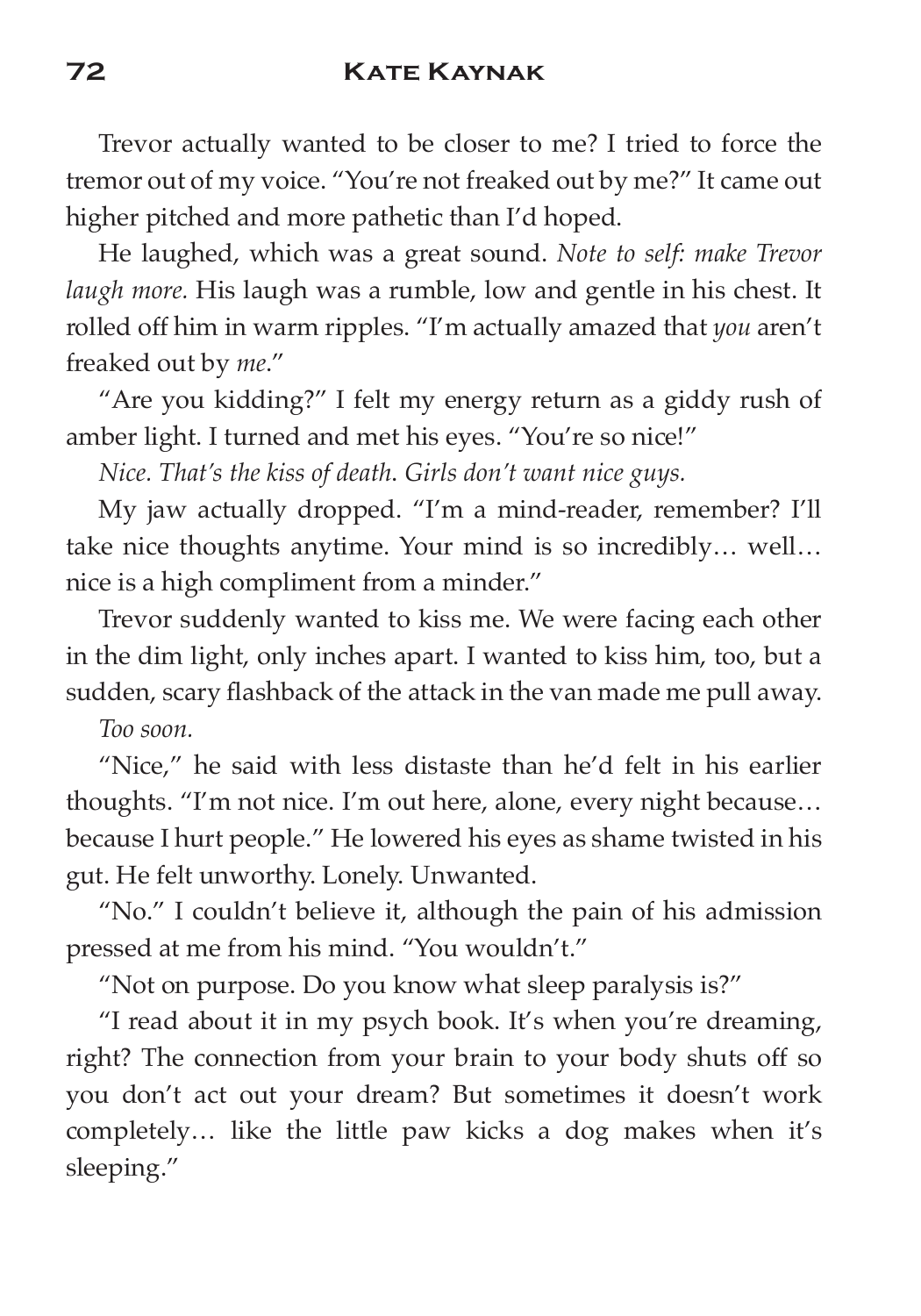Trevor smiled sadly. "Yeah, that's right. My problem is that I move stuff with my mind—"

"—and that doesn't get shut off by sleep paralysis." I suddenly got it. "So that crash that woke us…"

Trevor swung the flashlight around the church. Part of the front railing lay askew across the choir bench. Several of the upright dowels had been pulled loose, leaving the remaining ones angled off to the side.

*Whoa.* 

I looked back at Trevor, now nearly hidden in the dark. "How strong are you?"

Trevor's voice sounded small. "I lifted a set at four-eighty-two yesterday."

"Four hundred eighty two *pounds*?" I asked, incredulous.

"Yeah. That's my one of my practicals. I go to the gym and move the machines or free weights. They also have me practice the small stuff like typing and lock-picking." He flashed the light from the splintered wood along the length of the floor to his mattress. "I thought that railing was out of range." Moving the light along the walls, I could hear him guesstimating the size of the building*. I might end up homeless this winter.* 

"Homeless?"

He smiled. It didn't bother him that I picked up his thoughts. He kind of liked that I understood him so easily.

"Yeah. This room is the largest open space on Ganzfield. I need a clear area so I don't throw things around." *Or break down walls… Or cave in the ceiling.* I suddenly saw a boy lying unconscious, crumpled on the floor. Guilt colored the image in his memory.

"You threw that boy in your sleep?"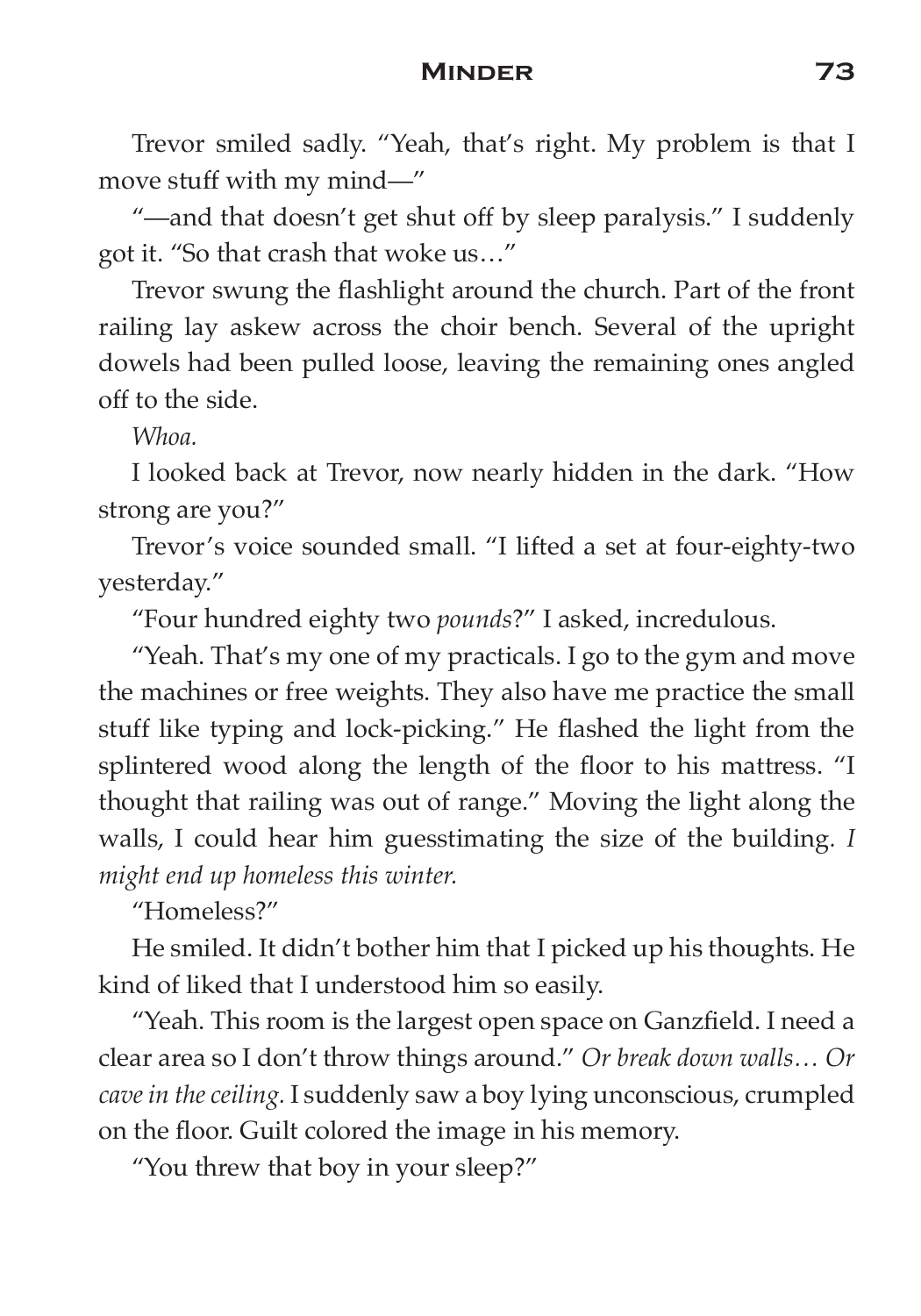"Yeah. I had a dream that someone was attacking me. I fought back. Reed was my roommate."

"What happened to him? Is he okay?"

"He's okay now, but…"

"It's not your fault."

"I know." I could sense his remorse and pain.

"Trevor, it's not like you killed anyone." Something in my tone let him know it wasn't an idle comment.

"Did you?" His voice was nearly a whisper.

"You met them tonight," I said with more calm than I felt. A flashback of Del ripping my shirt hit me like a punch to the gut. I caught my breath; it sounded almost like a sob.

His moment of confusion turned to horror. "That was a *memory*?" he asked, appalled. "That wasn't just a bad dream?"

I couldn't speak for a moment. I could feel turbulence within him, writhing in his mind. Was he disgusted by me? Afraid of me? Trevor's jaw shook, the quivering outline clear against the lighter wall behind him.

*Maybe I should just go.* 

Suddenly, his thoughts crystallized. He wanted to hurt them… badly. He wanted to hurt the people who'd hurt me. He wanted to hurt them more than he'd ever wanted to hurt anyone. His own intensity shocked him.

I didn't know what to say. A few minutes around me and this gentle person, who'd been filled with kindness, wanted to hurt people.

*I really am a monster.* 

"I'm sorry," I said, nearly crying at what I'd brought into his life. That shook him. "You're sorry?"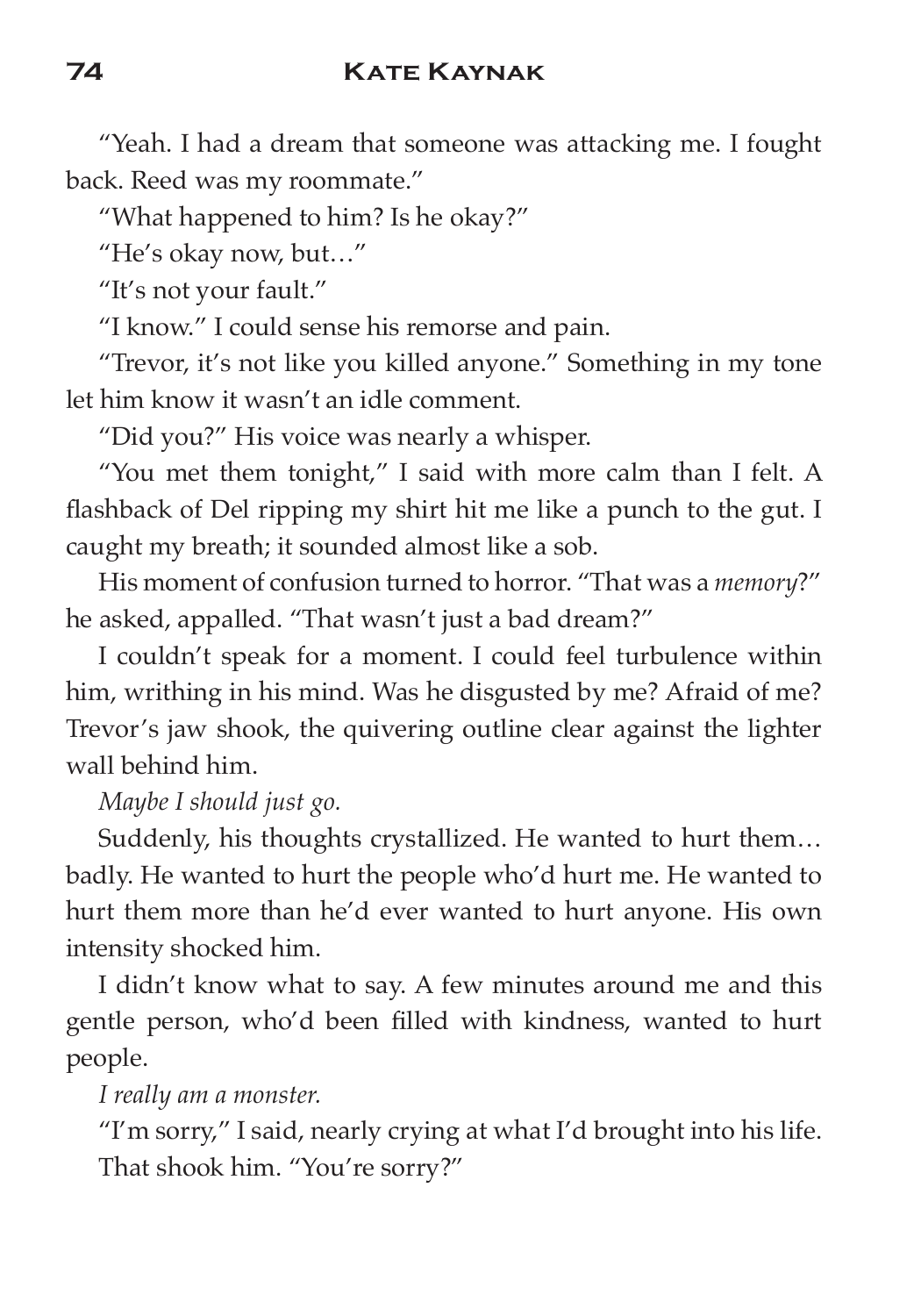I nodded. "I should never have put this on you. I don't know how I'm doing it. I don't know how you ended up in my dream rather than just seeing the images. That's even worse." I choked up. "I'm so sorry." It was inadequate for the pain I'd caused him. I felt as though I'd rather burn alive than cause him pain.

A second later, I was gathered in his invisible embrace again. "It's okay. They can't hurt you now."

I felt so selfish that I had put this on him. "You're not… disgusted by me?"

He turned me so I faced him and looked me in the eyes. His mind, so close, drew me in. He wanted to help me—to make it all better.

"After what they did to you, it's understandable."

"Before."

"What?"

"Before. They didn't…" I paused, trying to swallow the lump in my throat. "In the dream, just about the time you saved me. If you hadn't, then..." I was rambling, making very little sense. "I just... felt this burst of energy flow out of me, and… then… they were dead. All of them. That's why I'm here at Ganzfield now."

Trevor looked deeper into my eyes, which intensified my ability to read his thoughts. Part of him was relieved that I hadn't experienced that horror. Another part was astonished. "You did that before you'd ever had dodecamine?"

I nodded.

"Wow"

"So please understand that, when you say you're dangerous, I kind of… well… I don't really see it that way," I finished lamely.

We still faced each other, looking into each other's eyes. My heart beat faster and Trevor's giddy relief mixed with my own. Together.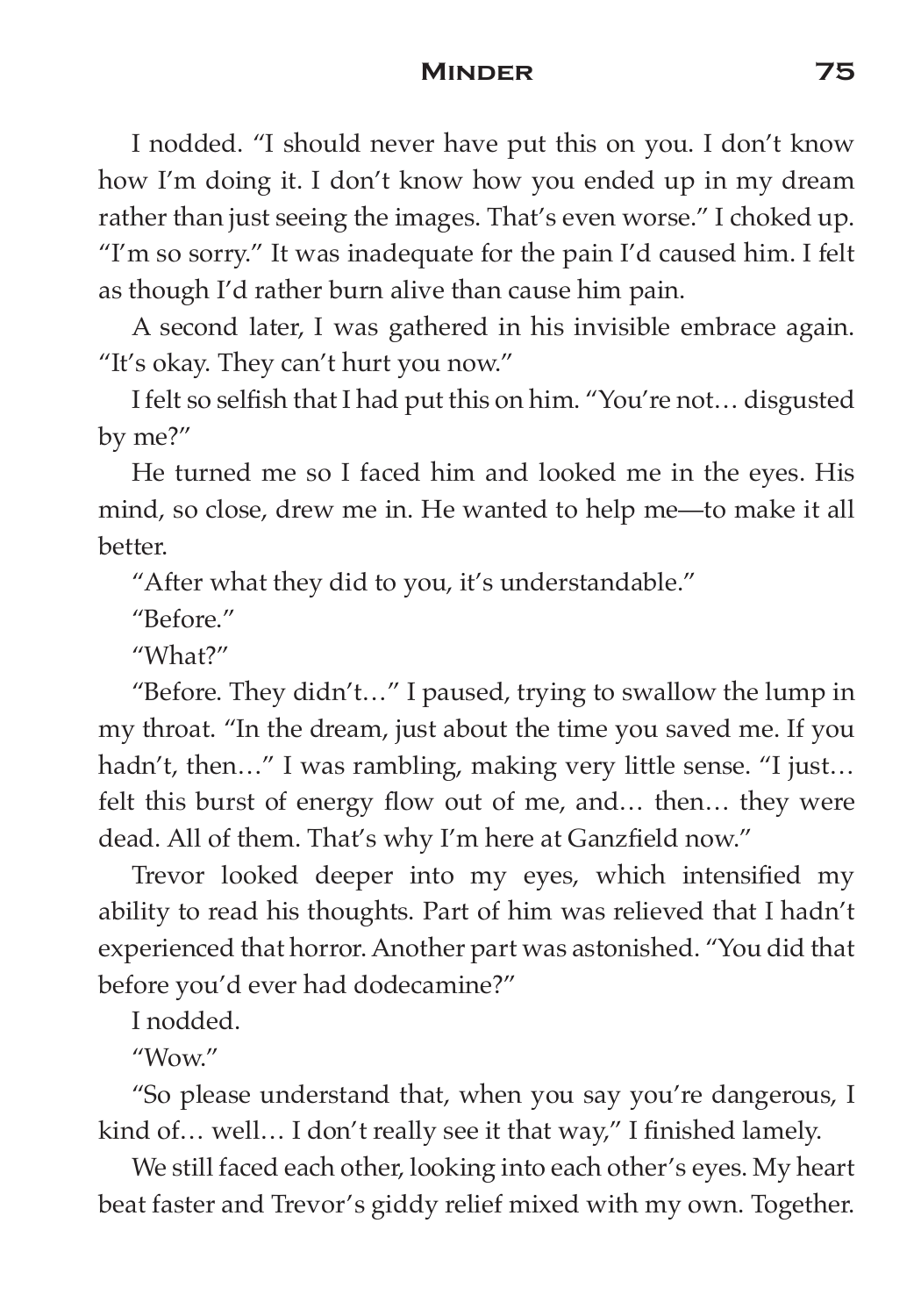*Safe.*

My lips parted slightly as I took rapid little breaths and drank in his eyes. This was the strongest telepathic connection I'd ever experienced. Trevor's every thought poured into me as words, pictures, and feelings.

*I hope she doesn't have a boyfriend. Her eyes are beautiful. There are flecks of gold in the green. I hope she meant it when she said she wasn't freaked out by me. She's even braver than I thought. I want to know her better. I want to keep her safe. I want to kiss her. I want to do more than kiss her.* 

He dropped my gaze and pinked up. *And you just heard all of that, didn't you?* In the light from the flashlight, I saw the blush creep all the way up to his hairline. We both looked away and tried to calm the matching, rabbit-fast beats of our hearts.

"No, I don't have a boyfriend," I said when I trusted myself to speak.

Trevor grinned. *Want one?*

I grinned back. *I might. Are you offering?* I froze at the expression of shock on Trevor's face. It took me a second to realize what had shocked him. "Oh! I've never done that with a non-telepath before," I said when I realized I'd just thought my answer into his head rather than speaking. "I didn't know I could. Sorry."

"That was wild." His voice was a little unsteady. "I've never heard someone in my head before." *Can you do it again?*

*Can you hear this?* It was easy—as natural to me as speaking aloud.

He grinned and nodded. His eyes stayed locked with mine and I felt my pulse quicken again. Trevor was the most amazing guy. I didn't think there were many people out there who could take this sort of thing in stride.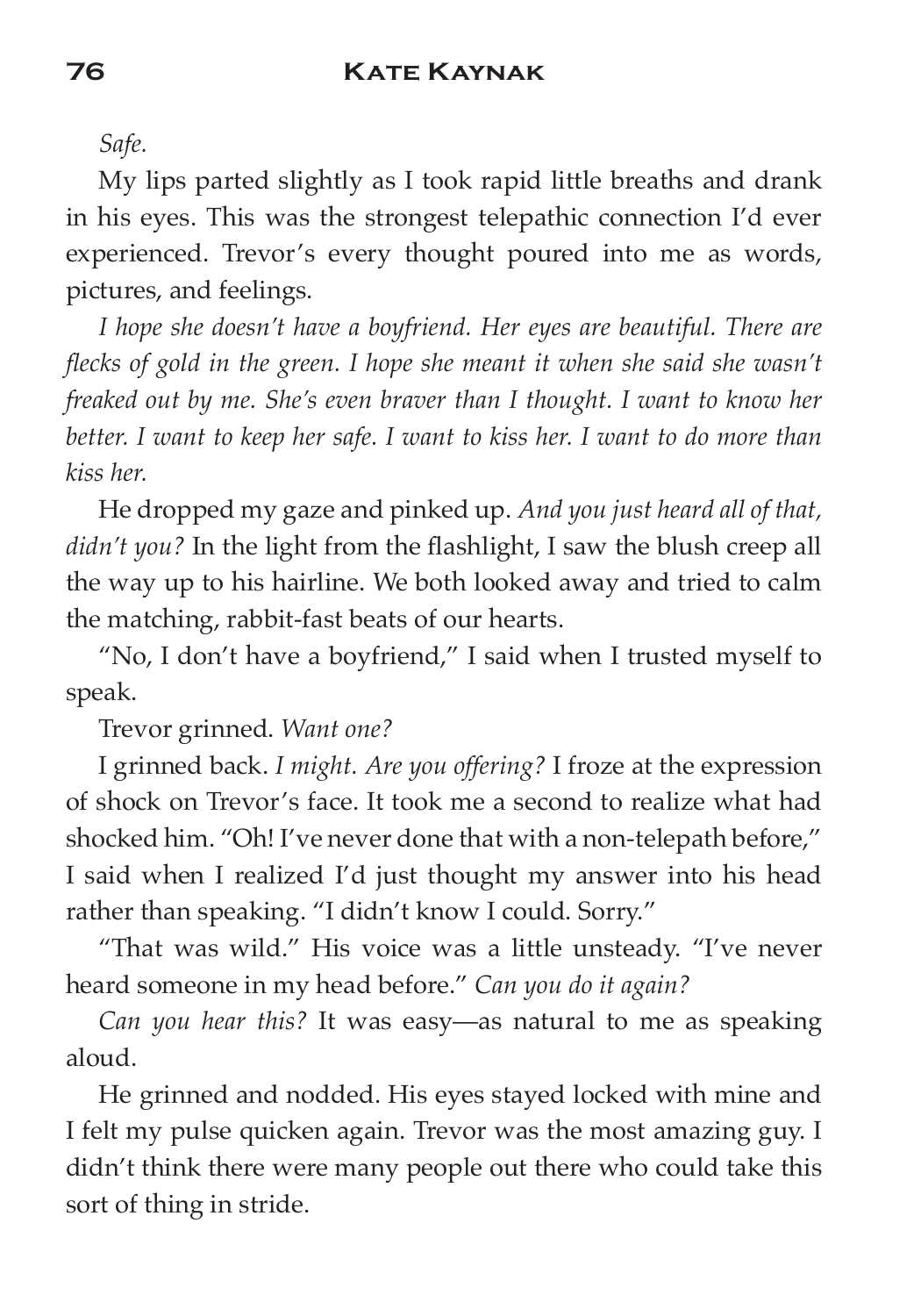*So, tell me about yourself*. He leaned back onto his elbows with affected nonchalance.

*Can you guess where I'm from?* I tried to imagine the nastiest stretch of the Jersey Turnpike at him, the part near Newark airport where the factory smokestacks spewed foul-smelling plumes, some of which were on fire.

He grimaced. *Where is that? Hell?*

I snorted. *Close—New Jersey. Can you see it?*

*I think I can even smell it*. He wrinkled his nose.

*Sorry! Let me try to show you something nicer.* Home? I showed him my mom in the kitchen. She was at her happiest when she was cooking. After a moment, I added the scent of her incredibly addictive chocolate cookies baking in the oven. I could send him images, words, and smells simultaneously.

*Cool.* 

What else could I show him? *Have you ever felt what it's like to fly?* I sent him the memory of the bird in flight.

His face lit up. "You like to fly?" he asked aloud, slithering out of his sleeping bag and jumping up. I let out a little shriek of delight as the mattress I sat on rose into the air, moving in a large circle around the perimeter of the church. It was like a flying carpet out of Arabian Nights. Trevor pivoted as he guided me, slowly and deliberately, though the dark, making two rotations around the open space then setting me down in the same place in the center. The surprise on my face sent happy little tendrils of green energy through him.

I laughed out loud and couldn't stop smiling.

*What are you thinking?* he asked.

*How lucky I am to have met you.* 

He grinned because he was thinking the same thing about me. We sat there, gazing into each other's eyes, just digging on each